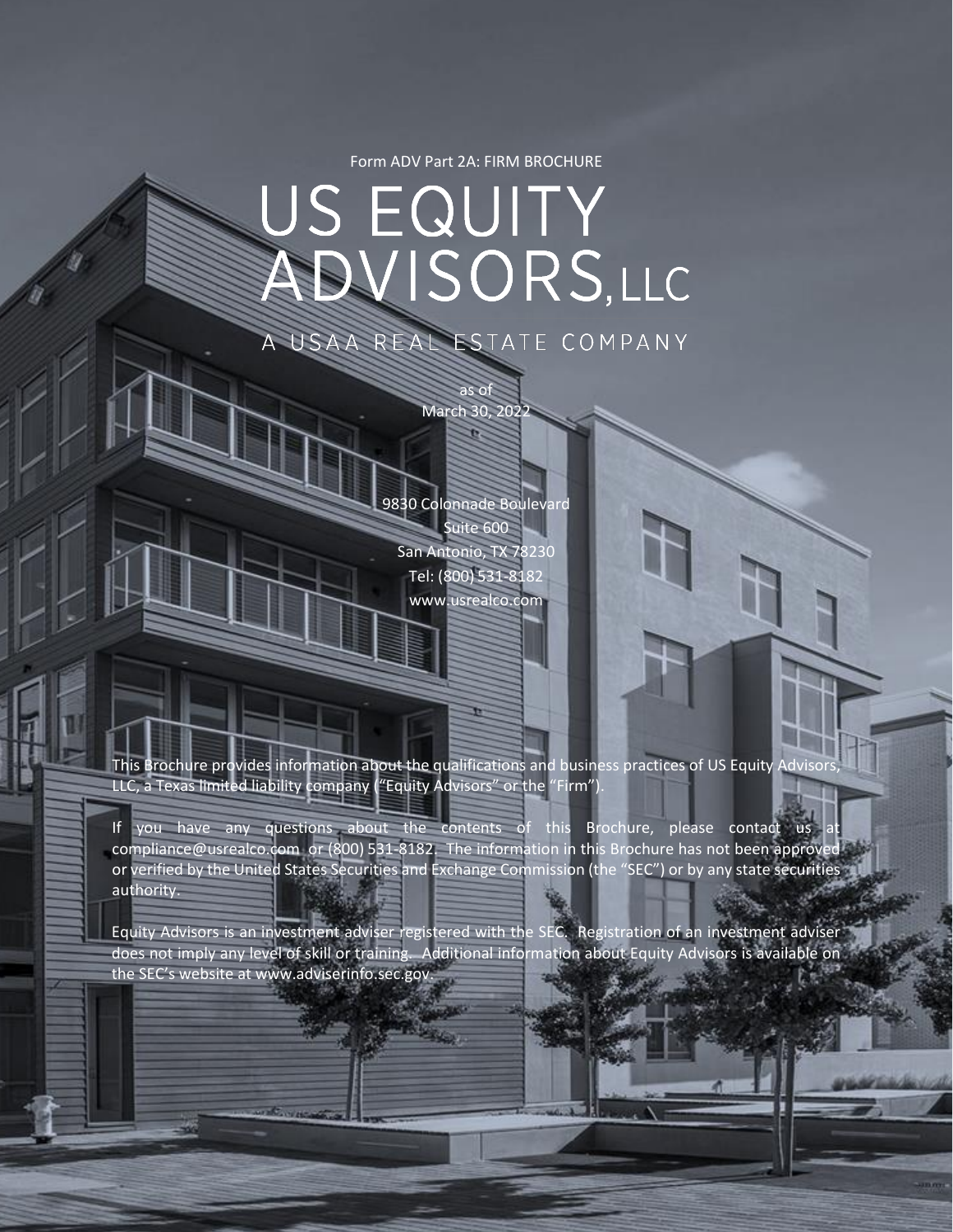# <span id="page-1-0"></span>Item 2 – MATERIAL CHANGES

We are pleased to provide you with this annual update to our Brochure, which is also known as Part 2A of SEC Form ADV. It contains important information about our business practices and investment strategies, fees and expenses, potential risks as well as a description of potential conflicts of interest relating to our business.

We are providing you this Brochure in accordance with Rule 204-3 of the Investment Advisers Act of 1940, as amended ("Advisers Act"), which requires a registered investment adviser to provide a written disclosure statement before or at the time of entering into an advisory relationship with a client, and to provide an annual update. If you would like another copy of this Brochure or future updates, please contact us at by email at compliance@usrealco.com; by calling us at 800-531-8182; or by visiting our website at [www.usrealco.com.](http://www.usrealco.com/)

There are no material changes in this annual update since the Firm's initial filing last year. We do routinely make changes throughout our Brochure to improve and clarify the descriptions of our business practices and compliance policies and procedures or in response to evolving industry and Firm practices. In addition to the types of general updates discussed above, in this year's filing the following specific Items have been updated:

- Item 4: Updated to reflect assets under management as of December 31, 2021;
- Item 5: Updated to clarify fees and expenses;
- Item 8: Updated to reflect additional risk factors;
- Item 10: Updated to reflect other financial industry affiliations; and
- Item 11: Updated to reflect certain potential conflicts of interest.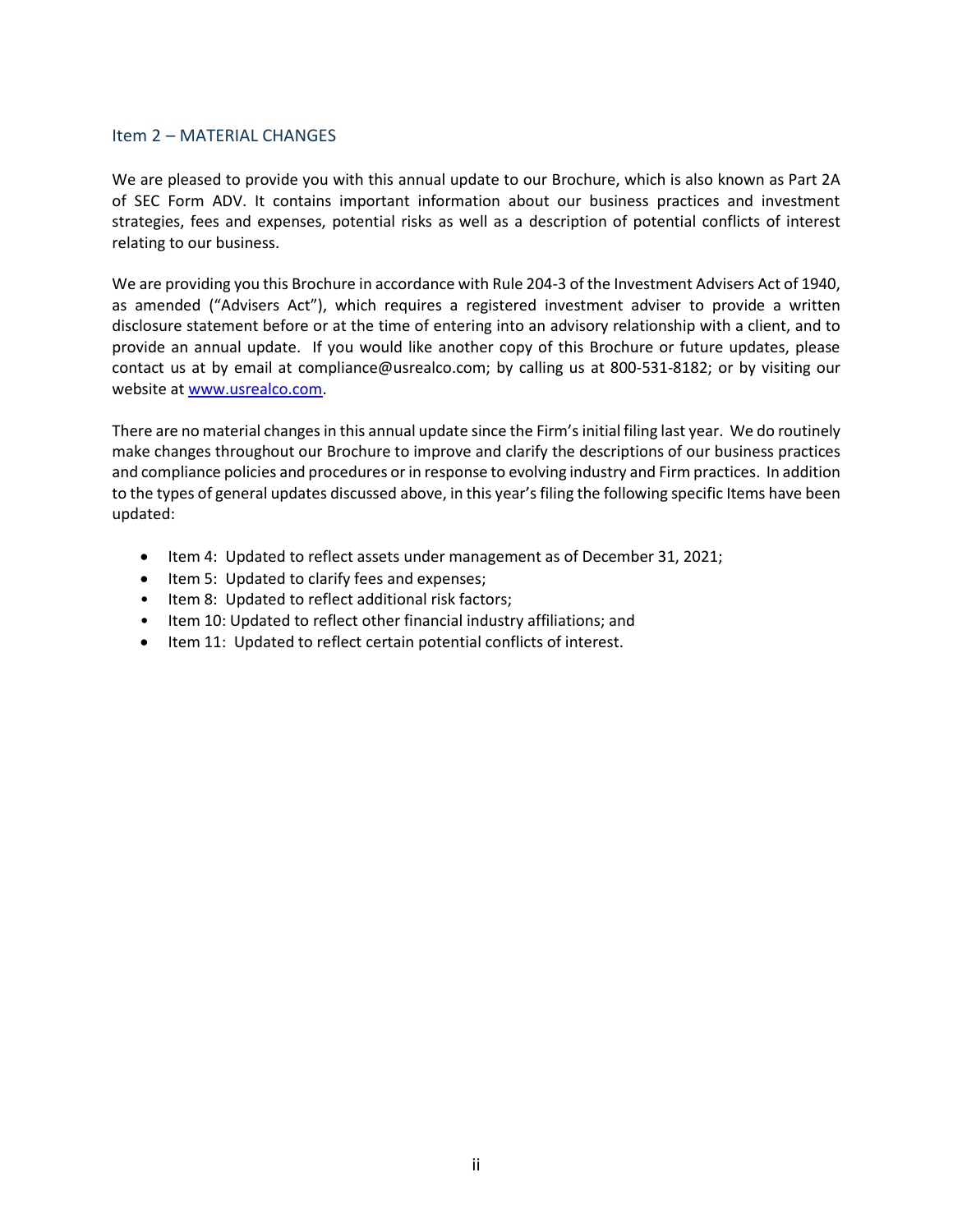# <span id="page-2-0"></span>Item 3 - TABLE OF CONTENTS

| Item 8 - METHODS OF ANALYSIS, INVESTMENT STRATEGIES AND RISKS OF INVESTING  10          |  |
|-----------------------------------------------------------------------------------------|--|
|                                                                                         |  |
|                                                                                         |  |
| Item 11 - CODE OF ETHICS, PARTICIPATION OR INTEREST IN CLIENT TRANSACTIONS AND PERSONAL |  |
|                                                                                         |  |
|                                                                                         |  |
|                                                                                         |  |
|                                                                                         |  |
|                                                                                         |  |
|                                                                                         |  |
|                                                                                         |  |
|                                                                                         |  |
|                                                                                         |  |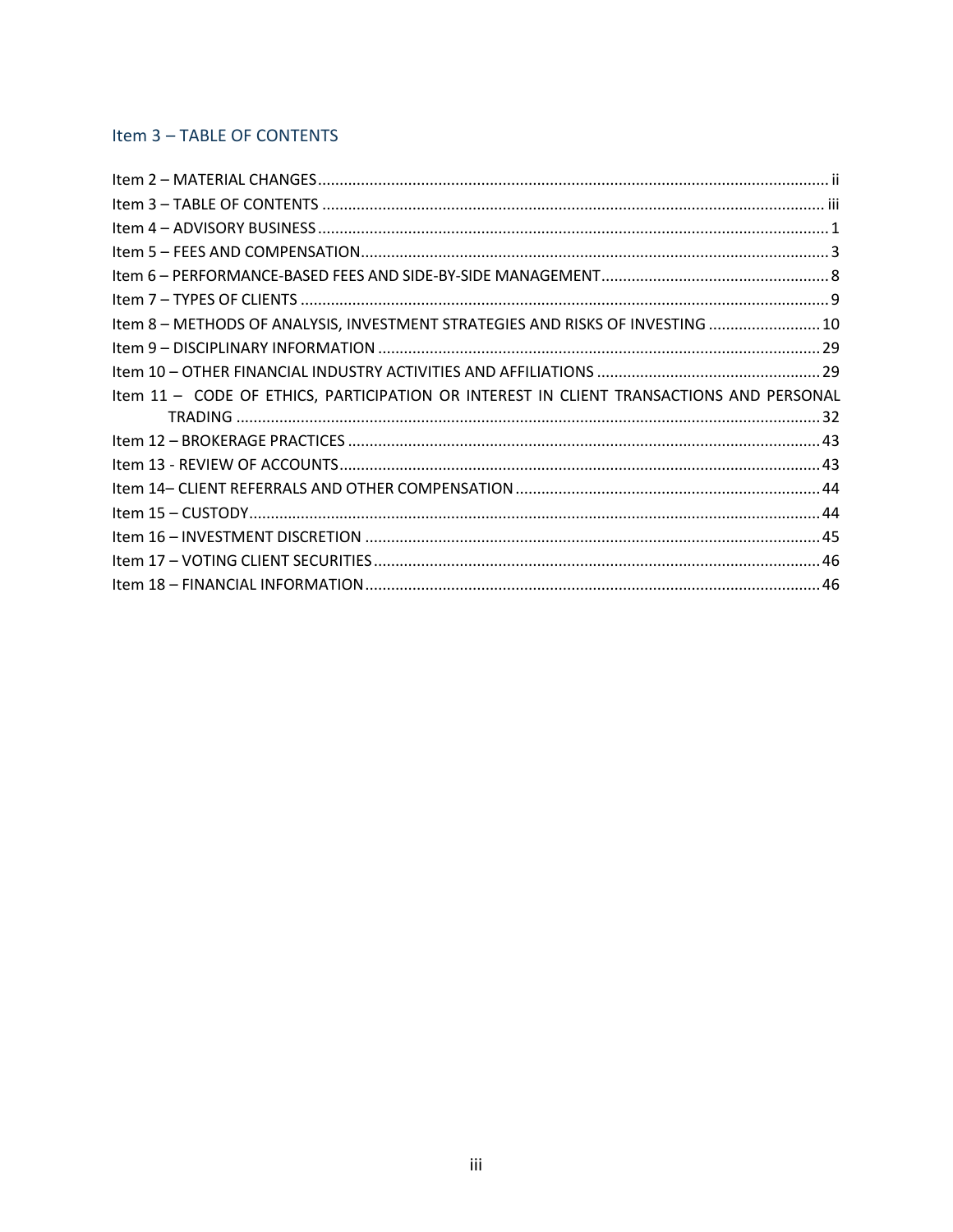# <span id="page-3-0"></span>Item 4 – ADVISORY BUSINESS

# Firm Description

Equity Advisors is the institutional real estate advisory subsidiary of US RE Company, LLC d/b/a USAA Real Estate Company ("USAA Real Estate"), a global real estate company founded in 1982. Headquartered in San Antonio, Texas, USAA Real Estate has offices acrossthe United States("U.S.") as well as in Amsterdam, Netherlands, and Seoul, South Korea. When we use the term "we", "us" and "our" in this Brochure, we are referring to USAA Real Estate, Equity Advisors, as well as any entities that are directly or indirectly under our exclusive control and which serve as the general partner ("General Partner") or managing member of a Client (defined below) (collectively, "Affiliates"). Any references to "our employees" or "our officers" means USAA Real Estate officers or employees who provide services to Equity Advisors<sup>1</sup>.

We focus on the acquisition of real estate, development, leasing, improvement, strategic oversight, and timely exit from real estate investments. Our focus is across a broad array of institutional quality real estate, including, but not limited to, industrial/logistics, multi-family and other housing, office, data centers, life sciences, media content production studios, retail, and hotel properties. We also arrange commercial mortgage loans. See Item 8 below for a description of our investment strategies and methodology.

Our investment vehiclestypically comprise open- and closed-end commingled private funds, and separate accounts that hold real estate and related assets (each an "Investment" and collectively, "Investments") through holding vehicles or other tax efficient structures such as limited partnerships, limited liability companies, or private real estate investment trusts ("REITs"). We also advise certain Clients on Investments in investment vehicles of other real estate and financial services firms, including entities owned directly and indirectly by entities and individuals that have an ownership interest in USAA Real Estate (such entities, along with Holdco, its subsidiaries and their employees, are referred to as "Related Entities").

Equity Advisors serves as the investment manager of:

- Real estate-related investment funds exempt from registration under the Investment Company Act of 1940, as amended ("Investment Company Act"), including pooled investment funds and REITs, together with any related feeder funds and parallel funds (each a "Fund" and collectively, the "Funds");
- Co-invest vehicles for facilitating co-investment with a Fund in an Investment ("Co-Invest Entities");
- Separately managed account mandates ("Separate Accounts");
- Special purpose entities for making Investments, including limited partnerships or similar vehicles that are comprised of one of more investors, but which are not organized as Funds ("SPV Entities"); and
- Joint venture partnerships (collectively, "Joint Venture Partnerships", and individually, a "Joint Venture Partner").

 $1 -$  USAA Real Estate provides certain enterprise-wide services to Equity Advisors including human resources, such as payroll and benefits for employees; information technology; compliance; legal; accounting; fund administration; and other similar services.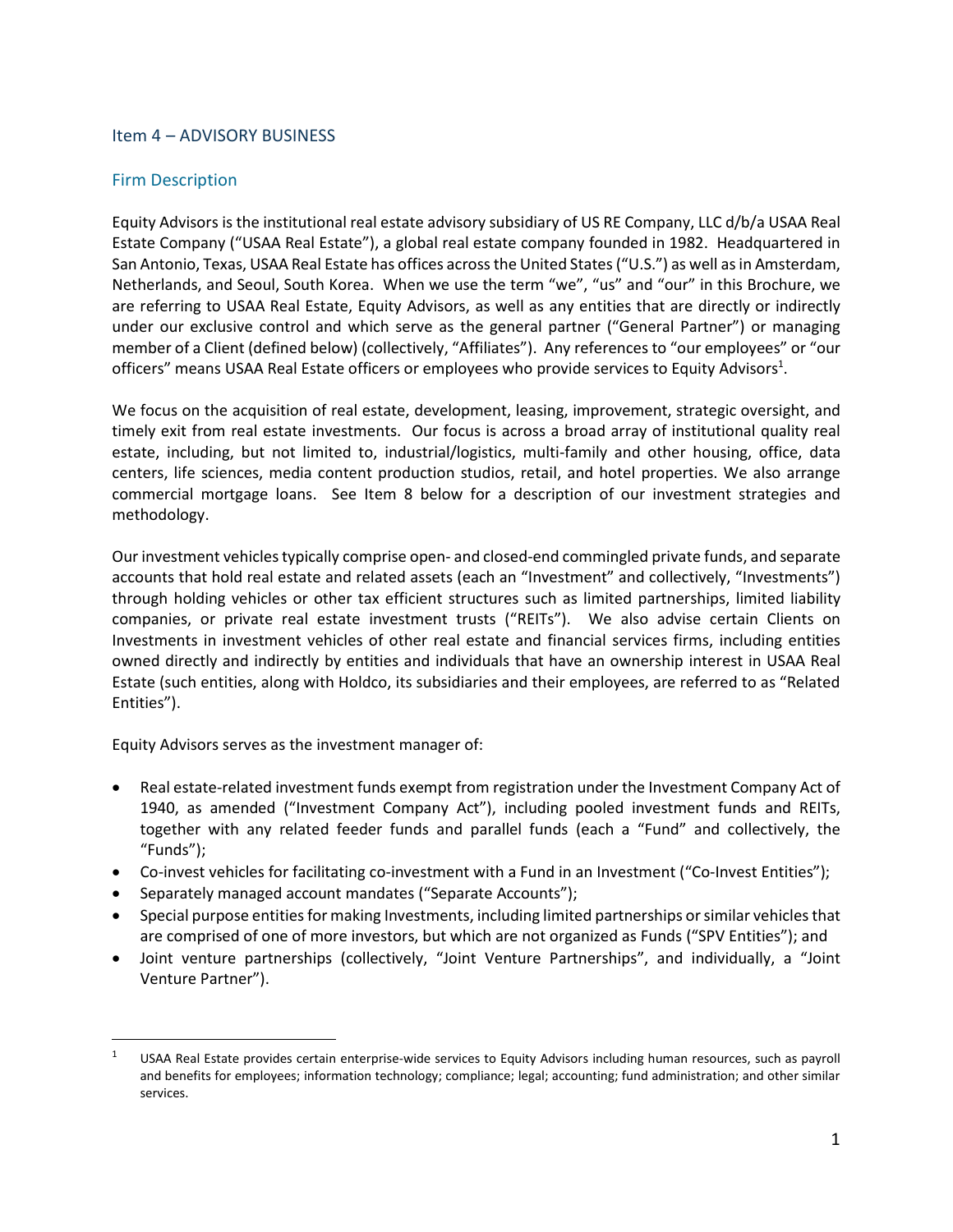Funds, Co-Invest Entities, Separate Accounts, SPV Entities and Joint Venture Partnerships are collectively the "Clients" and each individually, a "Client". Interests in Clients are offered to limited partners or other investors ("Investors").

# Firm Ownership

Equity Advisors and its Affiliates are directly or indirectly owned by USAA Real Estate and are indirect subsidiaries of US Realco Holdings, LLC, a Delaware limited liability company ("Holdco"). Holdco is majority owned by JFLC, LLC which is controlled by entities owned and controlled by James A. Davidson ("Davidson"), an active technology investor, adviser and entrepreneur; Fritz H. Wolff ("Wolff"), an active investor with more than two decades of institutional real estate investment experience; Leonard J. O'Donnell ("O'Donnell"), USAA Real Estate's CEO and President; and Craig Solomon ("Solomon"), CEO of Square Mile Capital Management, LLC ("Square Mile"), a wholly owned subsidiary of USAA Real Estate. Davidson and Wolff are also indirect owners of US RE Bridger Holdings, LLC ("Bridger Holdings"), which holds a minority interest in Holdco. Additionally, Davidson, Wolff, O'Donnell and Solomon are direct and indirect investors in certain other companies that invest, co-invest or provide services to Clients. See Item 10 for more information.

United Services Automobile Association ("USAA"), a San-Antonio based Fortune 500 diversified financial services group of companies, owns a minority interest in Holdco and the Firm manages USAA's portfolio of real estate investments across the U.S., Europe and Mexico. More information about the Firm's ownership structure is provided in Schedules A and B of Form ADV Part 1, which is available on the SEC's website at https://adviserinfo.sec.gov.

## Assets Under Management

As of December 31, 2021, Equity Advisors had approximately \$38.72 billion in assets under management ("AUM") on a gross basis and \$24.05 billion in net AUM. Approximately \$18 billion of net AUM is managed on a discretionary basis and \$6.05 billion is managed on a non-discretionary basis<sup>2</sup>.

# Advisory Services

Equity Advisors directs and manages each Client's Investments by providing the following types of services:

- Identifying and analyzing Investment opportunities;
- Making Investment recommendations and decisions;
- Negotiating the terms of Investments;
- Managing Investments;
- Achieving dispositions of Investments;

<sup>&</sup>lt;sup>2</sup> Gross AUM represents the gross portfolio value of real estate and uncalled capital including property level debt managed by us and our Joint Venture Partners; uncalled capital represents \$4.90 billion of AUM. Net AUM deducts liabilities, including property level debt and carried interest paid to the General Partner or managing member. AUM also includes the value of real estate owned by Clients relying on an exemption from registration under Section 3(a)(1) of the Investment Company Act, which is not included in the calculation of regulatory assets under management, as reported in Equity Advisors' Form ADV Part 1.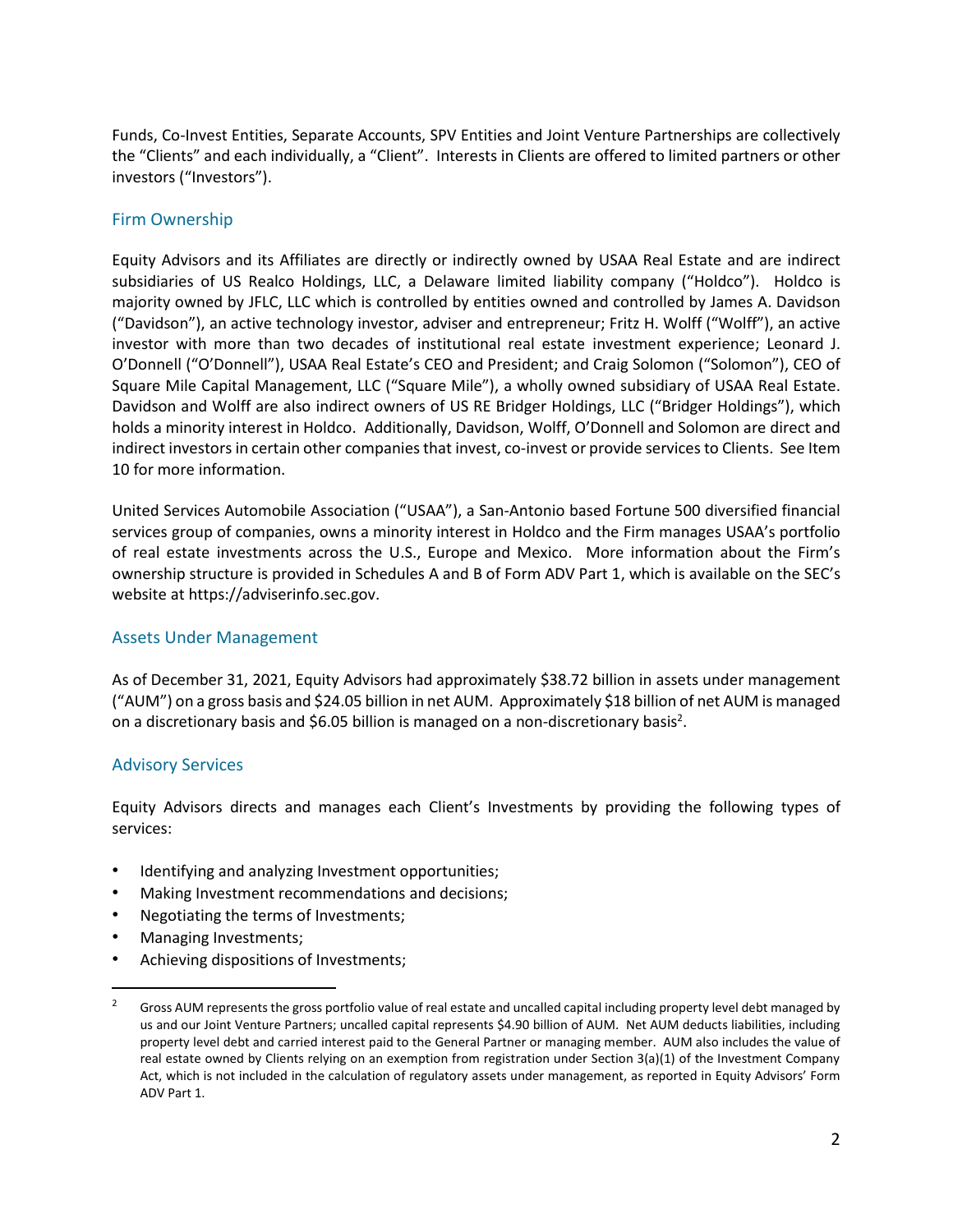- Providing private commercial finance services including originating real estate loans; and
- Providing other related services in connection with the implementation of the Investment program of each Client.

Our advice includes various facets of investing in the equity or debt of an Investment and recommendations as to the structure of the real estate and related asset holdings. Client Investment objectives are described in the applicable private placement memorandum, limited partnership agreements, investment advisory agreements, subscription agreements, operating agreements, shared services agreements, side letters or similar agreements that confer additional benefits ("Side Letters"); and other governing documents of the relevant Client (collectively, the "Governing Documents"). Investors determine the suitability of an Investor's investment in a Client based on, among other things, the Governing Documents. While some Investors in a Fund seek Side Letters with a Fund, Investors generally cannot impose restrictions on investing in certain Investments. Some Separate Account Clients or Joint Venture Partners negotiate to impose certain restrictions limiting our discretion. Certain Clients are managed on a non-discretionary basis where the Investor or Investors in a Client determine whether to execute on our Investment recommendation.

USAA Real Estate has entered into Side Letters with certain Investors, including those who make substantial commitments of capital or are early-stage Investors in a Client, or for other reasons in the sole discretion of USAA Real Estate. Side Letters have the effect of establishing rights under, or altering or supplementing, a Client's Governing Documents. Some examples of Side Letter rights include coinvestment preferences, special economic rights such as reduced management and other fees, notification provisions, regulatory considerations of specific Investors, redemption and opt out rights, supplemental reporting and information, and "most favored nations" provisions. These Side Letter rights, benefits or privileges are not always made available to all Investors in the same Client, nor are they, consistent with general market practice, always required to be disclosed to all Investors in such Client. Side letters are typically negotiated at the time of the relevant Investor's commitment to a Client. There can be no assurance that the Side Letter rights granted to one or more Investors will not in certain cases disadvantage other Investors.

## <span id="page-5-0"></span>Item 5 – FEES AND COMPENSATION

Equity Advisors and its Affiliates receive fees and other compensation in exchange for the advisory services provided to Clients. These fees include a management fee, and for some Clients performancebased compensation (often referred to as a promote, carried interest or an incentive fee), administrative fees, and/or other types of fees related to the Firm's management of Client Investments. Differences in these fees exist from Client-to-Client based on a number of factors, including Investment strategy, Investment amount, type of Client, and the type of other services provided. As more fully described below, the Firm or a Client, on occasion, has negotiated to share with or receive from a percentage of certain fees with Affiliates or Joint Venture Partners.

The following is a general description of Client fees and expenses. Investors should refer to the Governing Documents of the applicable Client for a more detailed description of the fees charged by USAA Real Estate, Equity Advisors and/or Affiliates for their advisory and other services, and for a description of other fees Clients and Investors pay. These fees and expenses are paid by the Client to the Firm by reducing distributions otherwise due to Investors, through use of a line of credit, or by calling capital from Investors.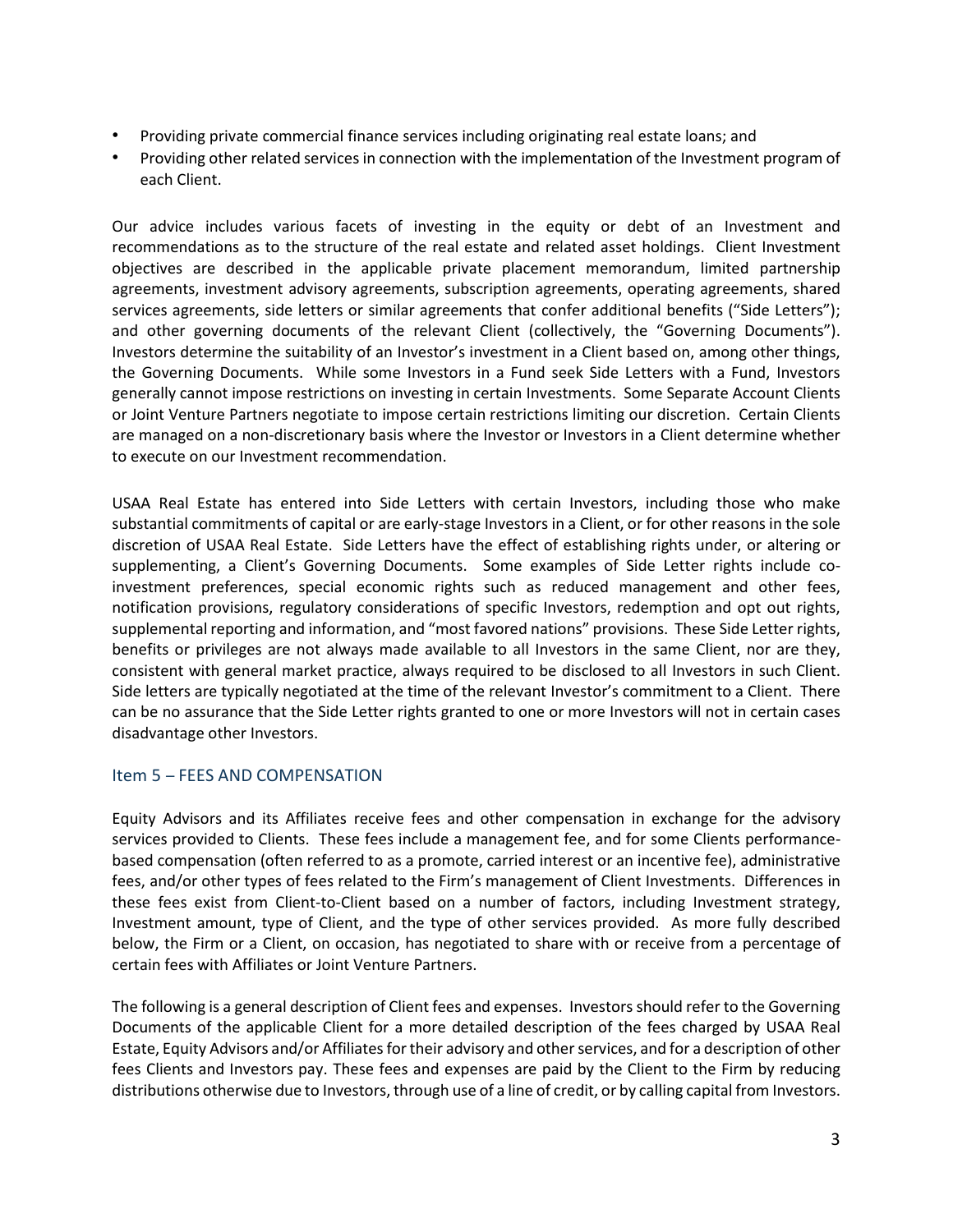# Management Fees

Equity Advisors or certain Affiliates charges management fees as base compensation for providing advisory services to Clients, which fee is borne by the Client's Investors. Management fees are determined on a Client-by-Client basis and are described in each Client's Governing Documents. The management fee is often based on a stated percentage of capital invested in a Client by an Investor, which may be calculated with respect to net asset value, invested capital, or gross asset value, and may be charged on committed capital and/or allocated capital, depending on the Client. Investors that commit larger amounts of capital often pay lower fees in the form of decreasing fee rates as capital commitments or invested capital rises above certain size thresholds or as arranged on a reduced flat fee basis.

Management fees are accrued and payable by a Client either quarterly in advance or quarterly in arrears, depending on the Client and as detailed in each Client's Governing Documents. Management fees are prorated for any partial period. If a Client terminates its advisory contract with us in accordance with such Client's Governing Documents, any pre-paid management fees will be prorated for the period during which we have served as investment adviser to such Client, and a refund issued for any remaining days.

## Performance-Based Fees

Performance-based fees are often a material component of our overall compensation – Item 6 below provides more detailed information. Our performance-based compensation arrangements are structured to comply with Rule 205-3 under the Advisers Act. Total fees paid by Clients that pay performance-based fees could be higher than those fees paid by Clients that are not charged a performance-based fee due to the fact that performance-based compensation increases fees paid based on meeting certain performance thresholds as stated in a Client's Governing Documents.

# Other Fees

Equity Advisors and/or its Affiliates are also entitled to receive other types of fees for advisory related services provided to certain Clients, are negotiated on a Client-by-Client basis, and are disclosed in each Client's Governing Documents. These other fees include, but are not limited to:

- Acquisition, Leasing, Disposition or Financing Fees: Fees related to the acquisition, leasing, sale or financing of an Investment. Such fees are often calculated as a percentage of the total value of the transaction or the capital committed to such transaction.
- Break-Up Fees: Break-up, topping, or other similar fees are paid in connection with an unconsummated or terminated Investment or transaction. If break-up or topping fees are paid to the Firm, Co-Invest Entities will generally not be allocated any share of such break-up or topping fees. Similarly, Co-Invest Entities generally do not bear their share of broken deal expenses for unconsummated transactions and such costs and expenses will generally be borne by the Clients.
- Capital Placement Fees: Fees for securing, sourcing, or arranging investment equity or debt capital to effectuate Investments, including loan origination or investment syndication of placement of capital in a transaction.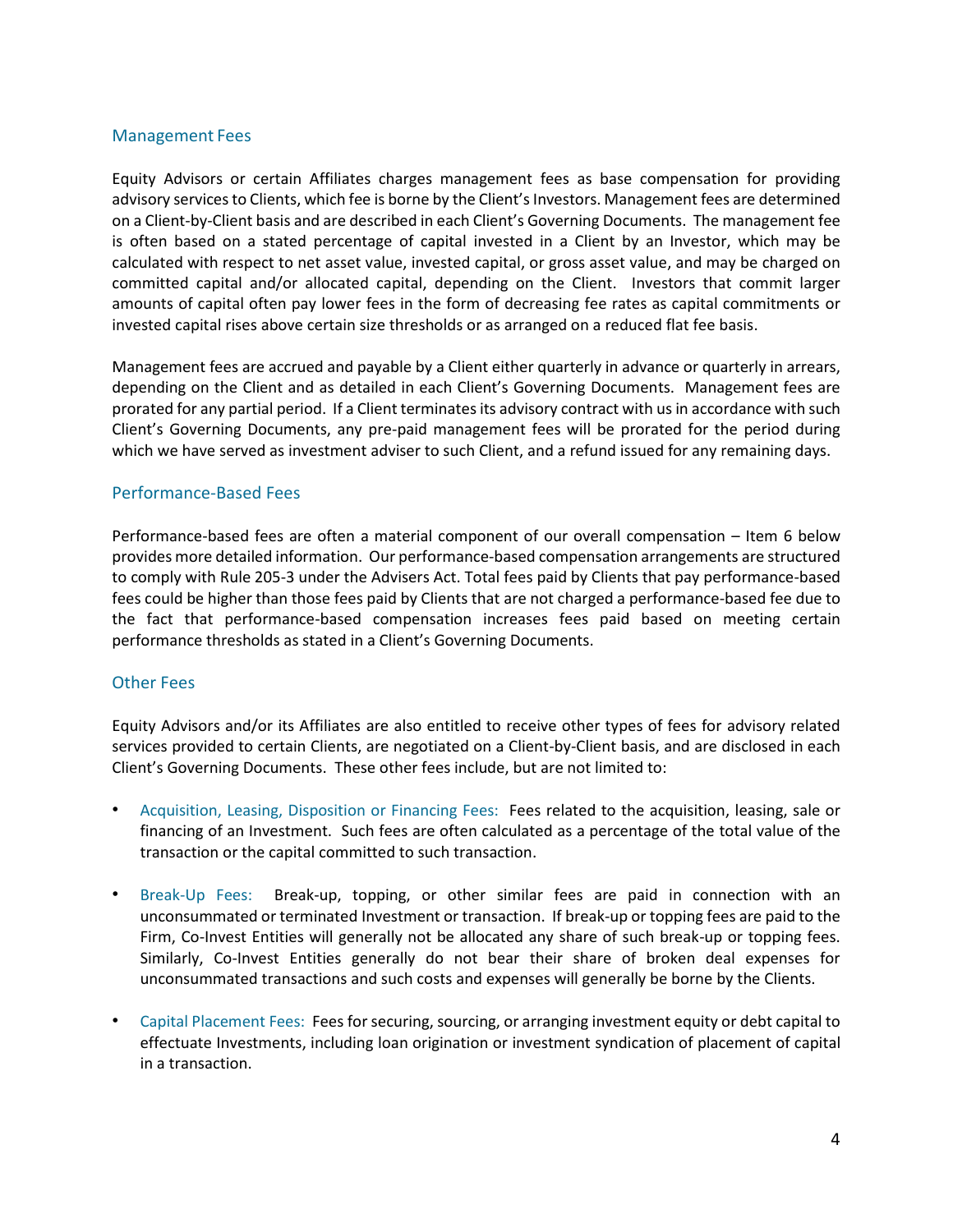- Development or Construction Management Fees: Fees for overseeing all or a portion of a development or construction project. Such fees are generally based on the project's total cost.
- Guarantee Fees: Fees for providing guarantees to lenders in connection with property level construction loans and/or permanent financing.
- Loan Origination or Servicing Fees: Fees for originating or overseeing loan investments on behalf of Client lenders.

# Affiliated Service Provider Fees, Reimbursements and Promotes

Some Clients retain us or one or more of our Affiliates or Related Entities to perform non-investment advisory services which might otherwise be performed by unaffiliated third parties, including sourcing, development, development management, infrastructure support, construction management, general leasing, and property management of Investments (collectively, "Affiliate Services"). These Affiliate Services are provided as set forth in a Client's Governing Documents. While the Firm and its Affiliates and/or Related Entities believe that the Affiliate Services are provided at rates generally consistent with market rates, there is an inherent conflict of interest that incentivizes the Firm to engage itself, Affiliates, and/or Related Entities over unaffiliated third parties for the performance of such Affiliated Services. Except as negotiated and described in a Client's Governing Documents, any fees, reimbursements and/or promotes paid by a Client or Investment to the provider of Affiliated Services are in addition to, and will not offset, the management fee, carried interest, or other fees received by the Firm or its Affiliates.

# Non-Affiliated Service Provider Fees, Reimbursements and Promotes

Some unaffiliated Joint Venture Partners, co-managers or operating partners assisting with the sourcing, development, management or disposition of Investments for a Client, receive management fees; acquisition fees; development fees; leasing fees; property management fees; disposition fees; incentive fees including promotes; placement fees or other compensation for their services as a means to compensate them and/or further align the interests of those partners with the relevant Clients. Those fees are in addition to the fees paid by the Client to the Firm.

# Fee Waivers

We are permitted, in our sole discretion, to reduce or waive all or a portion of our management, performance-based, and/or other fees, and have done so for certain Clients or Investors, including, but not limited to, the following:

- Situations where Clients have agreed to fee waivers with certain Investors (including employee Investors and Investors participating in early closings);
- Unrelated entities that invest through a General Partner; and
- Holdco's direct and indirect owners and their family members and estate planning vehicles ("Related Parties").

Such Investors generally pay their pro rata share of certain Client expenses, which in certain circumstances, are reimbursed to the General Partner.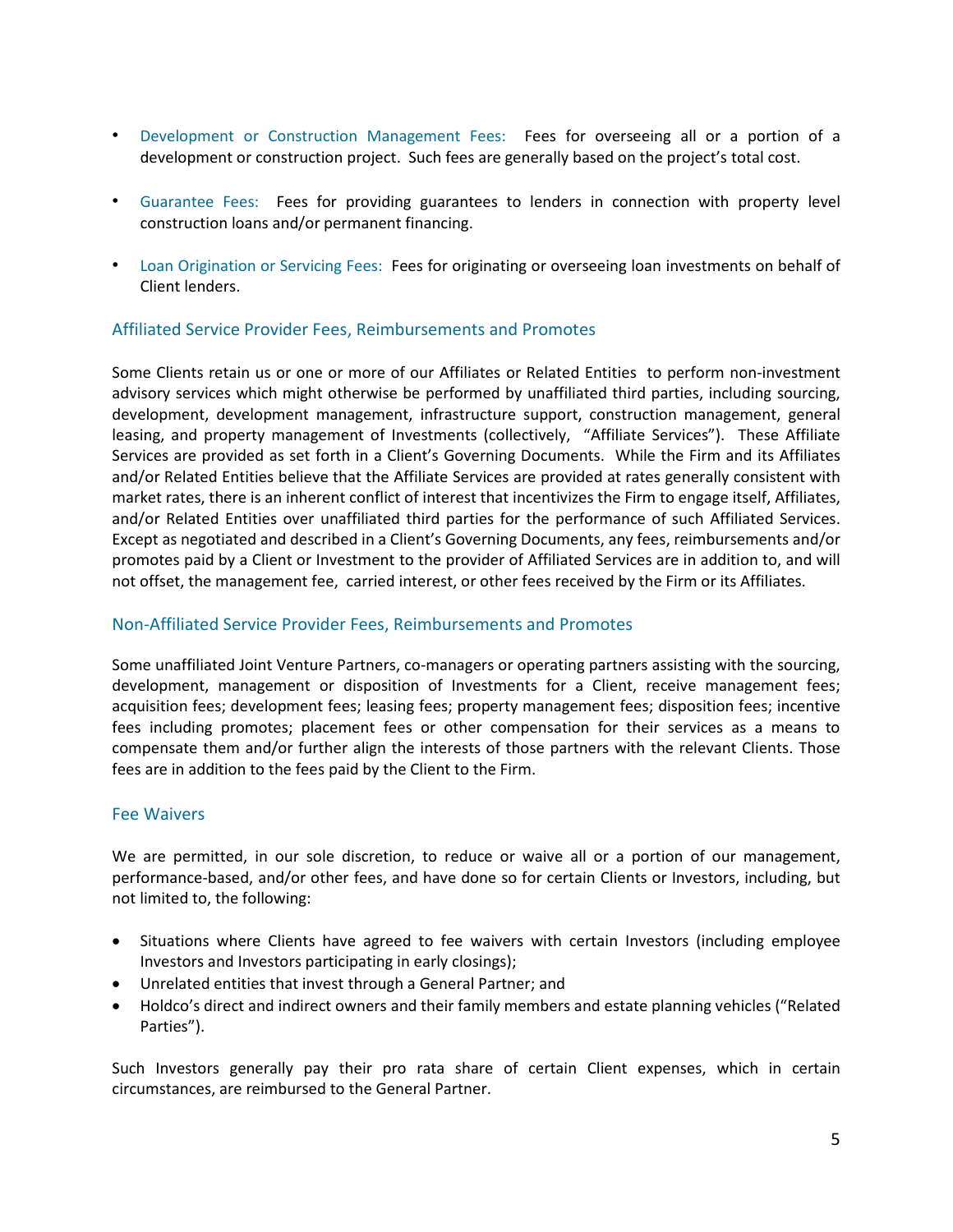# Co-Investment Fees and Expenses

Equity Advisors, in its discretion, permits Investors, Affiliates, Related Parties, Related Entities, or thirdparty investors to co-invest ("Co-Investors") with a Client in certain investment opportunities where Equity Advisors believes the co-investment could offer a strategic advantage or other benefit to a Client. Co-investment opportunities are offered in accordance with a Client's relevant Governing Documents. In some instances, Co-Investors participate with a Client in an Investment on the same terms and conditions as the corresponding Client and will exit such investment on substantially the same terms and conditions and at the same time as the Client. In other instances, terms and conditions are negotiated with an Investor on a co-investment opportunity that are more favorable than the Client's Investment terms. Expenses related to Investments in which a Client invests alongside Co-Investors are generally allocated between the Client and any such Co-Investors pro rata based on amounts invested or expected to be invested as reasonably determined by Equity Advisors. There can be no guarantee that prospective Investors in yet to be formed Co-invest Entities will agree to bear expenses related to unconsummated investments and therefore all such expenses may be borne by the Client. See Item 8 for more information regarding conflicts of interest with regard to co-investment opportunities, including co-investment activities of the Firm, its Affiliates and its Related Entities.

## Expenses

The Clients that we manage and advise, and therefore the Investors in those investment vehicles, are responsible for paying various expenses, costs and fees incurred in connection with the Client's Investment program and for property-level and entity-level expenses. Certain of these operational services are provided by us or our Related Entities, subject to a Client's Governing Documents, and others are provided by third parties. On occasion, such expenses, costs and fees are incurred by us or an underlying Investment and are then reimbursed by the Client.

Examples of costs and fees charged to Clients, and in certain cases the underlying Investment, include the following:

- Expenses, costs and fees related to the formation, organization, operation and maintenance of a Client, including external and internal legal and accounting expenses, insurance, auditors, appraisals, tax advisory, filing fees and expenses, printing costs, name changes, and reporting;
- Expenses, costs and fees related to the acquisition, development, maintaining an investment pipeline, ownership and disposition of Investments;
- Banking, custodial, depository, local paying agent, cash management and treasury expenses and fees, including costs for lines of credit and similar services;
- Travel, pursuit and other out-of-pocket expenses associated with investigating and evaluating Investment opportunities or making, monitoring, managing or disposing of Investments for Clients and co-investment opportunities, whether incurred before or after the formation of a Client; travel costs incurred by us and/or any Affiliate and reimbursable by a Client shall be based on our internal policies which allow for first class travel and equivalent first class travel fares for private travel in certain circumstances;
- Principal, interest, expenses, costs and fees arising out of all transactions, including fees related to mortgage servicing, loan origination, and loan servicing;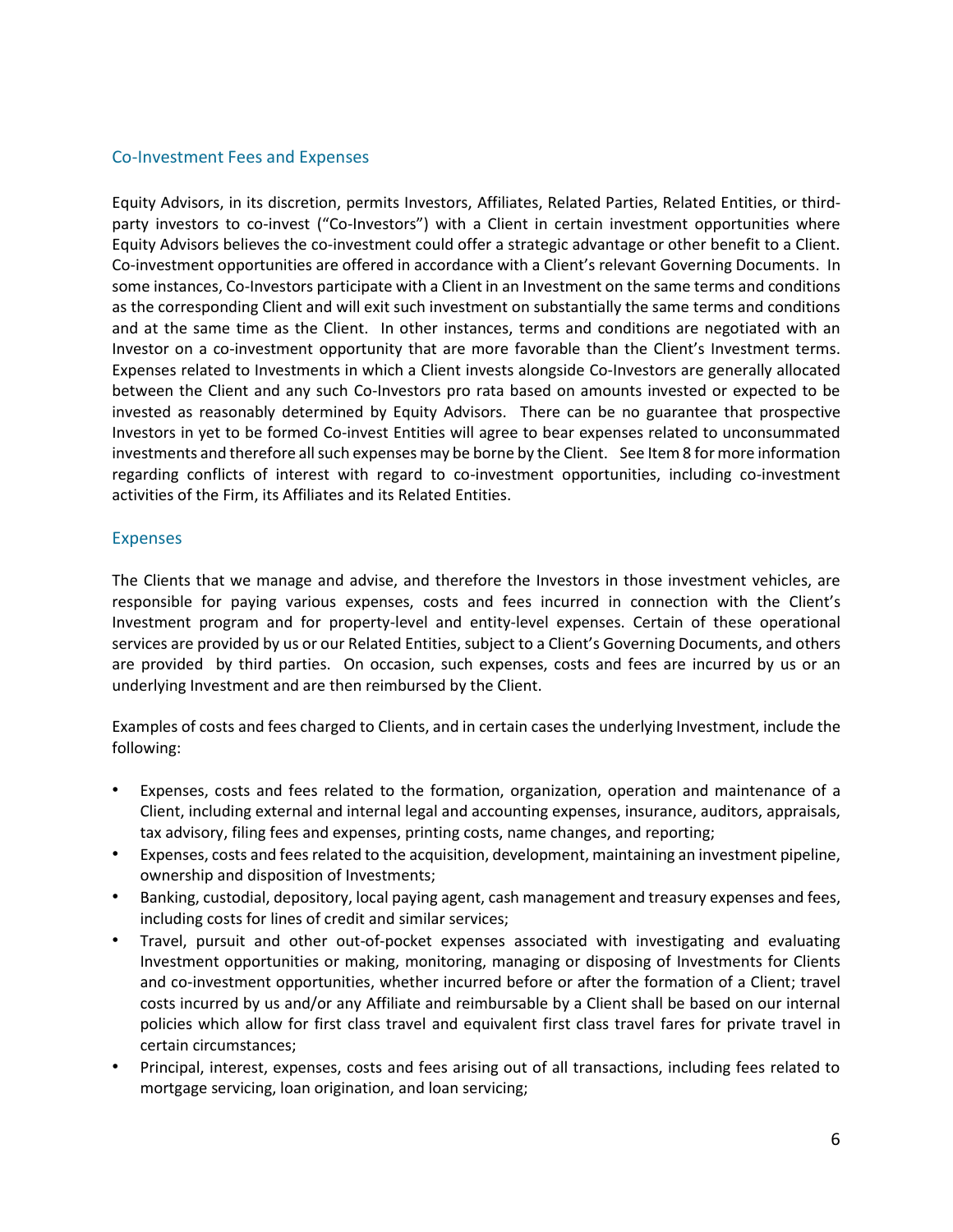- Costs related to risk management services and insurance for the Firm, Affiliates and the Client entities (including, for the avoidance of doubt, a Client's real estate Investments), including directors' and officers' liability insurance, insurance to protect a Client and any indemnified parties, insurance claims, management expenses and related consulting fees, and direct and indirect costs and expenses associated with any litigation, threatened litigation or governmental or regulatory inquiry;
- Property and title insurance, the costs of surveys, permitting, title opinions and other due diligence and development costs;
- Expenses, costs and fees related to offering and sale of limited partnership units or other interests, including legal fees, travel expenses and the costs and expenses incurred in preparing periodically updating private placement memoranda or equivalent documents or in obtaining tax and legal opinions;
- Costs and expenses, including travel, of meetings with or reporting to Investors (including any reports prepared upon the request of an Investor) or advisory committees of any Investor;
- Design fees for architectural, engineering, interior and exterior design services for development and upkeep of Investments;
- Licensing fees for information technology software utilized in accordance with the operation and management of applicable Investments and reporting to Investors;
- Third-party legal and compliance expenses (including, without limitation, responding to formal and informal inquiries, subpoenas, investigations and other regulatory matters, and expenses associated with regulatory filings relating to the Client entities and/or a Client's Investments) and clearing and registration fees and other expenses due to regulatory, supervisory or fiscal authorities in various jurisdictions;
- Reporting, filings and other ongoing Client level compliance requirements, including Form PF, US and non-US registrations, filings and related compliance obligations, including costs of any third-party service providers and professionals involved in the preparation or review;
- Preparation, distribution or filing of Client financial statements or other reports, tax returns, tax estimates, Schedule K-1s or similar forms or other communications with Investors;
- Extraordinary expenses and non-discretionary expenses; and
- Transfer agent expenses, custodial expenses, brokerage fees and other fees, costs and expenses incurred in connection with Investments (See Item 12 of this Brochure for a description of the Firm's brokerage practices and related costs or fees).

# Allocation of Fees and Expenses

In accordance with our internal expense allocation policies and each Client's Governing Documents, we determine on a case-by-case basis, in our discretion, whether an expense should be borne by USAA Real Estate, an Affiliate, a Related Party, a Related Entity, a Client, multiple Clients, Co-Investors, an Investment, or some combination of the foregoing. To the extent that the Governing Documents do not expressly provide for a method of allocation or to the extent that an invoice does not relate solely to a specific and individual Client, we typically allocate such expenses among multiple Clients and other relevant entities on a pro rata basis unless another method is more equitable. There can be no guarantee that prospective investors in yet to be formed co-investment vehicles will agree to bear expenses related to unconsummated investments and therefore all expenses can be borne by the Client.

The allocation of expenses can create potential conflicts of interest and can result in a non-pro rata allocation of expenses. Some expenses are incurred on behalf of one Client which have the potential to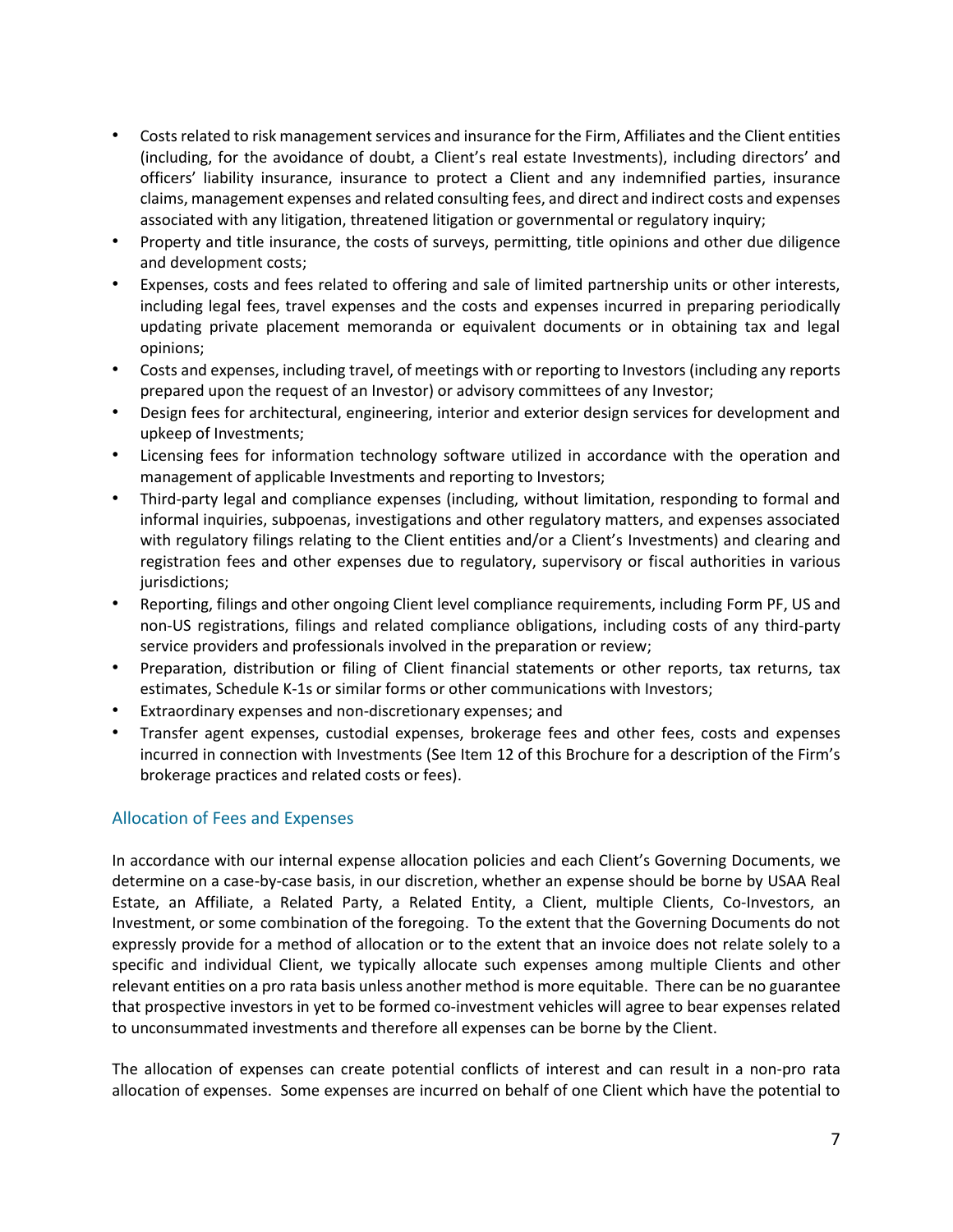benefit other Clients. For example, information we obtain in connection with a Client's research, due diligence and Investment activities could be valuable to other Clients. Additionally, tools and resources developed at our expense are the intellectual property of USAA Real Estate and/or Equity Advisors and not the Clients.

## <span id="page-10-0"></span>Item 6 – PERFORMANCE-BASED FEES AND SIDE-BY-SIDE MANAGEMENT

## Performance-Based Fees

Performance-based fees are designed to compensate us for managing certain Clients or Investments that meet or exceed agreed-upon performance levels or targets. These types of structures attempt to align the Firm's compensation with the investment objectives and results of our Clients and Investors. Consistent with the relevant Governing Documents, performance-based fees can be subject to the performance of individual Investments, groups of Investments or the entire portfolio held by a given Client. A Client's performance-based fees (if such exist) are described in the Client's Governing Documents. These can be characterized variously as incentive fees, incentive compensation, carried interest or other similar designations. The calculation is frequently performed according to a total return formula such as internal rate of return ("IRR") in relation to a stated return objective, whether that be a target fixed return, a stated benchmark's return, or other such hurdle.

The Firm or its Affiliates are permitted, in their sole discretion, to waive receipt of performance fees, or reduce the amount of performance fees that, once earned, are paid. Specifically, Related Parties and Related Entities who invest in a Client will generally pay reduced performance-based fees or none at all. Similarly, some Co-Investors pay a lower performance-based fee, or none at all.

## Side-by-Side Management

Side-by-side management refers to the simultaneous management of multiple Clients with similar or overlapping investment strategies, some of which have differing fee structures. In theory, this has the potential to result in a conflict of interest because we have an incentive to favor the Client with a higher fee or a performance fee, including an incentive for favorable Investments to be allocated to a Client with higher fees. The Firm has the following protections in place to help mitigate the potential for conflicts caused by side-by-side management and performance or incentive-based fee structures:

- A multi-disciplined Investment team with separate reporting lines, including senior management, participates in the initial screening of all potential Investments to assess their appropriateness for each Client, taking into consideration such factors as portfolio objectives and property type, risk profile, investment structure, geographic location, and execution timing constraints,. This disciplined process is designed to provide effective checks and balances for mitigating the potential for conflicts to be mismanaged by any one individual.
- A proposed Investment recommendation that could be appropriate for Clients with overlapping mandates is offered to those Clients based on the Firm's investment allocation and rotation policy ("Rotation Policy"), which does not consider variances in Client fee arrangements. The Firm maintains rotation sub-sets to define which Clients have overlapping mandates for each type of Investment. These rotation sub-sets are based on property type sectors, property size, and acquisition versus development opportunities. Each rotation sub-set is operated as a distinct queue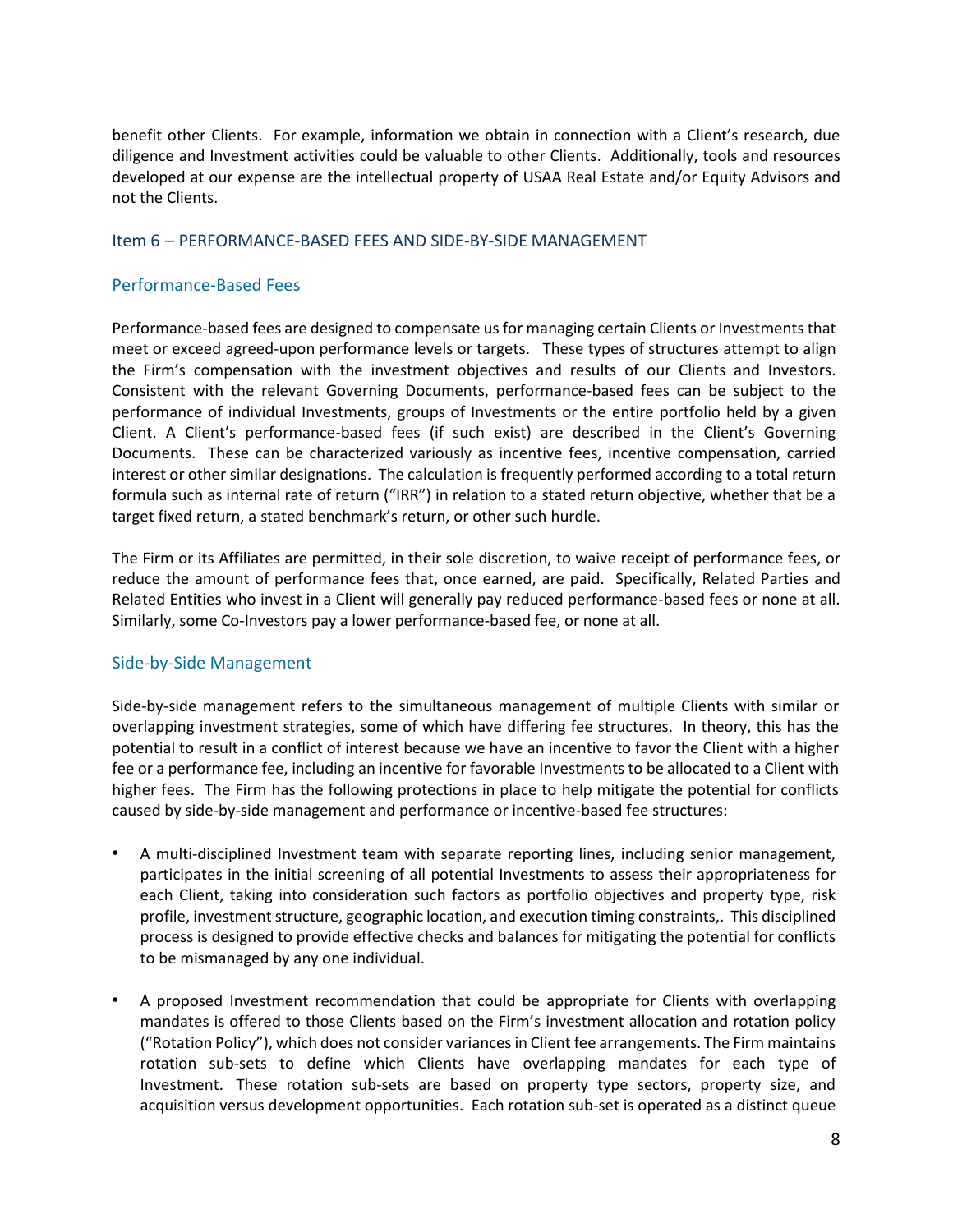for Client mandates that overlap, and if a potential Investment is suitable for more than one Client, the Investment is first offered to the Client holding the highest priority in the applicable rotation queue, with priority being based on the length of elapsed time since the Client's last Investment in that queue. As a result of the rotation process, not every opportunity appropriate for a Client will be allocated to it in whole or in part. Additionally, Investors with approval rights can decline an Investment recommendation.

There are instances where the Investment is declined by the portfolio manager of the Client holding the highest priority in the rotation queue. This may be because the Investment falls outside the Client's investment strategy, return target, target market, risk characteristics, required leverage levels, tax or strategic considerations as stated in the Client's Governing Documents (a "Non-Strategic Investment"). In other circumstances there may be limitations such as the lack of available capital or the timing is not conducive to the Client ("Non-Conducive Investment"). For Investments (or portions thereof) remaining available after the Rotation Policy has been applied, the Firm, Related Parties, Related Entities, Affiliates, Employees, or other Investors can, and have, elected to proceed and invest in a Non-Strategic Investment or Non-Conducive Investment.

- The Firm's Investment recommendations are created, reviewed and approved in accordance with the investment guidelines as defined in each Client's Governing Documents. These recommendations take into consideration possible conflicts including whether other Clients have assets within the submarket and are directly competitive to the Investment being recommended.
- All Investment recommendations are reviewed and require approval by the Firm's Real Estate Investment Committee or Credit Investment Committee, as applicable (each an "Investment Committee" and collectively, the "Investment Committees"), each of which consists of the Firm's senior officers that are responsible for oversight of Client Investments.

# <span id="page-11-0"></span>Item 7 – TYPES OF CLIENTS

We provide investment advice to our Clients, which are the Funds, Separate Accounts, Co-Invest Entities, Client SPV Entities and Joint Venture Partnerships described in Item 4 above. Domestic and international Client Investors can be expected to consist of one or more of the following:

- Public and private retirement and pension plans;
- Insurance companies;
- State and municipal government agencies;
- Sovereign wealth funds;
- Private investment funds;
- Public and private profit-sharing plans;
- Banks and other financial institutions;
- Charitable organizations and foundations, including endowment funds;
- Investment companies;
- Trusts and estates;
- Corporations;
- Family offices;
- Certain high net worth individuals;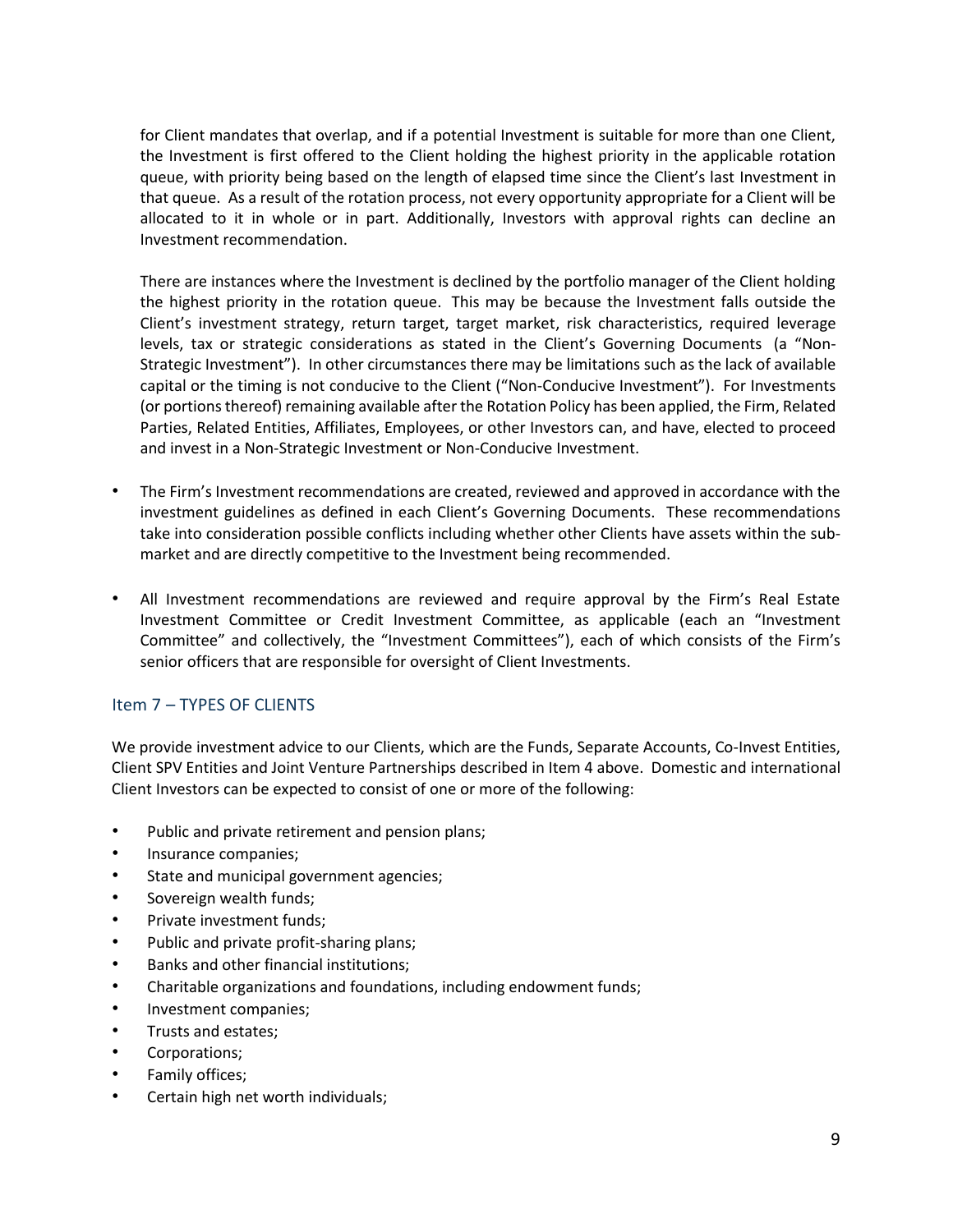- Related Parties, Related Entities and employees; and
- Business entities other than those listed above.

The Clients are not registered or required to be registered under the Investment Company Act and interests in the Clients are not made available to the general public. Client securities are not registered or required to be registered under the Securities Act of 1933, as amended; and Client interests are privately placed to qualified Investors. Each Client requires minimum capital commitments from an Investor, which are detailed in the relevant Client's Governing Documents. Equity Advisors has accepted minimum subscriptions and commitment amounts of less than the stated minimum amount in its discretion.

# <span id="page-12-0"></span>Item 8 – METHODS OF ANALYSIS, INVESTMENT STRATEGIES AND RISKS OF INVESTING

# Methods of Analysis and Investment Strategies

The Firm focuses on value-oriented investing and seeks attractive risk-adjusted returns through a broad range of real estate equity and debt investment strategies. The Firm's overall objective is to develop, acquire, and/or improve real estate assets to create and preserve value and to attract quality tenants that provide rental income, forming the basis of the ultimate cash flow in, and value appreciation of, the Investment.

We make Investments across the capital structure and in various ventures and properties located in the U.S., and to a lesser extent, in non-U.S. markets. Our investment approach includes:

- Developing and acquiring quality Investments with strong elements of design, size, access and marketability;
- Thoughtfully selecting Investments in targeted locations;
- Maintaining discipline around replacement cost; and
- Actively managing each Investment with a view toward an ultimate exit strategy.

## Investment Risk Spectrum

Client Investments span the risk spectrum and key characteristics of the various types of Investments are set out below.

Core. Core investment strategies generally focus on acquiring and owning assets with dependable income streams and relatively stable value and often involve lower leverage. Properties in the Core category can include assets undergoing minor renovation or expansion where there is a relatively low impact on the property's occupancy or operations. Core real estate debt strategies fund properties that offer stabilized income by providing senior mortgages based on conservative credit profiles in terms of loan-to-value, debt service coverage, and sponsor and asset quality. "Core Plus" is generally considered a subcategory of Core. Core Plus Investments can include taking reasonable degrees of additional investment risk (including, but not limited to, income durability, asset transition, market and asset selection, and/or leverage) to seek comparatively higher returns. A Core-Plus strategy typically will include certain allocations of Non-Core Investments to create a portfolio with higher return expectations.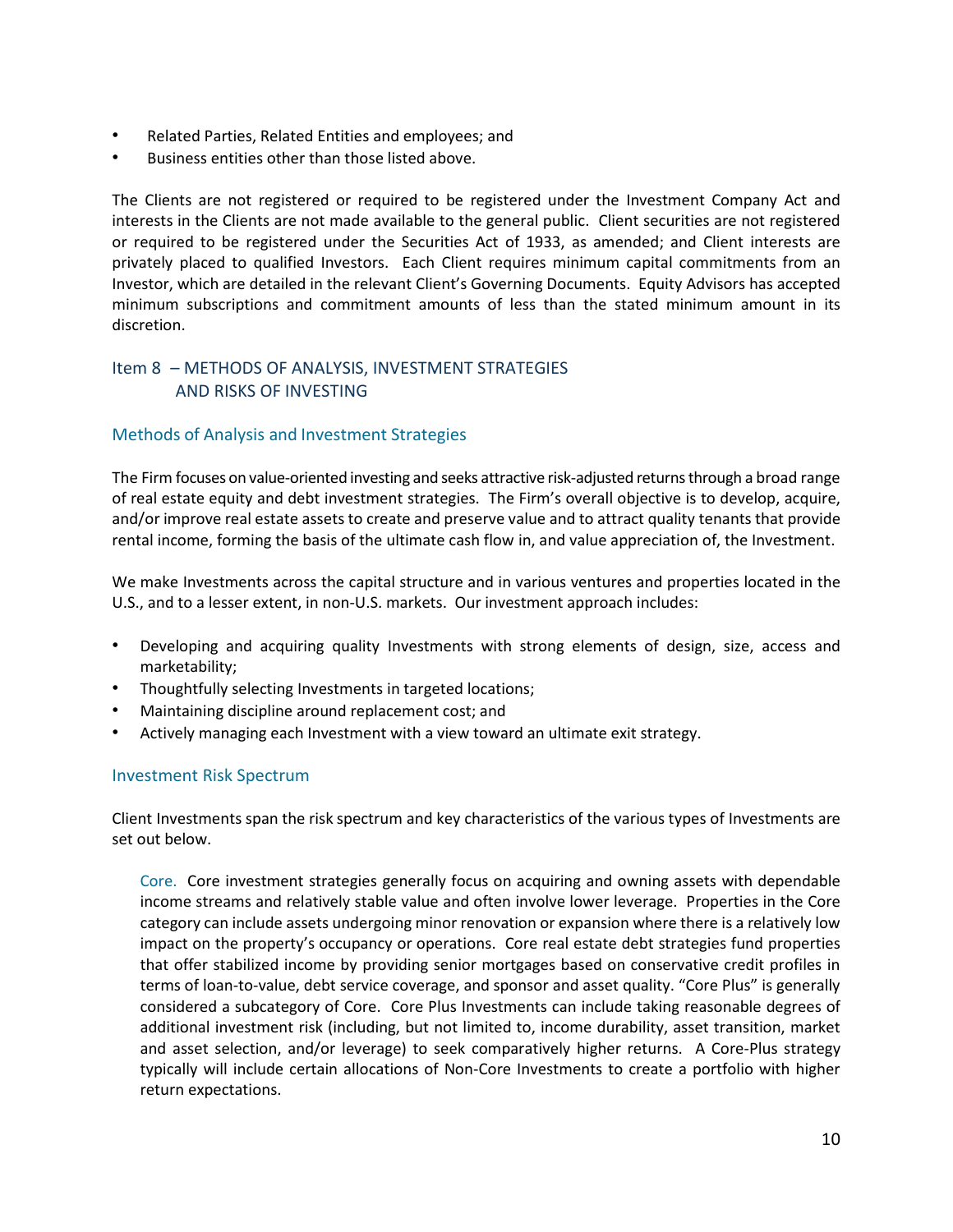Non-Core. Non-Core investment strategies generally focus on value-creation activities with the intent of producing higher total returns than are typically available in Core investments. Development, redevelopment, renovation, expansion, significant re-leasing, and other transitioning investment activities are characteristic of Non-Core asset strategies. Build-to-suit developments (those which are pre-leased) and speculative developments (those which are not pre-leased) are common in Non-Core strategies. Non-Core strategies can also involve moderately or significantly higher leverage, less populous or less liquid markets, and/or broader asset selection criteria than Core strategies. "Valueadd" and "Opportunistic" are generally considered subcategories of Non-Core. Non-Core real estate debt investments fund similar types of real estate while offering downside collateral protection with returns that are structured senior to the returns payable to sponsor equity. Typical value-add debt investment structures include mezzanine, junior debt or preferred capital investments that may include some element of upside participation.

## Investment Property Types

We invest in industrial/logistics, multi-family and other housing, office, data centers, life science, media content production studios, retail, hotel properties, mixed-use properties, land and land development, and other real estate or infrastructure assets.

Industrial/Logistics. Our industrial/logistics strategy is based on developing, acquiring and/or financing warehouse properties in major distribution markets and in the logistics path of major population centers with strong long-term demand prospects. We focus primarily on build-to-suit or build-to-core developments as well as acquisitions to achieve stabilized, substantially-leased properties. We also pursue Investments in assets with current vacancies or opportunities with nearterm lease rollovers at below-market rents, which can be purchased at below replacement cost. A significant segment of our activity is driven by the rapidly growing demand for warehouse and distribution space from e-commerce firms and their supply chain partners and suppliers.

Multi-Family and Other Housing. Our multi-family and other housing strategy is to develop, acquire or lend on well-built, well-located assets in markets with good long-term economic and demographic fundamentals. Our Investments include all classes of multifamily rental housing, institutional-quality housing land development, senior or age-restricted housing, student housing, or other product types within the housing umbrella, and span the demand base from Class A, workforce and affordable housing. Certain housing Investments include ground-up development, land development or substantial renovation (e.g. re-positioning or redeveloping an Investment, such as renovating existing apartment projects or converting a commercial property to apartments). Our acquisition strategy in the sector focuses on acquiring Investments below replacement cost that offer a chance to add value through renovation and enhanced property management.

Office. Our office strategy focuses on developing, acquiring and/or financing office buildings or campuses that offer opportunities to create durable cash flows and value, while targeting markets with strong job growth in key sectors of the economy, such as technology, health sciences, finance and media. We primarily seek properties in central business districts, or similarly appealing suburban locations with a place-making element and strong job growth prospects. Often, we invest to significantly improve existing office assets to meet today's requirement for modern, efficient and upscale office projects with amenities appropriate to attract high quality tenants. One specific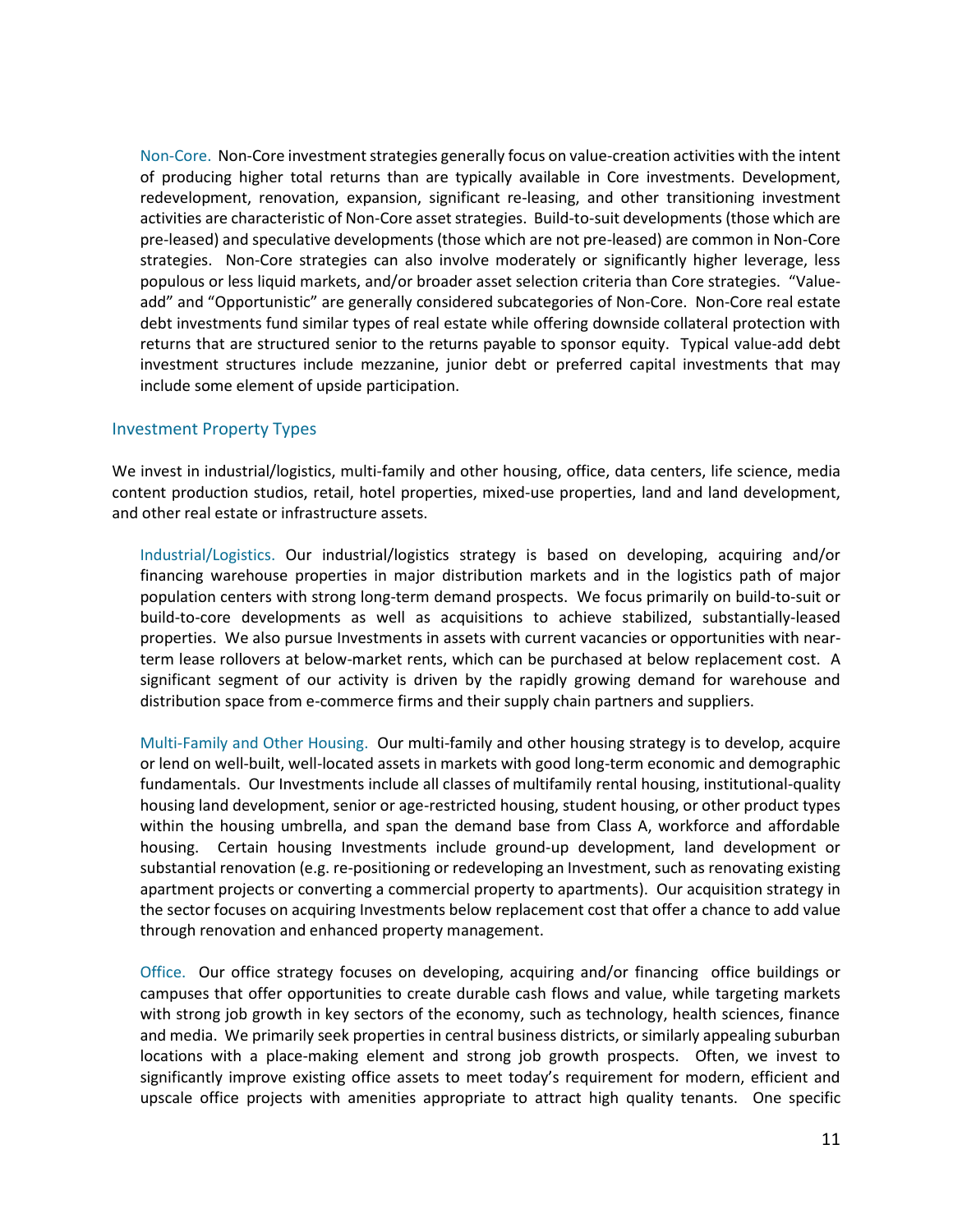component of our office strategy is to invest in properties leased to agencies of the U.S. federal government, through development and acquisition activities.

Data Centers. Our data center strategy is to develop and possibly acquire data center real estate to serve the extensive demand for state-of-the-art data storage and access in support of today's digital economy. Whether hyperscale (i.e. large, single tenant), co-location or wholesale data facilities (i.e. multi-tenant), data centers require significant power, cooling, data connectivity, reliability and security. Our existing and prospective Investments are focused on land development, vertical development, powered shell and/or complete delivery of data center solutions for technology and other companies.

Life Sciences. Our life sciences strategy focuses on developing and possibly acquiring life science real estate to serve the robust and growing demand for such space in the U.S.'s leading markets for medical, biological, pharmaceutical and other associated research and development.

Media Content Production Studios. Our media content production studio strategy meets today's intersection of real estate and technology with the rapid increase in demand for and production of movie, television and streaming content. It includes the acquisition, improvement and development of state-of-the art studio production, support and office space.

Retail. Our retail strategy focuses on owning, developing, redeveloping and/or financing shopping centers or retail components of mixed-use properties across a variety of submarkets, demographics and retail formats. The strategy includes investment opportunities in grocery anchored retail centers, large outdoor shopping centers with an emphasis on big-box stores, urban retail, urban retail mixeduse, single-tenant net-leased retail and certain regional malls.

Hotel. Our hotel strategy, while presently a small portion of our portfolio and strategic focus, seeks to finance, develop and/or acquire high quality hotel properties in the limited service, full service and resort categories.

Mixed-Use Properties. Our mixed-use real estate strategy focuses on owning, developing, redeveloping and/or financing properties which include multiple real estate uses in the same project, to attract users and customers to a vibrant district, thereby attempting to develop or operate real estate that is attractive to urban planning objectives and/or create additional or enduring value.

Land and Land Development. Our land and land development strategy typically focuses on acquiring land to put into use within one of the aforementioned property sectors through entitlement, rezoning and/or development. This strategy will occasionally entail holding land for extended time periods or buying real estate with a current use which will be modified in the future to create additional value.

Infrastructure. Our infrastructure strategy is focused primarily on investing in digital infrastructure. Digital infrastructure includes those assets required to support critical digital communication devices, systems and processes that power the modern economy such as data centers, cold storage facilities, wireless communication towers, fiber optic networks, renewable energy, and distributed power generation. Over time, we may also pursue opportunities in more traditional, critical need infrastructure including power, water and wastewater, transportation and other public-oriented infrastructure.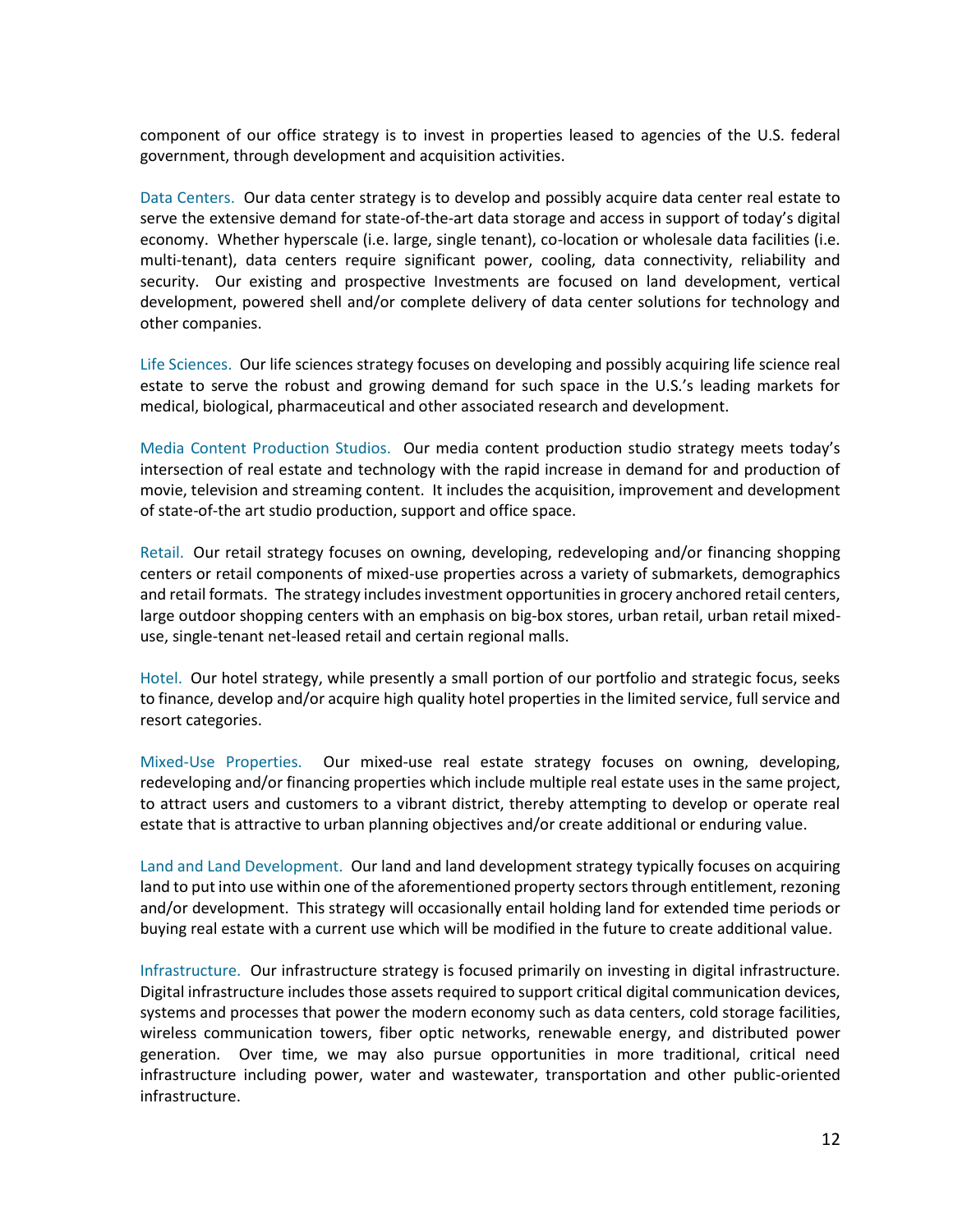## Investment Research and Analysis

As part of our active management process, we utilize our proprietary research and investment approach to enable us to identify opportunity and value across property types, markets, and individual properties. Our investment analysis typically includes input as needed from our Research, Investments, Development, Portfolio Management, and Asset Management teams which informs our Firm's overall investing outlook, including with respect to new strategies. The Investments, Development, Asset Management and Research teams work closely with the Portfolio Management team in an ongoing and cooperative fashion, honing portfolio strategy, investment underwriting, sector and market targets, perspectives on the economic and real estate cycles, business plans and execution strategies, hold/sell analysis and market analysis in support of each Client's Investment program.

As necessary from time to time, in support of the investment process, the Research team provides industry insights and evaluates global macroeconomic, microeconomic, real estate trends and capital market conditions. This research can include monitoring demographic patterns, consumer and corporate behavior, real estate space fundamentals, general liquidity and pricing momentum, interest rate and currency movements, projected economic growth and other factors and trends.

The Investments and Development teams are responsible for, among other things, evaluating markets, submarkets, market participants, and investment or disposition opportunities by Clients. The Investments or Development team prepares investment opportunities and recommendations for evaluation with the Portfolio Management team. The Portfolio Management team, after considering portfolio strategy, diversification, available capital, leverage strategy and all other factors relevant to each Client, opt whether to pursue certain Investment opportunities.

When Portfolio Management decides to pursue a potential Investment on behalf of a Client, the Investments team or Development team prepares a more complete underwriting analysis that exhibits cash flow, valuation and return assumptions considering market conditions and investment risks. This analysis can include performing scenario analysis on various underwriting assumptions, such as: a) rental rates, b) capital expenditures, c) operating expenses, d) rental and operating expense annual growth rates, e) occupancy, f) exit capitalization rate, g) lease-up timing and h) interest rates. The assumptions applicable to each prospective Investment opportunity are changed to isolate and evaluate their impact on the Investment's overall risk and return profile.

In certain circumstances we use back-tested, proprietary artificial intelligence models that use machine learning and predictive analytics to examine historical datasets and information. These tools are intended to provide visibility into economic and business cycles while enhancing understanding of relative investment risk across US metropolitan statistical areas and assist in the investment qualifying process. These tools also help us incorporate downside protections measures at the asset level in connection with underwriting, due diligence and property operations.

Real estate investment briefs are submitted to the Firm's Real Estate Investment Committee for review and consideration while Commercial Mortgage Loan briefs are submitted to the Credit Investment Committee. A brief includes an analysis of the compelling reasons for the proposed Investment or loan; a description of the risks and mitigating factors; underwriting analysis and valuation, which includes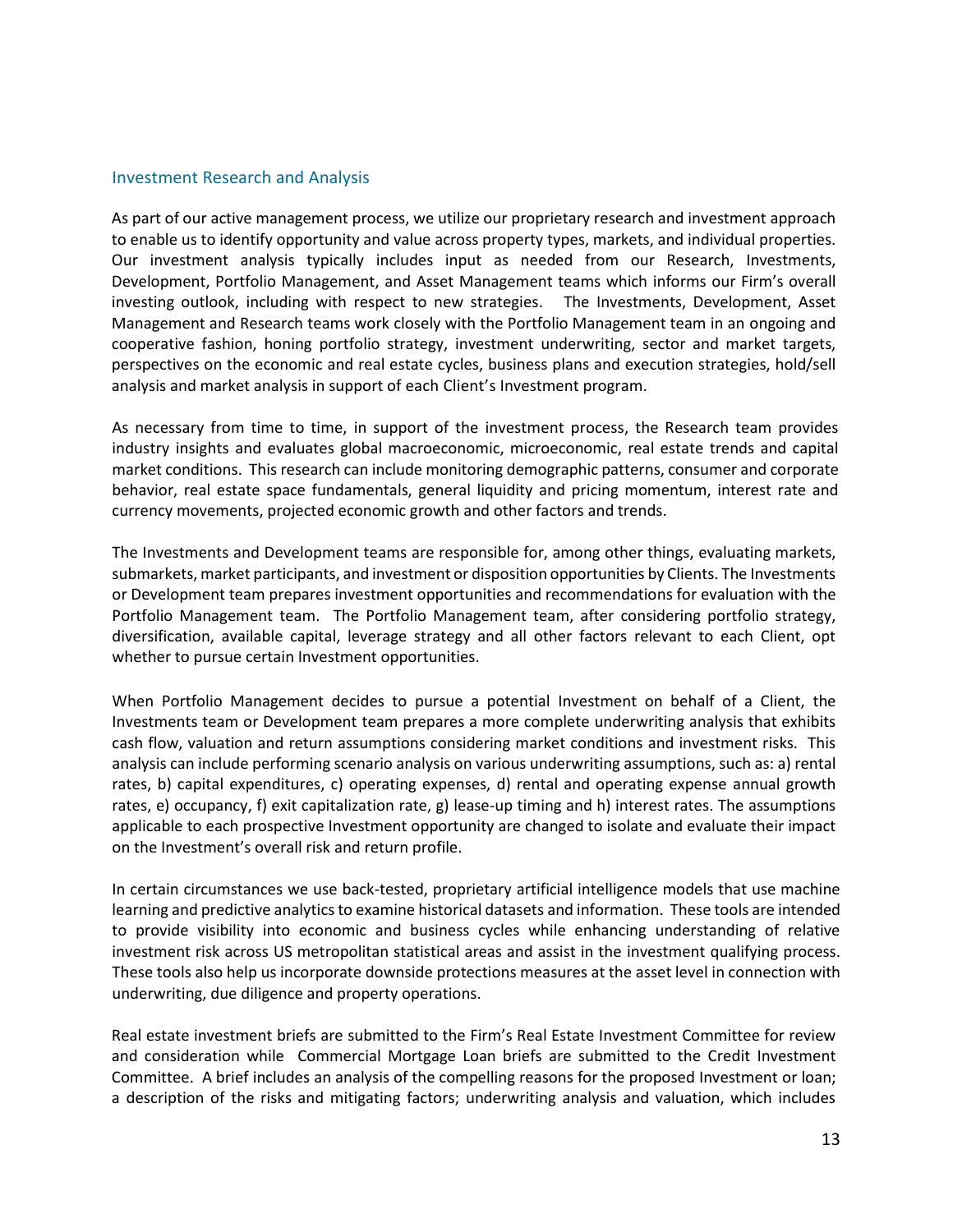return sensitivity analysis that illustrates the impact to the return profile resulting from changes to a variety of underwriting assumptions; submarket fundamentals, including comparable leasing and sales transactions; borrower or sponsor overview; key investment characteristics; and project execution, status and timing. The brief generally includes information on the Client's existing portfolio with the Firm and considers how the new Investment will impact diversification, returns from income and growth, and sector and leverage weightings per Client. The relevant Investment Committee must formally approve all new equity and debt investments and Investment acquisitions and dispositions.

Once an Investment becomes a part of a Client's portfolio, the Firm's Development and/or Asset Management team takes on responsibility for the oversight of the Investment. The Development team is tasked with bringing to completion all development-oriented Investments. The asset management process is a collaborative endeavor which includes coordinating each of the disciplines required to manage the individual Investments within the applicable portfolio, such as overseeing property managers and leasing specialists, engineers and construction professionals, Joint Venture Partners, and legal, valuation, and due diligence specialists to bring about sound recommendations to Portfolio Management as to the Investment strategy, and to execute on those strategies. The Asset Management team uses a series of reports and touchpoints to monitor performance, including leasing status reports, monthly or quarterly property reports, quarterly financial statements, quarterly valuation updates, property inspections, renovation plans, market studies, tenant surveys, operating expense benchmarking, and annual budgets. Included in these reports is information required to understand budget variances, status of any ongoing projects, tenant matters, insurance compliance, and any other topics germane to the Investment and its strategy. The Asset Management team holds a formal review of the business plan with respect to each Investment at least annually. The Asset Management team uses the business plan to review and update the Portfolio Management team and senior management on all Investment conditions and ongoing initiatives. Business plan reviews are important touchpoints functioning as followup advisory sessions for each Investment.

# Hold/Sell Analysis

The Firm's goal is to optimize a Client's risk adjusted returns while striving to minimize and/or mitigate risk. When an Investment's performance has been achieved relative to the Client's overall strategy, and/or when market conditions are conducive to exit at acceptable or better-than-acceptable returns, the Investment may be considered for sale. In seeking the optimal time for disposition, the Firm's approach involves both a qualitative and a quantitative analysis of the Investment and its market. The hold/sell analysis typically includes a review of the following factors:

- Business plan achievement;
- Third party opinion of value (either a broker opinion of value or appraisal) compared to the Firm's current estimate of value;
- Since inception IRR through most recent valuation and through continued ownership;
- Going forward IRR compared to returns from other financial instruments;
- Total returns in comparison to investment and portfolio benchmarks and equity multiple;
- Diversification and/or allocation benefits of remaining Investment;
- Environmental and physical issues;
- Equity and debt capital structure considerations;
- Holding period compared to original anticipated holding period;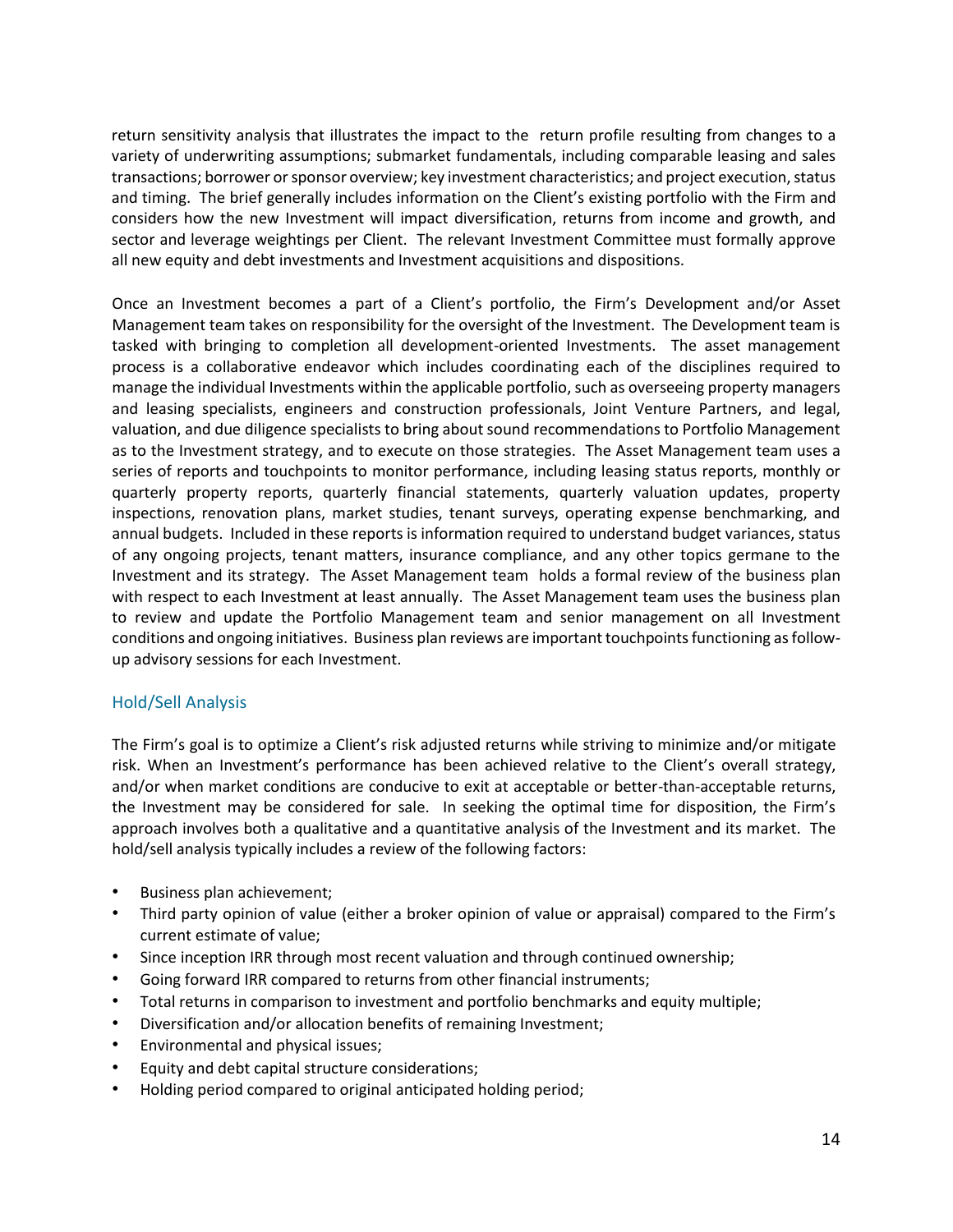- Market supply and demand and competitive position in the market;
- Replacement cost compared to the Firm's current estimate of value;
- Stability of cash flows (lease rollover, capital expenditures);
- Status of Joint Venture Partner (if applicable);
- The downside to holding longer; and
- Currency and/or tax considerations, as applicable.

If an analysis of the above factors indicates that it is appropriate to sell an Investment, a disposition brief is submitted to the Firm's Real Estate Investment Committee for review and approval. The brief sets out the rationale for recommending an Investment for disposition as well as estimated sales terms. If required by a Client's Governing Documents, the Portfolio Manager will secure a Client's written approval for disposition of an Investment. If the recommendation is approved, the Portfolio and Asset Management teams work with the Dispositions team to effectuate the sale of such Investment.

# Commercial Mortgage Lending

Our Commercial Mortgage Lending ("CML") program invests on behalf of institutions in fixed-rate nonrecourse, senior mortgage loans and manages these loans. Certain Clients co-invest in loans through participation arrangements. The CML program focuses its investment strategy on stabilized asset level financing in major property types across primary and secondary markets in the U.S. Loans generally have terms of 5 to 30 years with loan to value targets of 65% or less. The loans are rated using our proprietary rating model at origination and updated through an annual review process. The interest rate charged to the borrower is directly related to risk factors, including loan-to-value, location, property quality, and experience level of the borrower.

For each loan older than 12 months, an annual valuation is completed. We calculate the loan-to-value, debt yield, debt service coverage ratio and internal risk rating to determine if any loans require more frequent performance monitoring. In addition, on a quarterly basis for loans older than 12 months, market values are updated using market interest rates that are influenced by certain metrics (i.e., loanto-value, debt service coverage, occupancy, etc.) determined from the annual valuation process. The market value estimate allows the Firm to estimate if loans would trade at a premium, discount or par. The market value and annual review processes also allows the Firm to recommend if loan loss or impairment reserves should be applied to any loans.

## Derivative Investments

Derivatives are used to hedge certain interest rate or currency exposures and are not used for speculative purposes. The Firm uses third-party consultants to consult on hedging strategies, coordinate execution of its hedging positions, and to assist in the coordination of pre- and post-trade documentation. Other consulting services include, but are not limited to, reviewing term sheets for prospective investments and loans, and providing advice on interest rate, pricing, hedging and guaranty related language. Please refer to Item 12 for a description of the Firm's brokerage practices.

## Risks

We manage Investment risk as appropriate for each Client, at both the portfolio and Investment levels, including through the use of diversification, limits on leverage, and the amount of co-investment.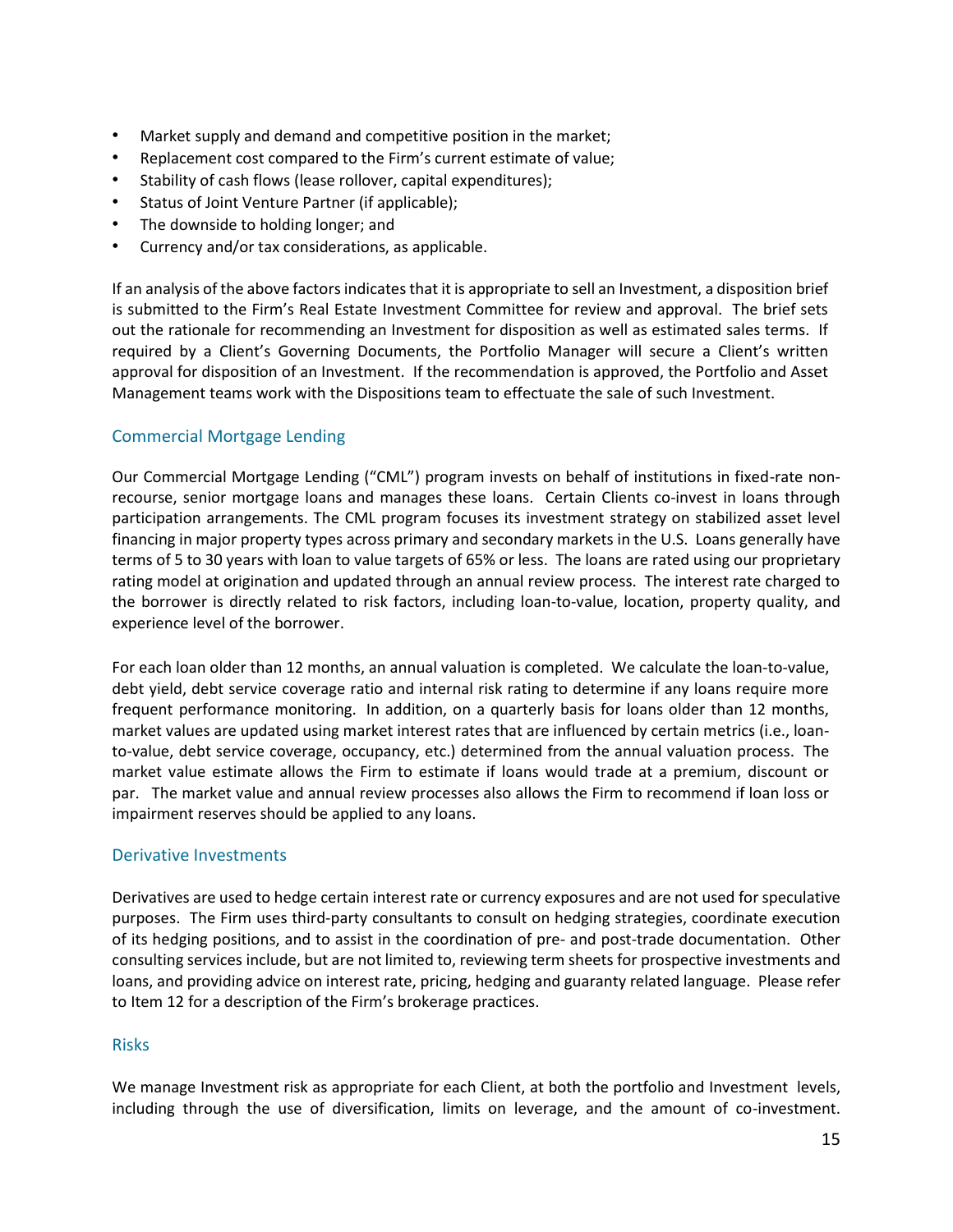Investing in real estate and other real estate-related interests, and originating real estate debt involves various degrees of risk and potential loss. This section describes some of the primary risks of investing in commercial real estate or of engaging us to manage or advise on those Investments. Each Client's Governing Documents includes a more detailed discussion of the specific risks associated with investing in that particular Client.

We seek to mitigate risk and manage each Client so that the risks are appropriate to the Client's strategy; however, it is impossible and not desirable to fully mitigate all risks. The particular risks applicable to a Client or Investment will depend on the nature of the portfolio, its investment strategy and the types of Investments held, as well as macro and microeconomic conditions. In light of the current uncertainty and volatility in the financial, social and health conditions in the U.S., Europe and the rest of the world, certain risks are heightened compared to a more normal environment.

# General Risk of Real Estate Investments

Equity investments in real estate are subject to the risks generally incidental to ownership and operation of income-producing real estate. Real estate values are affected positively or negatively by a number of factors, including:

- Liquidity level of Investments;
- The availability of cash from operations sufficient to meet fixed obligations;
- Changes in economic conditions affecting real estate ownership directly or affecting the demand for real estate;
- Changes in the global macro-economic climate;
- Financial condition of tenants;
- Local market conditions (such as an oversupply of space or a reduction in demand for space);
- Competition based on rental rates;
- The perceived attractiveness of the properties and their location;
- The need for unanticipated expenditures in connection with environmental matters;
- Changes in real estate tax rates and other operating expenses;
- Adverse changes in laws, governmental rules (including those governing usage, improvements, zoning and taxes) and fiscal policies;
- Acts of nature, including earthquakes, fires, climate risks of cyclones, storm surge/sea-level rise, floods, wildfires, heat stress and water stress (which can result in uninsured losses and can negatively impact investor interest, occupier demand, operating expenses and capital expenditures);
- Man-made exposures such as wars, riots, or acts of terrorism;
- Environmental and waste hazards;
- Energy and supply shortages;
- Uninsured losses or delays from casualties or condemnation;
- Structural or property level latent defects;
- Changes in the broader perception of commercial properties as an investment class;
- Quality of maintenance, insurance and management services; changes in interest rate levels and the availability of mortgage funds which has the potential to render the sale or refinancing of properties difficult or impracticable; and
- Other factors that are beyond the Firm's control.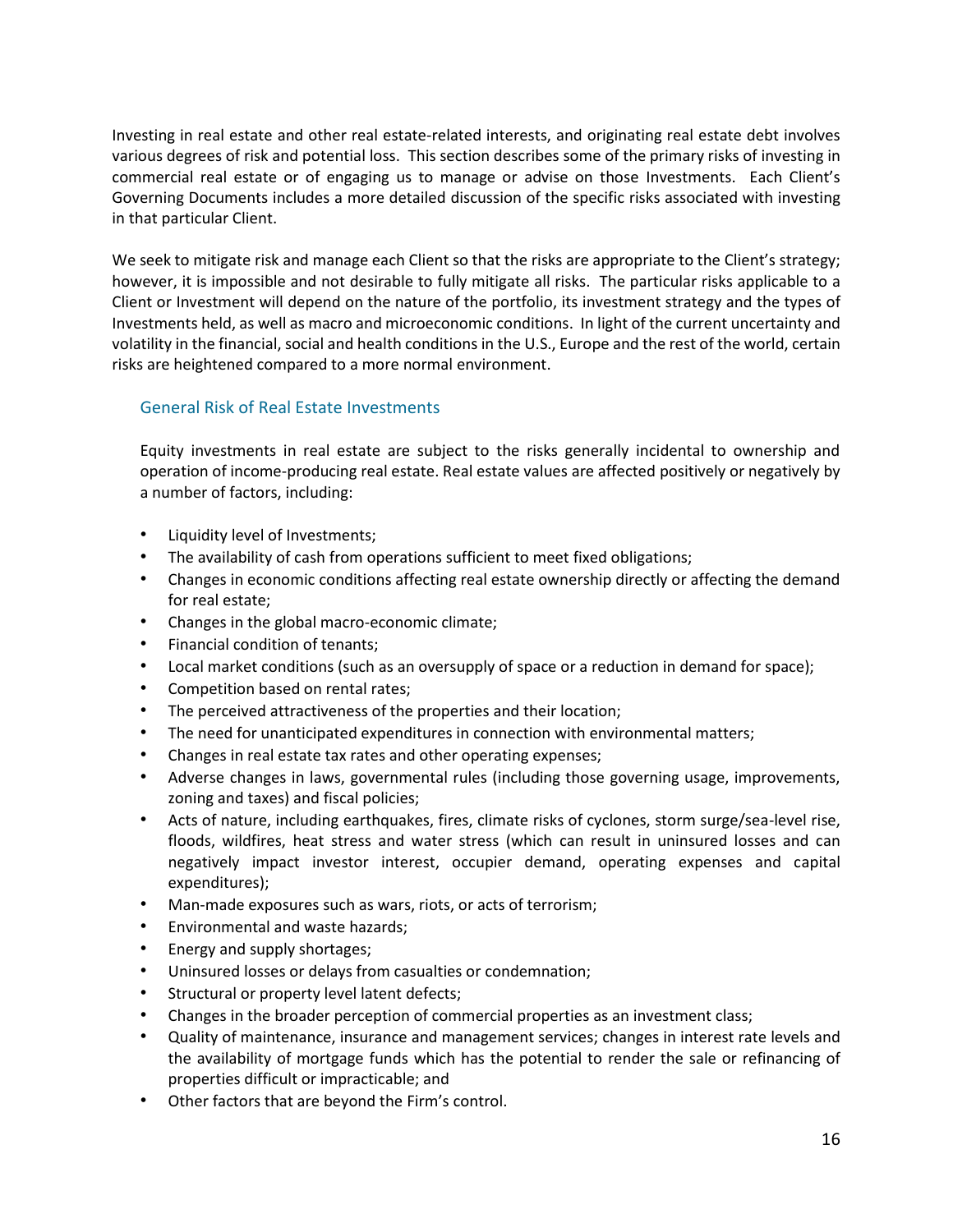Debt investments share these risks indirectly as such risks have the potential to affect the value of underlying collateral. However, many debt investments are, to certain degrees, isolated from such risks given their senior positions in the capitalization of such collateral relative to the equity ownership position.

# Competitive Markets

Competition for real estate investment opportunities can be high, and such competition can limit the ability to acquire desirable target assets, affect the underwriting or pricing of assets, or adversely impact Investment returns. Some of these competitors for real estate investment opportunities could have different investment objectives than our Clients, enabling them to accept more risk, pay higher prices or invest on inferior terms or accept lower returns than we deem reasonable or appropriate for a Client. To the extent applicable, participation in auction transactions will also increase the pressure on the price of a transaction. There can be no assurance that real estate investments of the type in which we seek to invest will continue to be available, that available investments will meet our investment criteria or that we will be able to fully invest a Client's committed capital.

# Failure to Meet Targeted Returns

Investments are made based on the Firm's estimates or projections of internal rates of return, cash on cash returns and other similar metrics, which in turn will be based upon various factors, including projections of future growth rates and interest rates of applicable markets, development and redevelopment and/or operating costs, rental and lease-up rates of commercial properties and disposition timing and proceeds, all of which are inherently uncertain. The actual performance of the Investments has the potential to differ from the projections of the Firm and can differ materially. Clients have no assurance that the Investments made by the Firm will achieve targeted total returns on Investments.

# **Illiquidity**

Equity and debt real estate assets are relatively illiquid. The ability to dispose of real estate assets in a timely or favorable manner is subject to many factors beyond our control, including, but not limited to, general economic conditions, supply and demand, the availability of capital (whether from lenders or investors), market disruptions, and interest rates.

# Valuation

Valuation of real estate and real estate debt is subject to numerous assumptions and is not a precise measure of realizable value. The value of an Investment as of a particular date can be materially greater than or less than the value that would be determined if an Investment were to be liquidated as of such date. Volatile market conditions or illiquidity of real estate investments could result in liquidation values that are materially less than the values of such assets as reflected in a portfolio.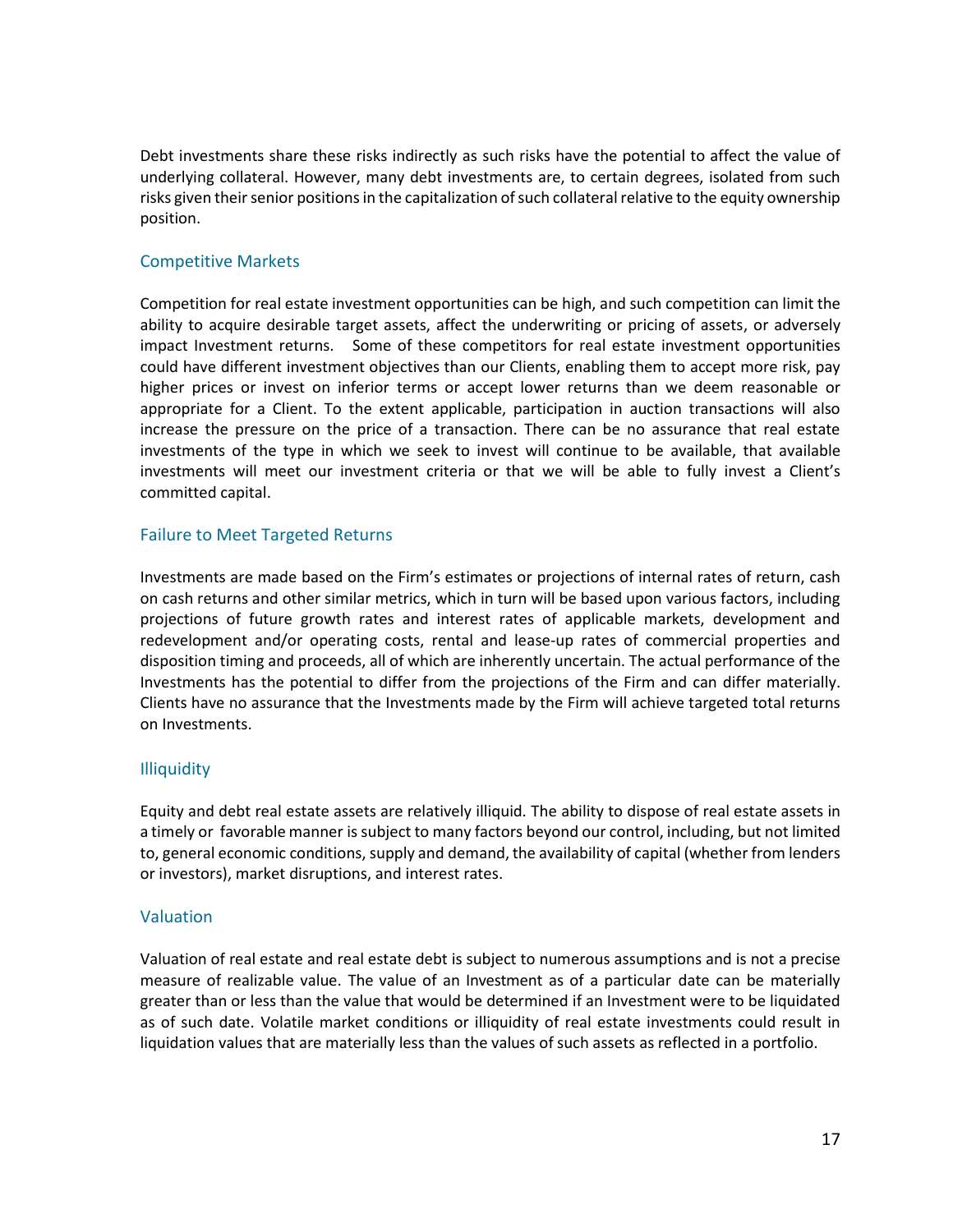# Concentration Risk

A real estate investment portfolio that is concentrated in a particular country, region, market, industry sector or asset class could be more susceptible to loss due to adverse occurrences the relevant country, region, market, sector or asset class than a more diversified real estate investment portfolio.

## Leverage

In most circumstances, our Investments employ leverage to reduce the equity investment requirement and enhance returns and diversification. While the use of leverage can enhance returns and increase the number of Investments that can be made, leverage increases the exposure of an Investment to adverse economic factors such as rising interest rates and downturns in the economy or in the Investment itself. As an Investment incurs indebtedness, it will become subject to the risks associated with debt financing, including the risks that available funds will be insufficient to meet required payments, that existing indebtedness will not be able to be refinanced or that the terms of that refinancing will not be as favorable as the terms of existing indebtedness. Debt financing can restrict the amount of funds available for distribution to clients. In addition, there is a risk of loss of principal to the extent of any deficiency between the underwritten value of the collateral and the principal and accrued interest of the mortgage or other loan.

#### **REITS**

Entities that we elect to establish as a REIT do not pay federal income taxes if they meet the requirements to qualify as a REIT. REITs are permitted or required to be part of the structure of certain Clients, which subjects those Clients to REIT-related risks. REITs depend generally on their ability to generate cash flow to make distributions to shareholders. If any REIT were to fail to qualify as a REIT in any taxable year, it would have adverse tax consequences, creating a risk that an Investment in that REIT could perform negatively. In addition, the performance of a REIT could be affected by changes in the tax laws or by its failure to qualify for tax-free pass-through of income.

## Uninsured Loss

Certain types and magnitudes of potential losses for our real estate Investments are not insured because it is not economically feasible to insure against such losses or are subject to certain insurance limitations, including large deductibles or co-payments. Should an uninsured loss or a loss in excess of limits occur, the Client could lose its capital invested in such Investments as well as future revenue, while remaining liable for any debt or other financial obligations related to such Investments. For debt investments, if the property owner suffers an uninsured loss, the property could be impaired and the lender's secured position can also be impaired.

## Foreign Investments

With any Investment outside the U.S., there exist certain economic, political and social risks that might not be found in a similar investment in the U.S. Investments are generally denominated in the currency of the jurisdiction where the Investments are located and thus are subject to fluctuation in currency exchange which can affect the value of the assets. To mitigate such risks, Clients can obtain financing in the relevant foreign currency and may enter into hedging transactions. While such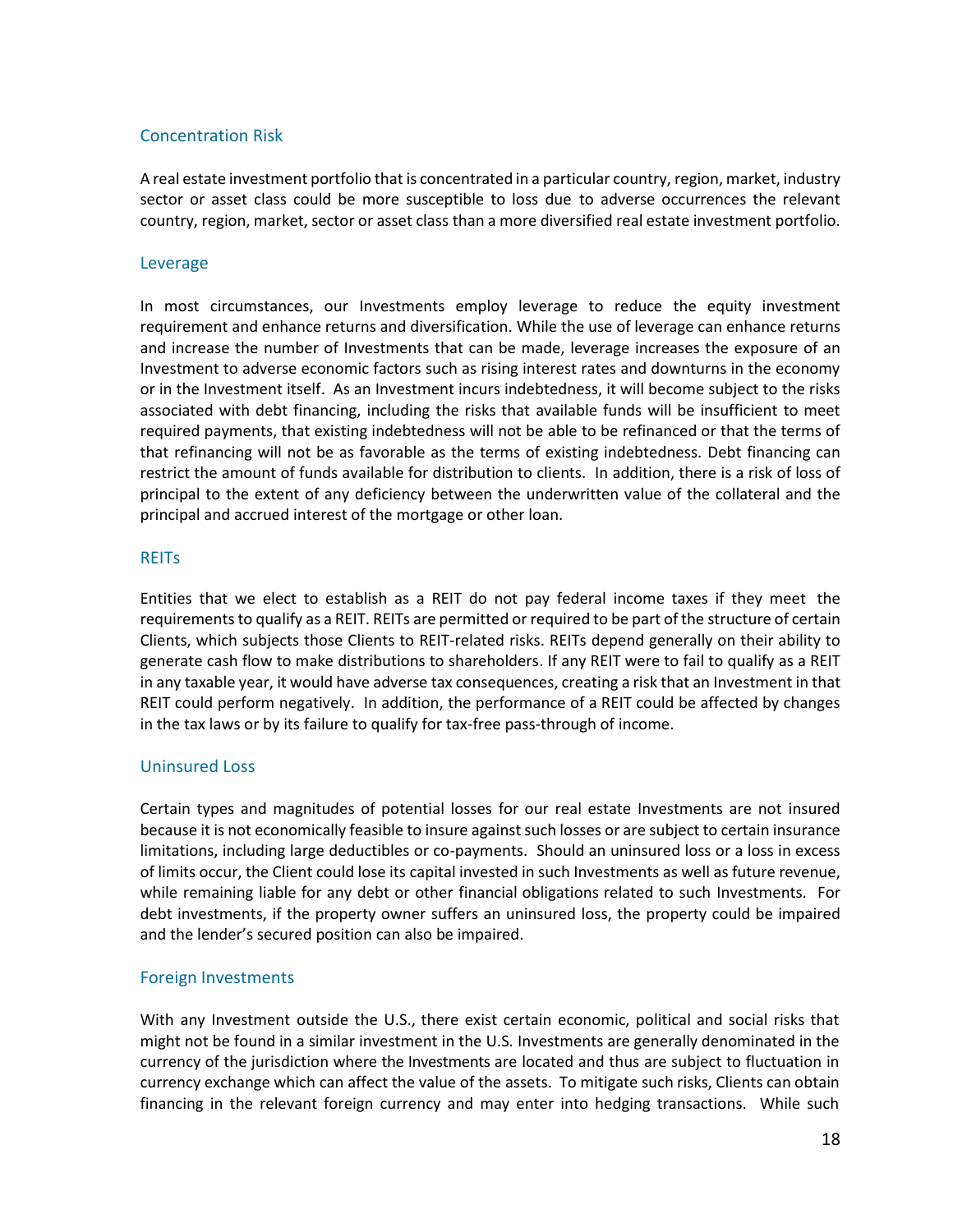hedging transactions can reduce such risks, they may result in poorer overall performance for a Client than if it had not entered such hedging transactions.

In addition, laws, regulations and conditions in foreign countries may impose restrictions or risks that would not exist in the U.S. and may require financing and structuring alternatives which differ from those customarily used in the U.S.. Foreign countries may also impose taxes on the funds and their investors which differ from those imposed in the U.S.

#### Brexit

As of January 1, 2021, under the United Kingdom's ("UK") exit ("Brexit") from the European Union ("EU") the UK became a "Third Country" with respect to EU financial services regulation and, as such, UK firms are no-longer able to utilize the passporting regime that allows European Economic Area ("EEA") regulated entities to operate on a cross-border basis in other EEA countries without the need for a separate license or authorization. Our ability to market and provide investment services in the EU could be adversely affected by Brexit.

## Brexit – Market Volatility

The UK's exit from the EU may lead to increased uncertainty and volatility in the UK, EU and other financial markets, fluctuations in asset values or exchange rates, decreased liquidity of investments located, traded or listed within the UK, the EU or elsewhere, changes in the willingness or ability of financial and other counterparties to enter into transactions, or the price and terms on which they are prepared to do so; and changes in legal, regulatory or tax regimes to which our Clients or their Investments are or become subject.

## Russia-Ukraine Conflict

There is currently an ongoing military conflict between Russia and Ukraine which, in a relatively short period of time, has caused disruption to global financial systems, trade and transport, among other things. In response, multiple other countries have put in place global sanctions and other severe restrictions or prohibitions on the activities of individuals and businesses connected to Russia. However, the ultimate impact of the Russia-Ukraine conflict and its effect on global economic and commercial activity and conditions, and on the operations, financial condition and performance of the Firm, its Clients, or any particular industry, business or investee country and the duration and severity of those effects, is impossible to predict, and could have a significant adverse impact and result in significant losses to Clients. This impact may include reductions in revenue and growth, unexpected operational losses and liabilities and reductions in the availability of capital. Developing and further governmental actions (military or otherwise) may have the potential to cause additional disruption and constrain or alter existing financial, legal and regulatory frameworks and systems, all of which could adversely affect a Client's ability to fulfill its investment objectives.

## Environmental, Social and Governance Risks

Equity Advisors follows certain standards of responsible investment conduct in managing certain Clients, provided they are consistent with the Clients interests and Investment objective. Such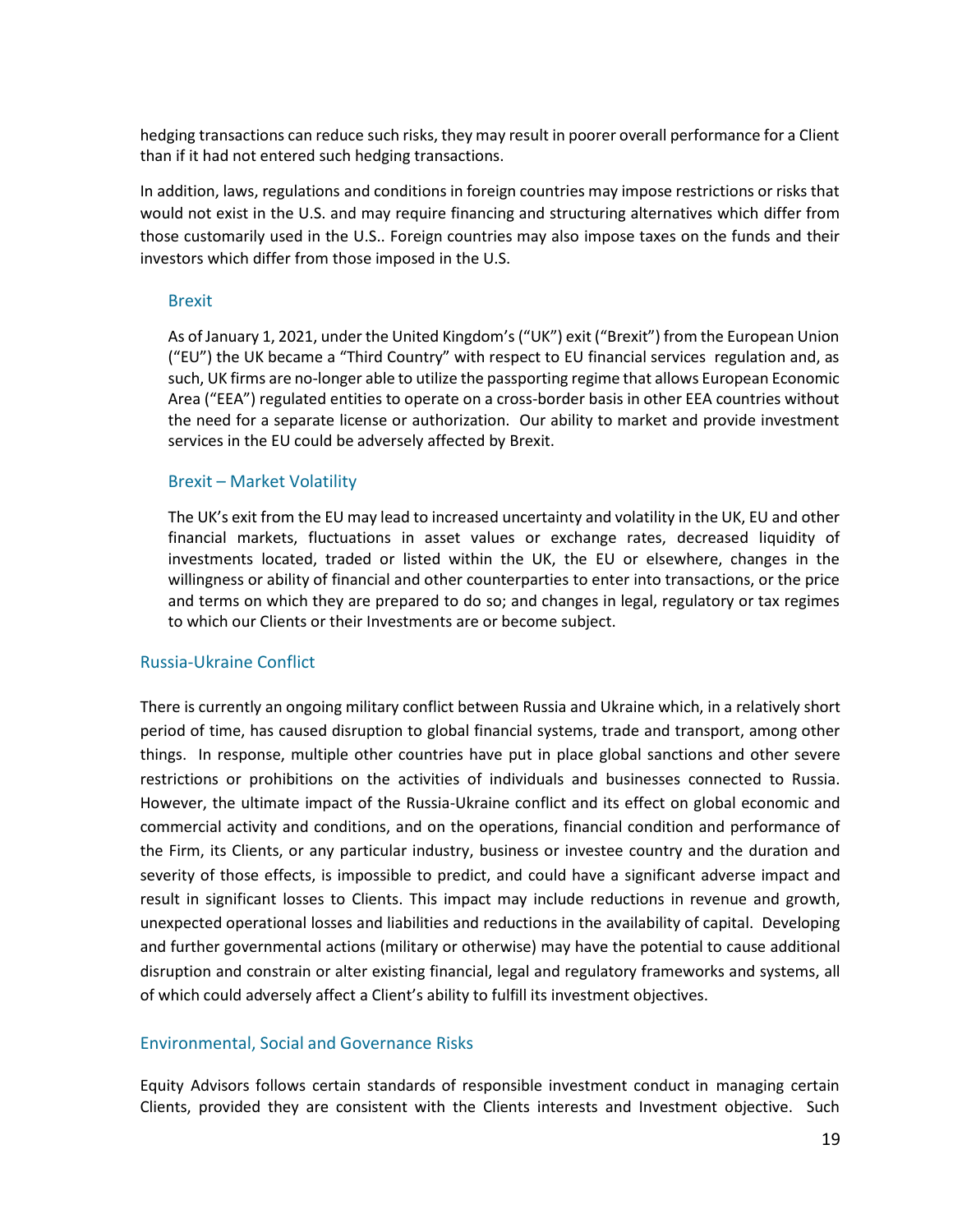standards may encourage or require us to follow certain environmental, social and governance ("ESG") or similar practices where appropriate, including in investing and managing Investments.

# Sustainability Risk

Sustainability risk means an ESG event or condition, that, if it occurs, could potentially or actually cause a material negative impact on the value of an Investment. Sustainability risk can either represent a risk on its own or have an impact on other risks and contribute significantly to the risk, such as market risks, liquidity risks or operational risks.

With regards to an environmental event or condition, real estate could be severely damaged or destroyed by physical climate risks, including climate change that could materialize as either singular extreme weather events (for example floods, storms and wildfires) or through long-term impacts of climatic conditions (such asprecipitation frequency, weather instability and rise of sea levels).

Furthermore, transition risks can affect real estate assets through the adjustment to a low carbon economy. For example, political decisions could increase energy prices or lead to higher Investment costs due to necessary refurbishments of real estate tomeet enhanced energy efficiency requirements (caused by local, national, regional or global legislation). Transition risks could also lead to a reduction in demand for energy inefficient real estate. The market value of real estate may also be negatively affected by sustainability risks, for example through adverse changes in revenues, higher costs or impaired valuations and sales prices.

## Environmental Risks

An Investment could be exposed to substantial risk of loss from undisclosed or unknown environmental, health, or occupational safety matters, or inadequate reserves or insurance for such matters. Under various U.S. federal, state, local and non-U.S. laws, ordinances and regulations, an owner of real property could be liable for the costs of removal or remediation of certain hazardous or toxic substances on or in such property. Such laws could impose joint and several liability, which can result in a party being obligated to pay for greater than its share, or even all, of the liability involved. Such liability could also be imposed without regard to whether the owner knew of, or was responsible for, the presence of such hazardous or toxic substances. Environmental claims with respect to a specific Investment could exceed the value of the Investment, and under certain circumstances, subject the other assets of the Client to such liabilities. In addition, some environmental laws create a lien on contaminated property in favor of governments or government agencies for costs they could incur in connection with the contamination.

The cost of investigation, remediation, management or removal of hazardous or toxic substances is potentially substantial and could adversely affect the ability to sell or lease an Investment or obtain financing The presence of such substances, or the failure to properly remediate contamination from such substances, could adversely affect the owner's ability to sell the real estate or to borrow funds using such property as collateral, which could have an adverse effect on a Client's return from such Investment.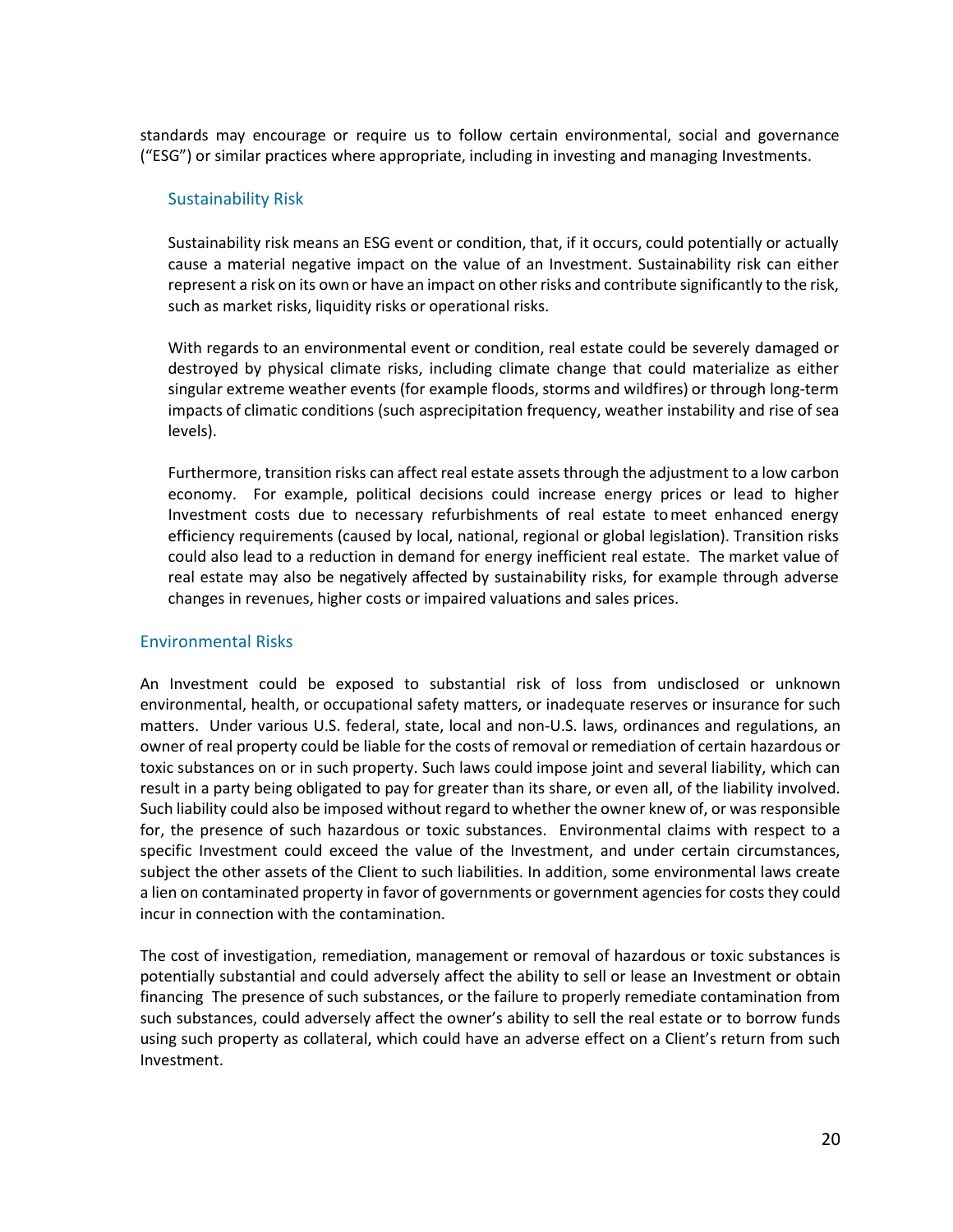The ongoing presence of environmental contamination, pollutants or other hazardous materials on a property (whether known at the time of acquisition or not) could also result in personal injury (and associated liability) to persons on the property and persons removing such materials, future or continuing property damage (which could adversely affect property value) or claims by third parties, including as a result of exposure to such materials through the spread of contaminants.

In addition, certain Client's operating costs and performance could be adversely affected by compliance obligations under environmental protection statutes, rules and regulations relating to investments of such Clients, including additional compliance obligations arising from any change to such statutes, rules and regulations. Statutes, rules and regulations could also restrict development of, and the use of, property. Certain clean-up actions brought by federal, state, county and local agencies and private parties could also impose obligations and result in additional costs to the Client.

Prior to purchasing an equity interest in any property or closing a debt investment, the Firm reviews a Phase I environmental assessment prepared by an independent environmental consultant. A Phase I assessment typically includes an inspection of the property and a review of public records but no sampling of soil, surface water, groundwater, or other media. If the Phase I assessment reveals cause for concern, the Firm may direct the consultant to conduct further investigation of environmental risks associated with the property, including sampling. No assurance can be given, however, that either a Phase I assessment or subsequent investigation will reveal all potential environmental liabilities and properly assess their scope.

# Harmful Mold and Other Air Quality Issues

Under various laws, ordinances and regulations of the jurisdictions in which the Firm operates, an owner of real property may be liable for the costs of removal or remediation of certain harmful mold in such property. Such laws may hold the owner liable regardless of whether the owner knew of, or was responsible for, the presence of such hazardous or toxic substances. The cost of any required remediation and the owner's liability therefore as to any property are generally not limited under such laws and could exceed the value of the property. The Firm performs extensive physical testing to detect harmful mold surface exposure. However, when excessive moisture accumulates in buildings or on building materials, mold may grow, particularly if the moisture problem remains undiscovered or is not addressed over a period of time. Some molds may produce airborne toxins or irritants. Indoor air quality issues can also stem from inadequate ventilation, chemical contamination from indoor or outdoor sources and other biological contaminants such as pollen, viruses and bacteria. Indoor exposure to radon, airborne toxins or irritants above certain levels can be alleged to cause a variety of adverse health effects and symptoms, including allergic or other reactions. As a result, the presence of significant mold or other airborne contaminants at any of the properties could require undertaking a costly remediation program to contain or remove the mold or other airborne contaminants from the affected property or increase indoor ventilation. In addition, the presence of significant mold or other airborne contaminants could expose a Client to liability from tenants, employees of tenants and others if property damage or health concerns arise.

## Commercial Mortgage Loans

The risk of loss on an investment in a commercial mortgage loan will be largely dictated by whether the borrower is delinquent in its payment obligations or otherwise defaults on the loan and the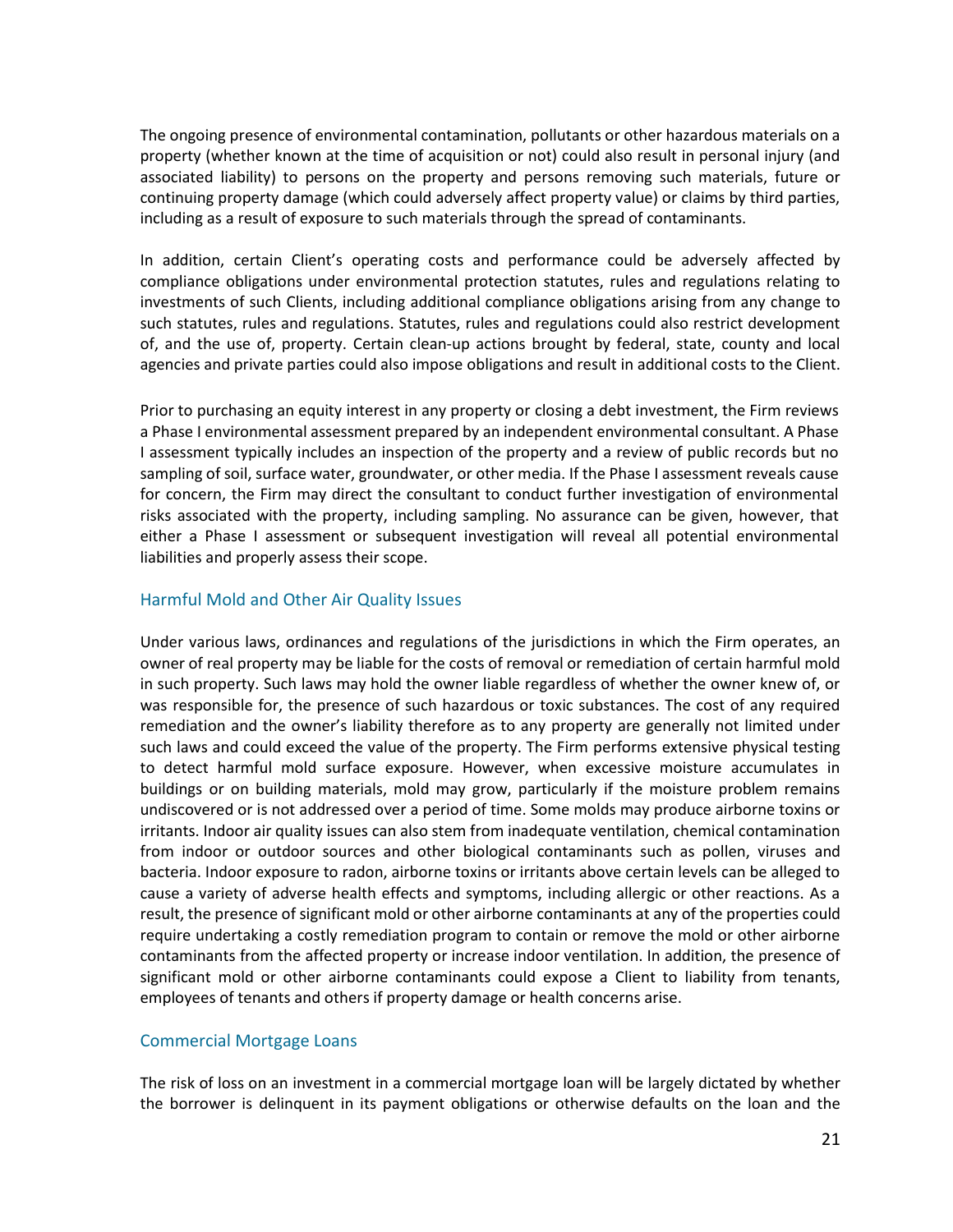severity of losses incurred as a result of the same. Factors influencing defaults and the resulting severity of losses include a broad range of factors, including (i) economic and real estate market conditions and their corresponding effects on property values, (ii) the terms and structure of the loan itself, and (iii) the lender's ability to realize upon the real property collateral securing the loan. The performance of any given commercial mortgage loan will be materially affected by the ability of the underlying property to attract and retain tenants and the ability of tenants to make their lease payments. The failure to properly underwrite the value of the underlying real property when making loans will impact the likelihood of a loan default and loss on investment.

Commercial mortgage loans are generally not fully amortizing and therefore may have a significant principal balance or "balloon" payment due on maturity. Such loans involve a greater risk to a lender than fully amortizing loans because the ability of a borrower to make a balloon payment typically will depend upon its ability either to fully refinance the loan or to sell the property securing the loan at a price sufficient to permit the borrower to make the balloon payment. The ability of a borrower to effect a refinancing or sale will be affected by a number of factors, including the value of the property, the level of available mortgage rates at the time of sale or refinancing, the borrower's equity in the property,the financial condition and operating history of the property and the borrower, tax laws, prevailing economic conditions and the availability of credit for loans secured by the specific type of property.

Commercial mortgage loans generally are non-recourse to borrowers. In the event of foreclosure on a commercial mortgage loan, the value of the collateral securing the loan at the time of foreclosure may be less than the principal amount outstanding on the loan and the accrued but unpaid interest thereon. Although recourse is typically allowed against a borrower affiliate guarantor with respect to certain actual losses and, in some cases, the entirety of the outstanding obligations to the lender, the terms and scope of such recourse guaranties are subject to substantial commercial negotiation and can be practically difficult to enforce in a court of law.

Although a lender will have certain remedies upon a borrower default, including foreclosing on the underlying property in the case of a commercial mortgage loan or an agricultural loan, certain contractual requirements, legal requirements and borrower defenses can limit the ability of the lender to effectively exercise such remedies. The laws with respect to the rights of debtors and creditors in certain jurisdictions in which a debt fund invests may not be comprehensive or well-developed, and the procedures for the judicial or non-judicial enforcement of such rights may be of limited effectiveness resulting in the potential for losses on defaulted loans. If the lender acquires title to an asset through foreclosure, it may be subject to the burdens of ownership of real property, which include paying expenses and taxes, maintaining the asset, and ultimately disposing of the asset. No assurance can be given that there will be a ready market for the sale of any real property acquired by a lender pursuant to a foreclosure or, if the property can be sold, that any such sale will be made at a price sufficient to cover all of the borrower's obligations to the lender under the defaulted loan.

## Interest Rates

To the extent that floating-rate financing is employed in debt financing, changes in interest rates, particularly short-term interest rates, may immediately and significantly decrease the results of property operations and cash flows and the market value of relevant Investments. If fixed-rate financing is employed and interest rates subsequently decline, this can result in the borrower paying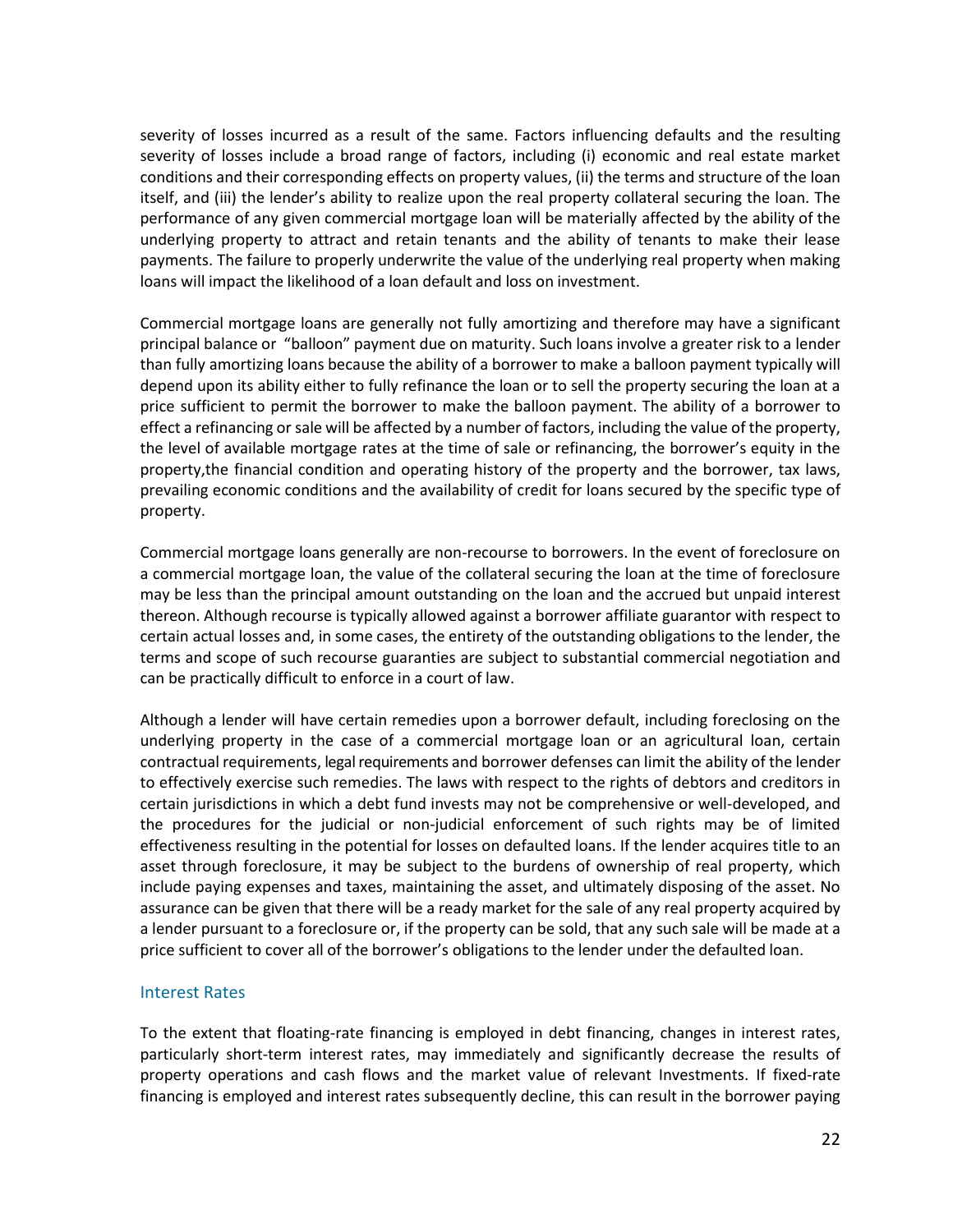interest rates at above-market rates for significant period of time. On occasion we enter into interest rate swap or cap agreements for the purpose of hedging interest rate risk or pursue other hedging strategies. It is possible these activities will not fully protect the borrower from the impact of interest rate risk and hedging involve costs that can adversely impact investment performance.

# Systemic Risk

Credit risk could arise through a default by one of several large institutions that are dependent on one another to meet their liquidity or operational needs. A default by one institution could cause a series of defaults by the other institutions. This is sometimes referred to as a "systemic risk" and could adversely affect financial intermediaries, such as clearing houses, banks, securities firms and exchanges with which certain Clients interact. A systemic failure could have material adverse consequences for Clients and on the markets, including the real estate market.

## LIBOR Risk

LIBOR risk is the risk that artificially low submissions to the London Interbank Offered Rate ("LIBOR") rate setting process during the global financial crisis could adversely affect the interest rates on securities and loans whose payments were determined by reference to LIBOR. In March 2021, the ICE Benchmark Association Limited, the authorized administrator of regulated benchmarks, announced its intention to cease the publication of all non-USD LIBOR tenors after December 31, 2021, and all USD LIBOR tenors (other than one week and one month) after June 30, 2023. Subsequent announcements have stated that certain reference rates would continue beyond these dates. Once LIBOR ceases to be published, financial instruments that previously referenced LIBOR are expected to transition to an alternative reference rate (e.g. the Standard Overnight Financing Rate (SOFR), however there are no widely accepted conventions developed so far thus it is uncertain what effect broadly divergent interest rate calculation methodologies and differing times of adopting new benchmarks will have on the price and liquidity of debt obligations. It is possible that accounts that procure or issue debt financing that use LIBOR to determine interest rate obligations will be adversely affected as a result of the transition. In addition, there can be no assurance that a replacement index will allow a lender to generate returns acceptable to investors or allow an obligor under a loan to continue to satisfy its payment obligations.

# Reliance on Key Employees

The Firm and its Clients depend in large part on the skill and expertise of the Firm's key officers and real estate professionals. The death, disability or departure of a key person has the potential to adversely affect the performance of our Investments.

# Reliance on Operating Partners and Other Third Parties

Some Investments are made through Joint Venture Partnerships, Co-Invest Entities, SPV Entities or other co-investment arrangements formed for the purpose of investing in real estate. Such Investments can have shared or limited control, and the Investment performance in such vehicles can be highly dependent on the credit, acumen and behavior of the relevant operating partners or other entities or individuals that they retain, such as a property managers, leasing personnel, construction managers, or general contractors.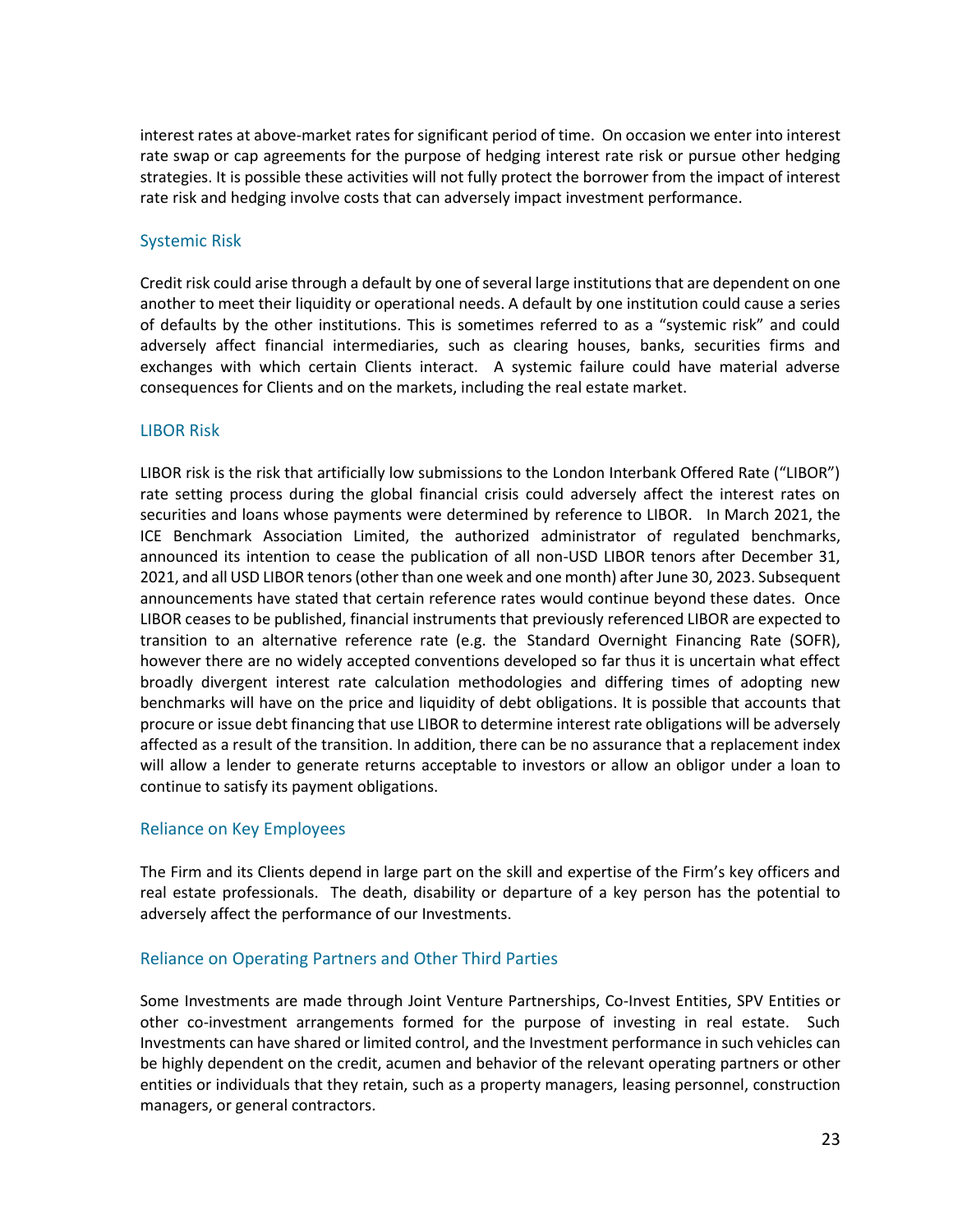Equity Advisors often works with operating partners with whom it has a long-standing relationship. However, reliance on third parties to manage or operate investments still presents risks, including the possibility that:

- The third party will have economic or other business interests or goals which are inconsistent with those of our Clients;
- The Client will have limited rights with respect to the development or operation of the Investment;
- The Firm, on behalf of its Clients, and the operating partner will reach an impasse on a major decision that requires the approval of both parties;
- The operating partner will encounter liquidity or insolvency issues or may become bankrupt; or
- The operating partner will take actions that subject the Investment to liabilities in excess of, or other than, those contemplated.

Reliance on operating partners or Joint Venture Partners can also make it more difficult for a Client to sell its interest in the Investment. Some operating partners have joint approval rights with respect to major decisions concerning the management and disposition of the Investment, which would increase the risk of deadlocks. As a result of these risks, it is possible the Client will be unable to fully realize its expected return on any such Investment.

If the applicable venture or management arrangements are terminated for any reason, or if key personnel leave or otherwise become unavailable, it may be difficult to find a suitable replacement. In addition, agreements governing joint ventures often contain restrictions on the transfer of a Joint Venture Partner's interests, including "buy-sell" or similar provisions which could result in the requirement that a Joint Venture Partner purchase or sell its interests at a disadvantageous time or on disadvantageous terms.

## Operational and Other Related Risks

## Operational Risk

The Firm and Clients can suffer losses arising from shortcomings or failures in operational processes, procedures, or systems.

## Technology and Cybersecurity

We are dependent on the effectiveness of the information and cybersecurity policies, procedures and capabilities we maintain to protect the confidentiality, integrity and availability of our computer and telecommunications systems and the data that resides on or is transmitted through them. An externally caused information security incident, such as a cyber-attack, or an internally caused incident, such as a failure to control access to sensitive systems, could materially interrupt business operations or cause disclosure or modification of sensitive or confidential Client or competitive information.

Due to the complexity and interconnectedness of our systems, the process of upgrading existing capabilities, developing new functionalities and expanding coverage into new markets and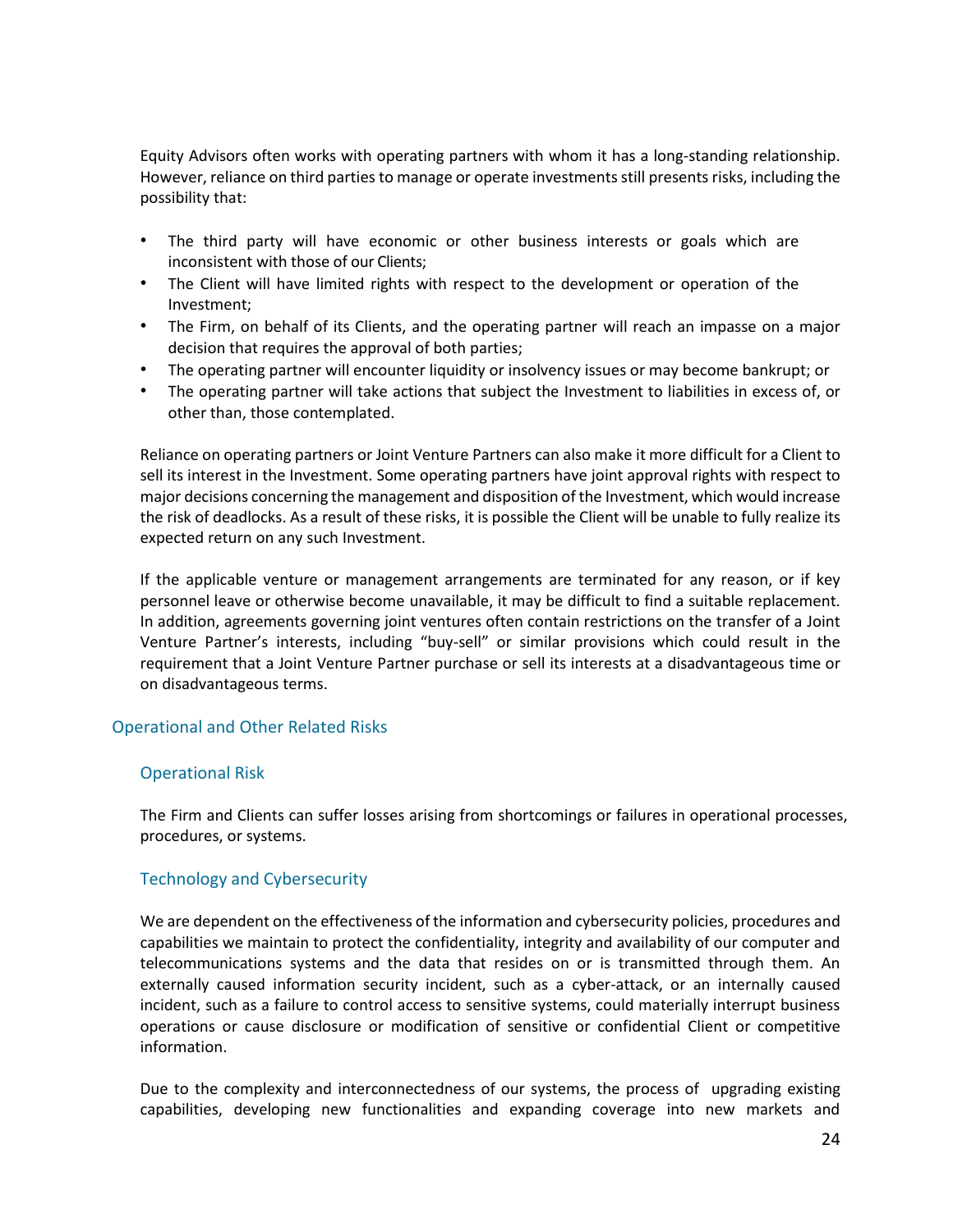geographies, including to address Client, Investor, or regulatory requirements, can expose us to additional cyber and information security risks or systems disruptions. Although we have implemented policies and controls, and taken protective measures, to strengthen our computer systems, processes, software, technology assets and networks to prevent and address data breaches, inadvertent disclosures, cyber-attacks and cyber-related fraud, there can be no assurance that any of these methods prove effective.

Due to our interconnectivity with third-party vendors, and other financial institutions, we can be adversely affected if any of them are subject to a successful cyber-attack or other information security event. We also routinely transmit and receive personal, confidential or proprietary information by email or other electronic means. We collaborate with vendors and other third parties to develop secure transmission capabilities and protect against cyber-attacks. However, we cannot ensure that our protections or such third parties have all appropriate controls in place to protect the confidentiality of such information.

Any information security incident or cyber-attack against us or our vendors, including interception, mishandling or misuse of personal, confidential or proprietary information, have the ability to cause disruptions and impact business operations. This could also potentially result in financial losses, the inability to transact business, violations of applicable privacy and other laws, loss of competitive position, regulatory fines and/or sanctions, breach of Client Governing Documents, reputational harm or legal liability. Many jurisdictions in which we operate have laws and regulations related to data privacy, cybersecurity and protection of personal information. Any determination of a failure to comply with any such laws or regulations could result in fines and/or sanctions against us.

## Legal, Tax, and Regulatory Risks

The Firm and its Clients must comply with various legal requirements, including those imposed by securities laws, tax laws and pension laws. Laws and regulations affecting our business change from time to time, and we are currently operating in an environment of significant global and U.S. regulatory reform. We cannot predict the effects, if any, of future legal and regulatory changes on our business or the services we provide.

# Enhanced Scrutiny and Potential Regulation of the Private Investment Fund Industry

The SEC has indicated that it intends to seek to enact changes to numerous areas of law and regulation that would impact the business of the Firm and its Clients. In particular, the SEC has signaled an increased emphasis on investment adviser and private fund regulation and has proposed a number of new rules, that if adopted, would impose significant changes on private fund advisers and their management of private funds, and the SEC is expected to propose additional changes in the future. Any such changes are expected to materially impact the Firm and its Affiliates, and Clients and/or their Investments, as well as increasing expenses. Significant time and resources may be required to comply with the new regulations, which potentially will detract from the time and resources dedicated to Clients and Investments.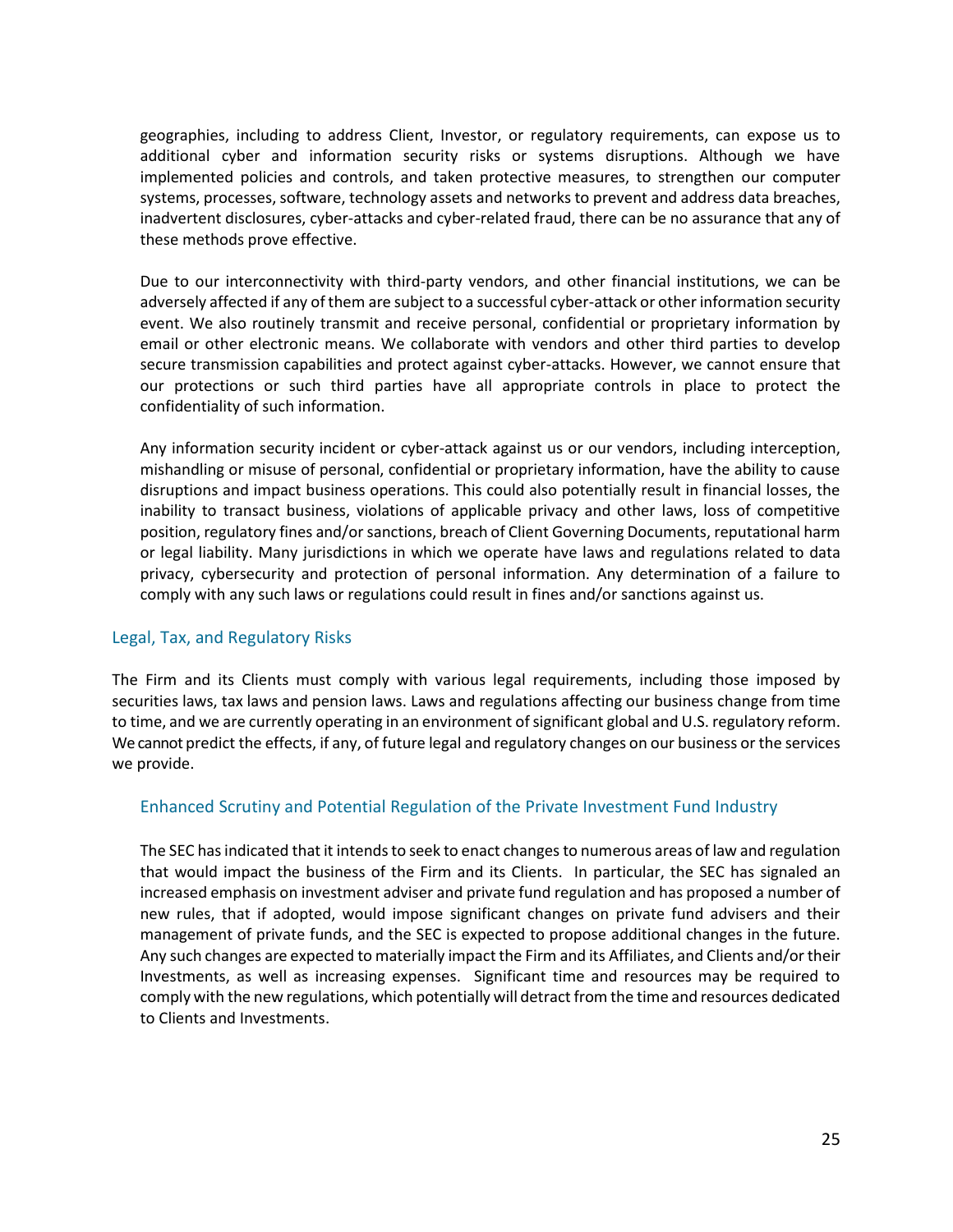## Volcker Rule

An analysis is conducted to determine whether certain Clients are subject to Section 13 of the Bank Holding Company Act of 1956, as amended (together with the regulations promulgated thereunder, the "Volcker Rule"). The Volcker Rule generally prohibits banking entities from acquiring or retaining an ownership interest in, or sponsoring, certain types of funds (each, a "covered fund"), including certain commodity pools and funds that would be treated as investment companies but for the exemptions set forth in Section  $3(c)(1)$  and Section  $3(c)(7)$  of the Investment Company Act. If a Client is unable to rely on one or more other exemptions from registration under the Investment Company Act and consequently relies solely on the exemption provided in Section  $3(c)(1)$  or in Section  $3(c)(7)$ of the Investment Company Act, then such Client will be a "covered fund" under the Volcker Rule unless an applicable exception applies. Compliance with the Volcker Rule imposes certain restrictions on the activities of Clients that are "covered funds" and could adversely affect their business and operations. For example, the funded and unfunded commitment to a Client might need to be reduced by an Investor, which could require a transfer of a significant portion of their direct or indirect interests in such Client. In addition, such restrictions will apply if such Client is deemed to be a "commodity pool" as defined in the regulations implementing the Volcker Rule. To avoid having any Client be treated as a commodity pool and therefore a covered fund, it could become necessary for the Firm to restrict the use of swaps and caps by the Client, including for the purpose of hedging interest rate exposure on variable rate financings, as discussed below.

# European Union ("EU") Alternative Investment Fund Managers Directive ("AIFMD") and United Kingdom ("UK") Alternative Investment Fund Managers Regulation

Raising capital from institutional European Investors is regulated by AIFMD (or the "Directive") as put into national law within the member states of the EU and the European Economic Area ("EEA"). The Directive imposes requirements on non-EU alternative investment fund managers ("AIFMs") that market alternative investment funds ("AIFs") to professional investors within the EU. Following its departure from the EU, the UK has retained the Directive and the UK AIFM law regulates non-UK AIFMs that market AIFs within the UK.

The Directive permits the marketing of AIFs by non-EEA AIFMs in accordance with local laws. Equity Advisors is designated as an AIFM for certain Clients under Article 42 of the Directive– the so-called national private placement regime ("NPPR"). Where NPPR is permitted, Equity Advisors, as AIFM, must comply with, among others:

- Article 22 requirements relating to annual reports;
- Article 23 pre-investment and periodic disclosure to investors; and
- Article 24 periodic reporting to regulators.

Appropriate cooperation arrangements must be in place for systemic risk oversight between regulators of members states where a Fund is marketed and the supervisory authorities of the country where the AIFM is established, in this instance Equity Advisors is a U.S. advisor regulated by the SEC. Some EEA Member States require a non-EEA AIFM to comply with substantially all of the Directive, while other jurisdictions require compliance with the minimum plus, e.g. the appointment of a depositary. Some jurisdictions do not permit any marketing by non-EU AIFMs. Because each NPPR is a matter of national law, Equity Advisors, as a non-EEA AIFM, must comply with different regulatory requirements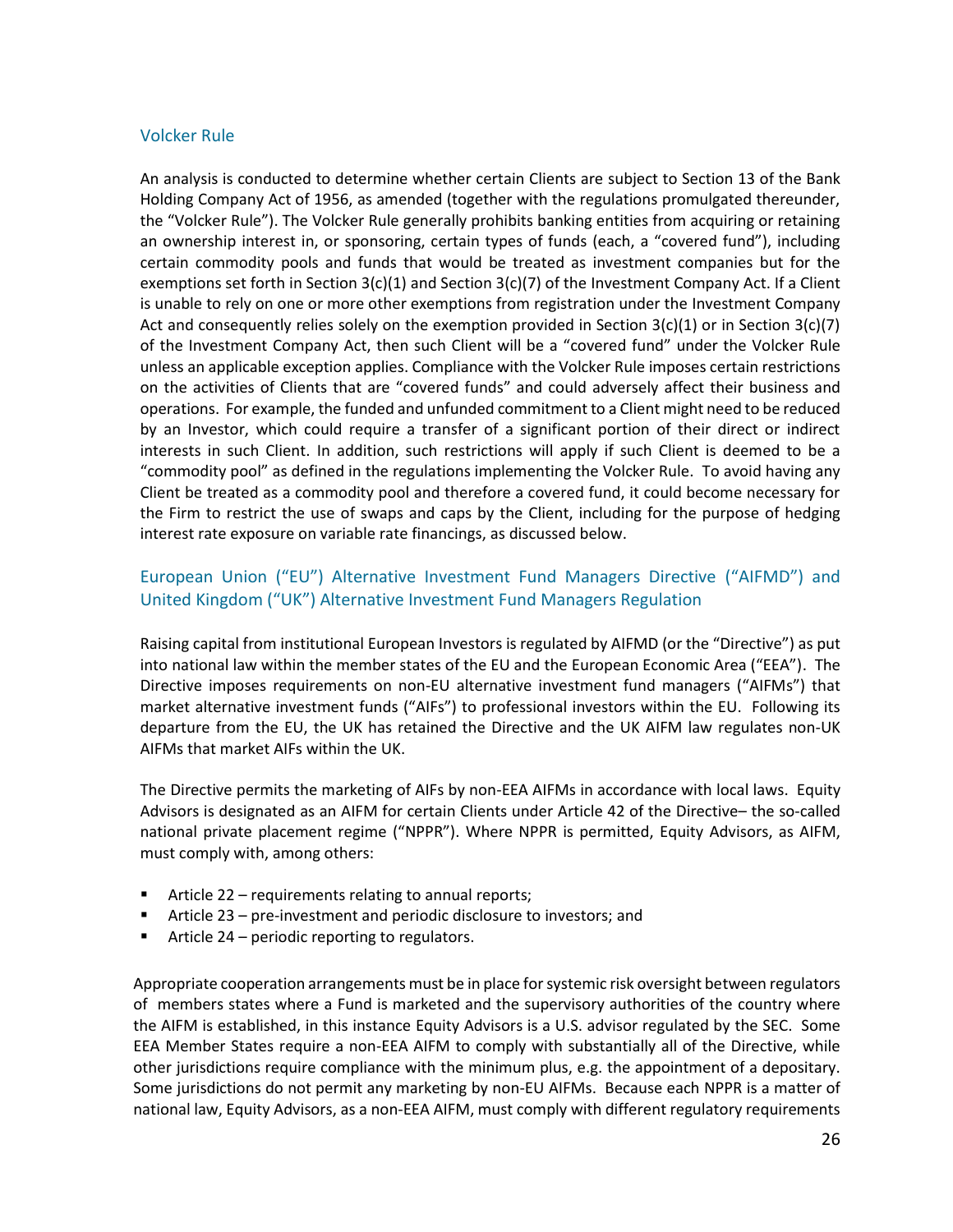in different member states to market in that state and has ongoing compliance requirements. These requirements could adversely affect our operation of Funds, including by affecting the range of investments and strategies a Fund is able to pursue and limiting the territories in which a Fund may seek Investors.

# European Commission Action Plan on Financing Sustainable Growth

The European regulatory environment for alternative fund managers and financial services firms continues to evolve and increase in complexity, in an effort aimed at providing more transparency around sustainability goals and comparability metrics to investors. This makes compliance more costly and time-consuming and increases regulatory scrutiny on "greenwashing" or mis-categorizing investment products. In March 2018, the European Commission published an Action Plan on Financing Sustainable Growth (the "EU Action Plan") to set out an EU strategy for sustainable finance. The EU Action Plan identified several legislative initiatives, including the Sustainable Finance Disclosure Regulation (the "SFDR"), which has certain disclosure requirements that apply as of March 10, 2021 and further requirements expected to be finalized in 2022. The SFDR requires transparency with regard to the integration of sustainability risks and the consideration of adverse sustainability impacts in an alternative investment fund manager's processes and the provision of sustainability-related information with respect to alternative investment funds, which could have an impact on Equity Advisors and its Clients.

# CFTC Considerations

Some Clients use swaps, caps, or futuresin connection with their operations, including for the purpose of hedging interest rate exposure on variable rate financings and to hedge foreign currency exposure. To the extent a Client utilizes any such instruments, which could be treated as commodity interests, the Client could become a commodity pool within the meaning of the Commodity Exchange Act ("CEA") or the regulations promulgated by the Commodity Futures Trading Commission ("CFTC"), and the Firm or an Affiliate could become a commodity pool operator (a "CPO") within the meaning of the CEA or CFTC regulation. The Firm claims an exemption from the registration requirements applicable to CPOs under CFTC Rule 4.13(a)(3), as applicable. A Client may be restricted in its use of swaps, including for the purpose of hedging interest rate exposure on variable rate financings. If the Firm or an Affiliate becomes a CPO within the meaning of the CEA or CFTC regulations and fail to comply with the requirements of the exemption provisions of CFTC Rule 4.13(a)(3), the Client would become a "covered fund" for purposes of the Volcker Rule, in which event it would be required to comply with the restrictions of the Volcker Rule applicable to covered funds.

# OFAC and FCPA Consideration

Economic sanction laws in the U.S. and other jurisdictions could prohibit the Firm, our employees, and Clients from transacting with or in certain countries and with certain individuals and companies. In the U.S., the U.S. Department of the Treasury's Office of Foreign Assets Control ("OFAC") administers and enforces laws, Executive Orders and regulations establishing U.S. economic and trade sanctions. Such sanctions prohibit, among other things, transactions with, and the provision of services to, certain foreign countries, territories, entities and individuals. These entities and individuals include specially designated nationals, specially designated narcotics traffickers and other parties subject to OFAC sanctions and embargo programs. The lists of OFAC prohibited countries, territories, persons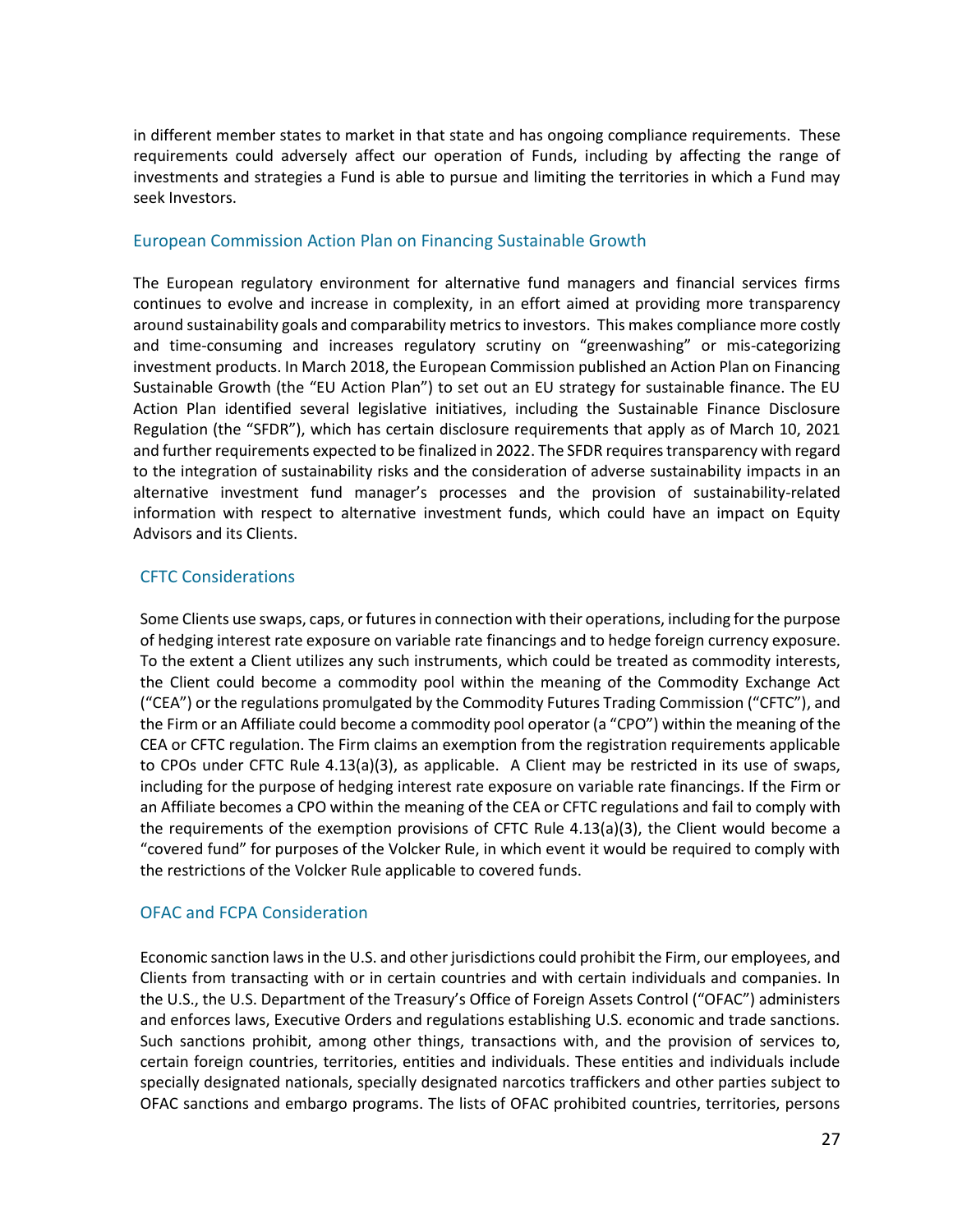and entities, including the List of Specially Designated Nationals and Blocked Persons, as such list is be amended from time to time, can be found on the OFAC website at (www.treas.gov/ofac). In addition, certain programs administered by OFAC prohibit dealing with individuals or entities in certain countries regardless of whether such individuals or entities appear on the lists maintained by OFAC. These types of sanctions could restrict a Client's investment activities.

In some countries, there is a greater acceptance than in the U.S. of government involvement in commercial activities, and of corruption. The Firm is committed to complying with the Foreign Corrupt Practices Act ("FCPA") and other anti-corruption laws, anti-bribery laws and regulations, as well as anti-boycott regulations, to which it or its Clients are subject. As a result, a Client could be adversely affected because of its unwillingness to participate in transactions that violate such laws or regulations. Such laws and regulations could make it difficult in certain circumstances for the Client to act successfully on investment opportunities and for portfolio entities to obtain or retain business. While the Firm has developed and implemented policies and procedures designed to promote strict compliance with the FCPA, such policies and procedures may not be effective in all instances to prevent violations. In addition, in spite of the Firm's policies and procedures, in the case of Joint Ventures or other instances where the Firm or its Affiliate does not fully control a Client or its Investments, such other entities or persons could engage in activities that could result in FCPA violations.

# Public Health Emergencies and Social Unrest Risk

# Epidemics

Occurrences of epidemics, depending on their scale, can cause different degrees of damage to national and local economies that could affect the value of real estate investments. Economic conditions may be disrupted by widespread outbreaks of infectious or contagious diseases, and such disruption can adversely affect real estate valuations, investments, and account performance.

As of the date of this Brochure, there remains an outbreak of coronavirus ("COVID-19"), which the World Health Organization has declared to constitute a pandemic. The outbreak of COVID-19 has resulted in widespread deaths, adversely impacted global commercial activity and contributed to significant volatility in certain investment markets. Many countries had implemented quarantines, prohibitions on travel and required the closure of offices,businesses, schools, retail stores, and other public venues, which restrictions are in some instances in the process of being eased. Businesses have also implemented precautionary measures. Such measures have created significant disruption in supply chains and economic activity and have had a particularly adverse impact on transportation, hospitality, tourism, entertainment and other industries. It is uncertain how long this volatility will continue. There can be no assurance that any vaccines or treatments currently available will be effective against treating new variants of COVID-19 or will be sufficient to protect against the ongoing effect of the pandemic.

# Other Public Health Emergencies

Any public health emergency, including any outbreak or the threat of outbreak of coronaviruses, SARS, H1N1/09 flu, avian flu, other coronaviruses, Ebola or other existing or new epidemic diseases, could have a significant adverse impact on a Client's Investments. The extent of the impact of any public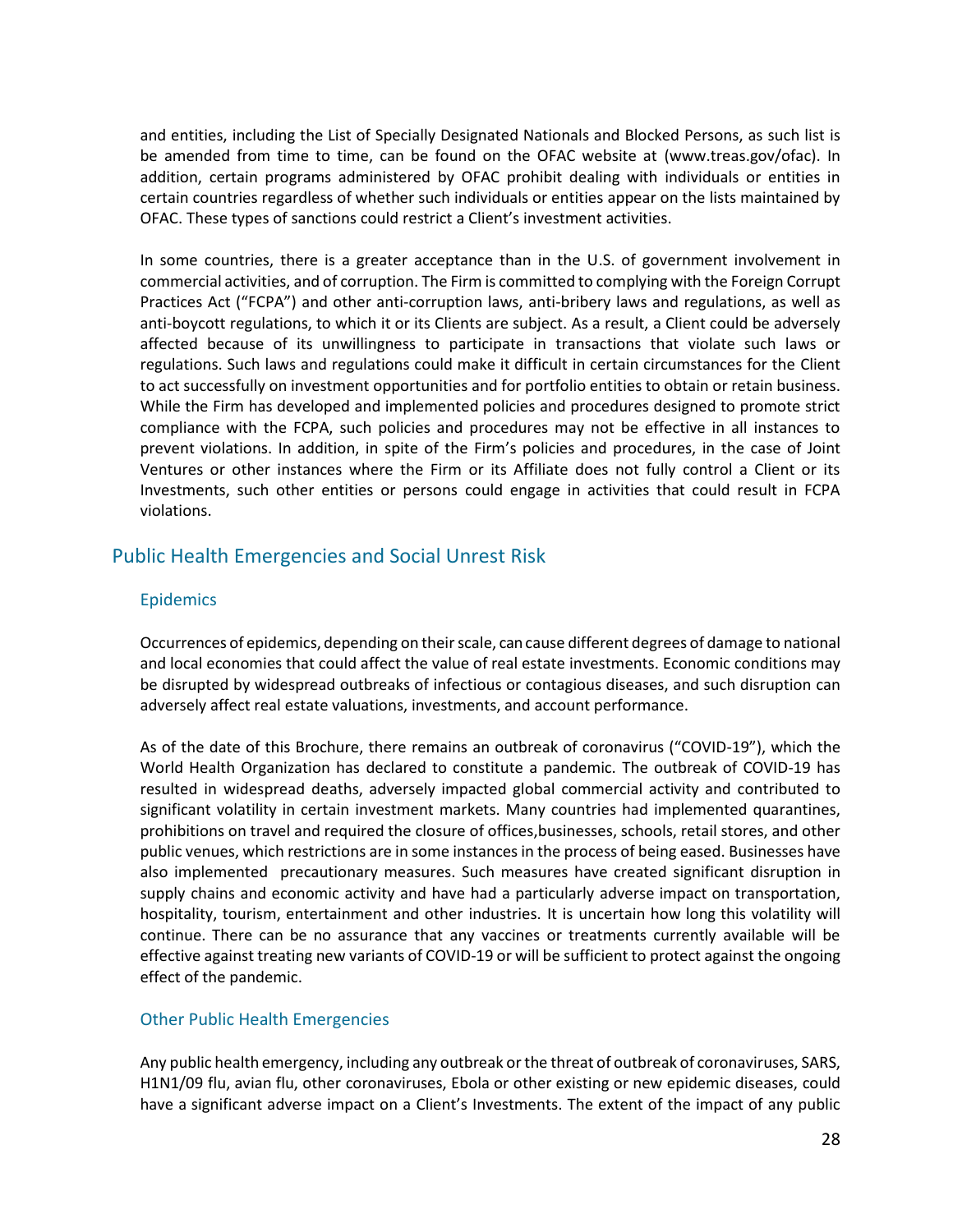health emergency on the operational and financial performance of a Client and its Investments will depend on many factors, including the duration and scope of such public health emergency, the extent of any related travel advisories and restrictions implemented, the impact of such public health emergency on overall supply and demand, goods and services, investor liquidity, consumer confidence and levels of economic activity and the extent of its disruption to important global, regional and local supply chains and economic markets, all of which are highly uncertain and cannot be predicted. The effects of a public health emergency can materially and adversely impact the value and performance of an account's investments as well as the ability to source, manage and divest investments and achieve the account's investment objectives, all of whichcould result in significant losses to the Client.

## Social Unrest

Recent events concerning discrimination, race relations and inequality have led to protests, demonstrations, marches and other forms of political and social activism on the local, regional, national and international level as well as rioting in some instances. Such activism, which has ranged from peaceful to, in some instances, violent, has resulted in curfews, the deployment of the National Guard, damage to government property and other local and national interference, and could lead to increased political and social volatility and uncertainty, which was already heightened during the onset of the COVID-19 pandemic. While the overall effect of such activism and unrest remains unknown, Investors should note that this type of volatility and uncertainty could materially and adversely impact our Clients' Investments and the real estate space more generally.

## <span id="page-31-0"></span>Item 9 – DISCIPLINARY INFORMATION

The Firm does not have any legal or other disciplinary events to report that are material to a current or prospective Client or Investor's evaluation of our advisory business or the integrity of our management.

## <span id="page-31-1"></span>Item 10 – OTHER FINANCIAL INDUSTRY ACTIVITIES AND AFFILIATIONS

As a wholly-owned subsidiary of USAA Real Estate, we are affiliated with various real estate and financial services firms including other investment advisers. The Firm is also indirectly owned by entities and individuals that individually or jointly have ownership in other real estate and financial services firms and holding companies, including companies that provide services to, or co-invest with, the Firm or its Clients (such entities, along with Holdco, its subsidiaries and their employees, are referred to as "Related Entities"). Certain Holdco directors are also board members, partners, members, shareholders, officers, directors and/or employees of some of these Related Entities. See Item 11 below for a discussion of potential conflicts of interests related to these relationships and how they are managed.

## U.S. Investment Adviser Affiliates

Square Mile Capital Management LLC, a wholly owned subsidiary of USAA Real Estate, is registered with the SEC as an investment adviser. Square Mile and its affiliates provide commercial real estate advisory services focused on debt and equity investments, including first mortgages, mezzanine loans, preferred equity, and joint venture equity. O'Donnell, USAA Real Estate's CEO, is a member of Square Mile's Board of Directors. Solomon is a member of the Firm's Real Estate Investment Committee.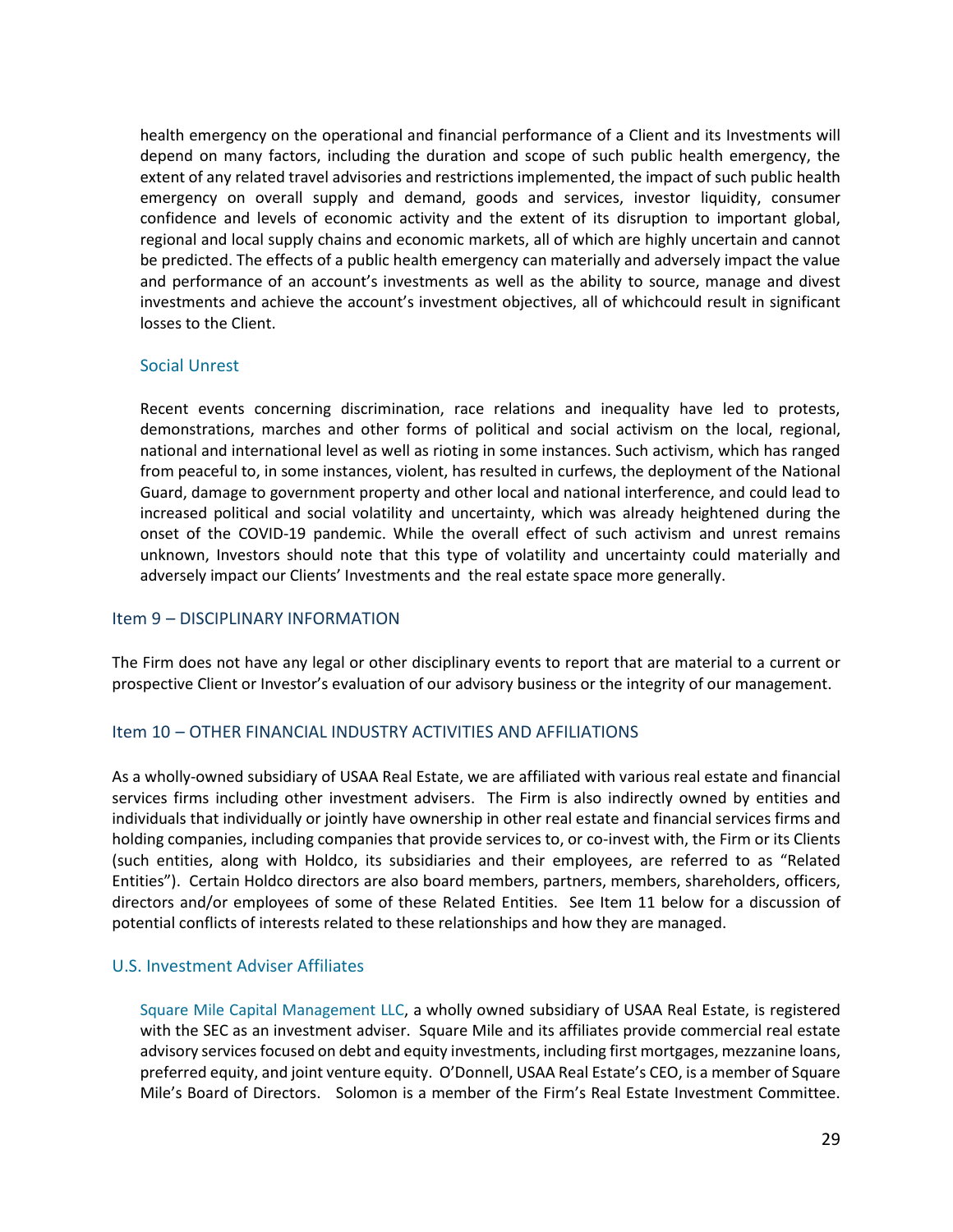Certain personnel of USAA Real Estate have been seconded to Square Mile to provide operational support and other similar services. The salaries, benefits, overhead and other similar expenses for such personnel during the secondment are paid by USAA Real Estate, the Firm, or Square Mile. Also, certain Square Mile employees have invested in Clients established by USAA Real Estate for investment by its employees and the employees of its wholly-owned subsidiaries.

IDR Investment Management, LLC ("IDR"), a majority owned subsidiary of USAA Real Estate, is registered with the SEC as an investment adviser. IDR provides commercial real estate advisory services to private pooled investment vehicles and other accounts, including a privately-offered registered closed-end investment company.

#### Broker-Dealer Affiliation

Certain employees of the Firm are currently registered representatives of an unaffiliated broker-dealer.

# Other U.S. Related Entities

Bridger Holdings is a private holding company primarily focused on real estate and other asset management and related activities through its operating businesses and is managed by Davidson and Wolff. Bridger Holdings directly or indirectly holds a minority interest in Holdco as well as an interest in Crimson (see below) and is a Co-Investor in various Investments. Bridger's operating businesses include Avenue5 Partners LLC, a multifamily property management firm; Park Madison Partners LLC, a capital markets firm and placement agent registered with FINRA; and The Wolff Company, LLC, a real estate investment firm that is focused on the multifamily sector. Bridger's subsidiaries provide, and in the future are expected to provide, real estate related services to Clients and the underlying Investments. In certain arrangements, Bridger or its subsidiaries are members or partners in Joint Venture Partnerships and on occasion receive a promote in exchange for services in addition to a fee.

Crimson Interests, LLC ("Crimson"), is a real estate services firm. USAA Real Estate and Bridger Holdings collectively own, directly or indirectly, a majority interest in Crimson. Crimson provides project development, property management, asset management, and other real estate related services primarily through its subsidiaries, including Patrinely Group, LLC; Crimson Services, LLC; and Crimson Investment Management, LLC. Crimson and/or its subsidiaries provide real estate related services to the Firm and the underlying Investments, and in certain arrangements, are members or partners in Joint Venture Partnerships and on occasion receive a promote in exchange for services in addition to a fee.

Kandle Management Company, LLC ("Kandle"), is a real estate investment firm that makes direct and indirect investments in real estate and real estate related assets. Kandle is indirectly controlled by Davidson and Wolff. Kandle I, LP is a pooled investment vehicle sponsored by Kandle which is an indirect Investor and Co-Investor in certain Client Investments. One or more Clients have invested in Kandle I, LP and or invest in real estate investments sponsored directly or indirectly by Kandle I, LP. O'Donnell is a member of Kandle I, LP's investment committee.

Quorum Real Estate Services LLC ("Quorum"), is owned by USAA Real Estate and is licensed with the Texas Real Estate Commission and the Illinois Real Estate Commission. Quorum handles property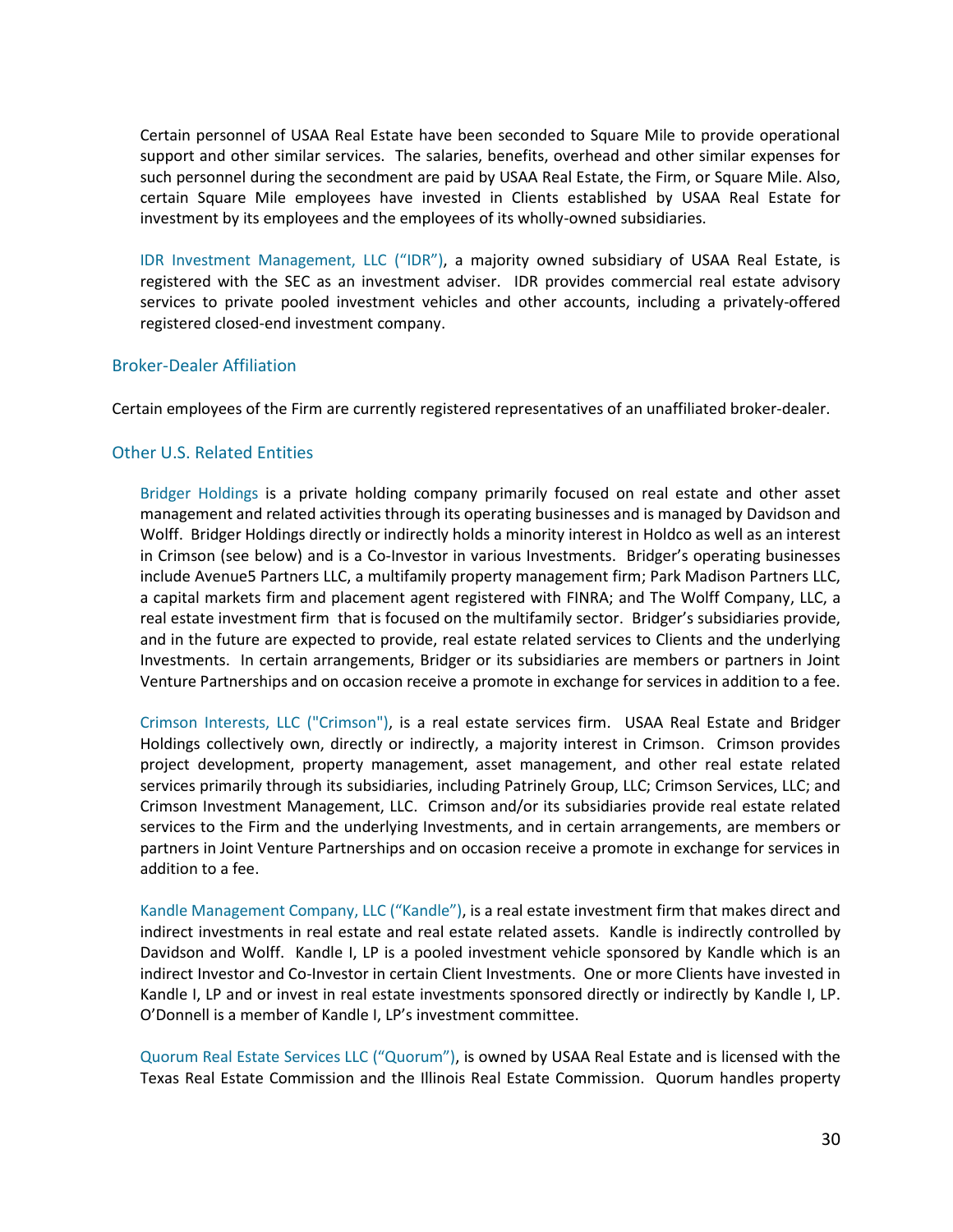accounting for certain Investments and receives a portion of the property management fee for its services.

USAA, a San-Antonio based Fortune 500 diversified financial services group of companies, owns a minority interest in Holdco. The Firm manages USAA's portfolio of real estate investments across the U.S., Mexico, and Europe.

## Non-U.S. Affiliates and Related Entities

USAA Realco-Europe, B.V. ("USAA Realco-Europe"), a wholly owned subsidiary of USAA Real Estate, is a Netherlands based entity that provides capital raising activities for the Firm as well as client service and relationship oversight. The Amsterdam-based operation is also engaged in developing, acquiring and managing institutional-quality real estate investments for Clients. USAA Realco-Europe provides these services as a "Participating Affiliate", in accordance with a series of SEC no-action relief letters that mandates Participating Affiliates remain subject to the regulatory supervision of the US registered entity relying on its services and the SEC.

USAA Realco-Europe Holdco, B.V. ("Realco-Europe Holdco"), a Netherlands based entity, is majority and indirectly owned by USAA Real Estate related entities, and controlled and minority owned by the indirect owners of Equity Advisors. Realco-Europe Holdco is the majority owner of an entity that owns a portfolio of real estate assets in Europe.

Mountpark Realco Cooperatief NL UA, Mountpark Logistics EU GP NL BV, and Mountpark Logistics EU NL CV (collectively, "Mountpark") are entities that are majority owned by USAA Realco-Europe or Realco-Europe Holdco. Mountpark specializes in development of European industrial logistics real estate assets.

## Utilizing Investment Related Services of Affiliates

We utilize certain Affiliates to offer select Investment related services to Clients and Investors, and we provide select services to our Affiliates. Some of these Affiliates are also investment advisors registered with the SEC, and some are exempt from registration. For example, we use the services or personnel of one or more of our Affiliates for evaluating markets, submarkets, market participants, and investment or disposition opportunities, as well as client servicing in their local or regional markets. We also provide some of these same services to certain of our Affiliates.

Arrangements among Affiliates take a variety of forms, including dual employee, participating affiliate, delegation, sub-agency, or other formal or informal servicing arrangements. Certain of those Affiliates' employees are deemed "supervised persons" within the meaning of Section 202(a)(25) of the Advisers Act, as these Affiliates may, through such employees, contribute to our investment advisory process. The practice of utilizing Affiliates is designed to make USAARE's capabilities available to Clients and Investors in as seamless a manner as practical within a varying global and domestic regulatory framework.

# Commodity and Derivatives Trading Activities

Equity Advisors claims an exemption from the registration requirements applicable to CPOs under CFTC Rule 4.13(a)(3) with respect to certain Clients (see discussion in Item 8 above). In addition, we rely on an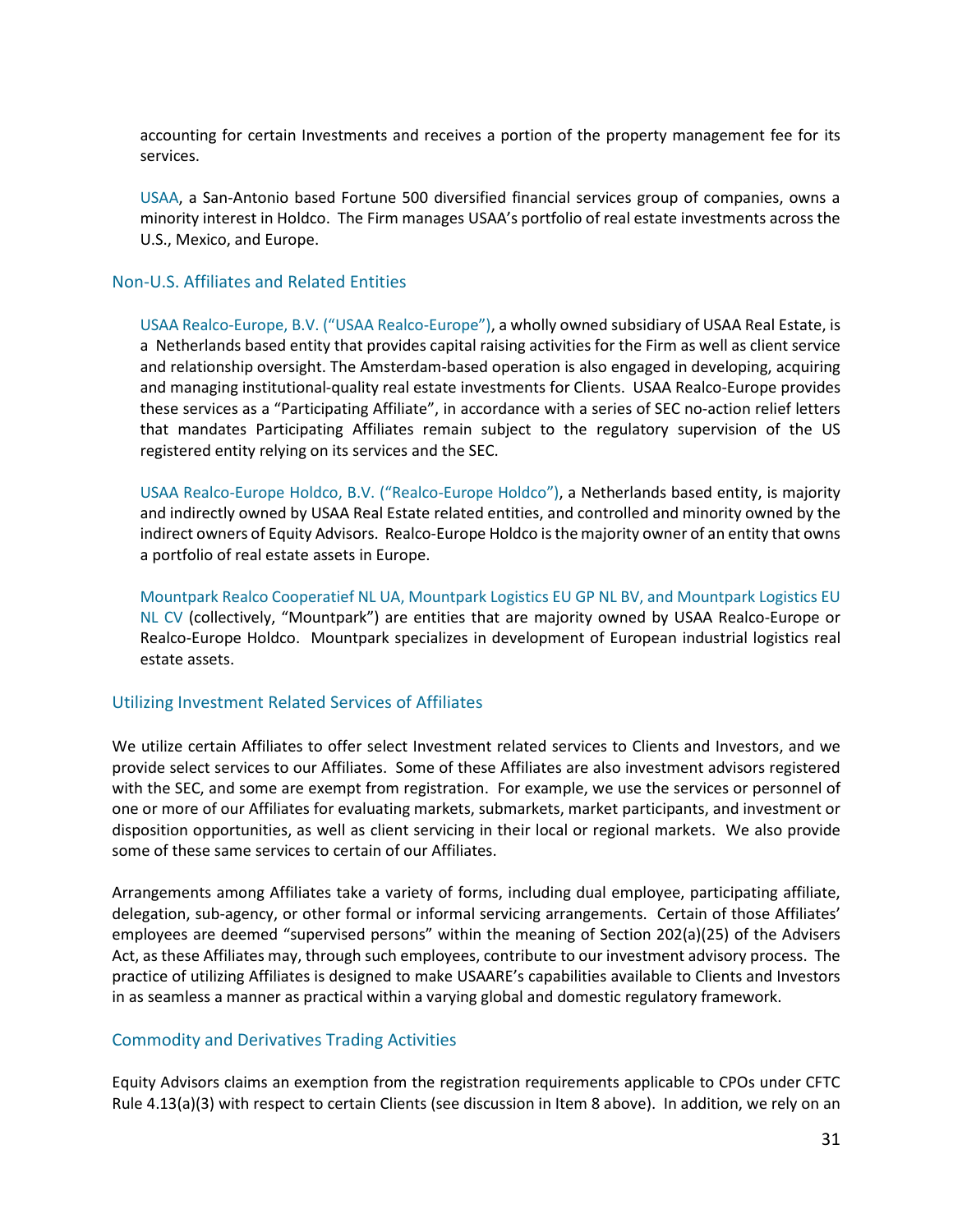exemption for relief from the CEA and CFTC regulations from certain reporting and recordkeeping requirements applicable to commodity trading advisors.

# Other Relationships

The Firm uses third-party consultants to consult on hedging strategies, coordinate execution of its hedging positions, and to assist in the coordination of pre- and post-trade hedging documentation.

Equity Advisors and its Affiliates or service providers periodically sponsor incentive programs for unaffiliated third parties, primarily for real estate brokers and leasing agents. These programs are designed to incentivize the brokers and/or leasing agents to generate interest in obtaining tenants to occupy vacant space in Investment properties owned by the Clients. The incentive programs are designed to benefit the Clients by securing leases as quickly as possible to generate revenue at the properties owned by the Clients. The incentive programs often include items such as meals, gifts, gift cards, vacation accommodations, and other items. The incentive programs can be paid for, in whole or in part, as part of the marketing budget for each Investment property. Since these expenses are sometimes paid by the Investment property per the particular Client's Governing Documents, the Client can indirectly bear the cost of these programs.

From time to time, we receive training, information, promotional material, meals, gifts, entertainment or other perquisites from vendors and others with which we do business or makes referrals. At no time will we accept any benefits, gifts, entertainment or other arrangements that are conditioned on directing individual Client transactions to a specific Investment, product or provider. Similarly, our employees have in the past, and expect in the future to speak at or attend, conferences and programs for potential investors interested in investing in real estate products and other real estate and other industry events that are sponsored by various industry participants. Through such capital introduction and other industry events, prospective investors have the opportunity to learn about and/or meet with us. The Firm pays registration, sponsorship, membership or other similar fees to attend such events; it does not compensate any company for investments ultimately made by prospective Investors attending such events.

# <span id="page-34-0"></span>Item 11 – CODE OF ETHICS, PARTICIPATION OR INTEREST IN CLIENT TRANSACTIONS AND PERSONAL TRADING

# Code of Ethics and Employee Personal Trading

USAA Real Estate and its Affiliates, including Equity Advisors, have adopted a Code of Conduct and Ethics (the "Code") that is designed to reinforce our institutional integrity; to summarize our values, ethical standard and commitment to address potential conflicts of interest that arise from our activities and personal trading; and to maintain compliance with the federal securities laws. The Code requires all employees to place Client interests ahead of our interests or their personal interests, and to avoid taking advantage of his or her position.

The Codes also includes, among other items, the following:

- Pre-clearance and reporting of employee personal securities transactions;
- Pre-clearance of outside business activities;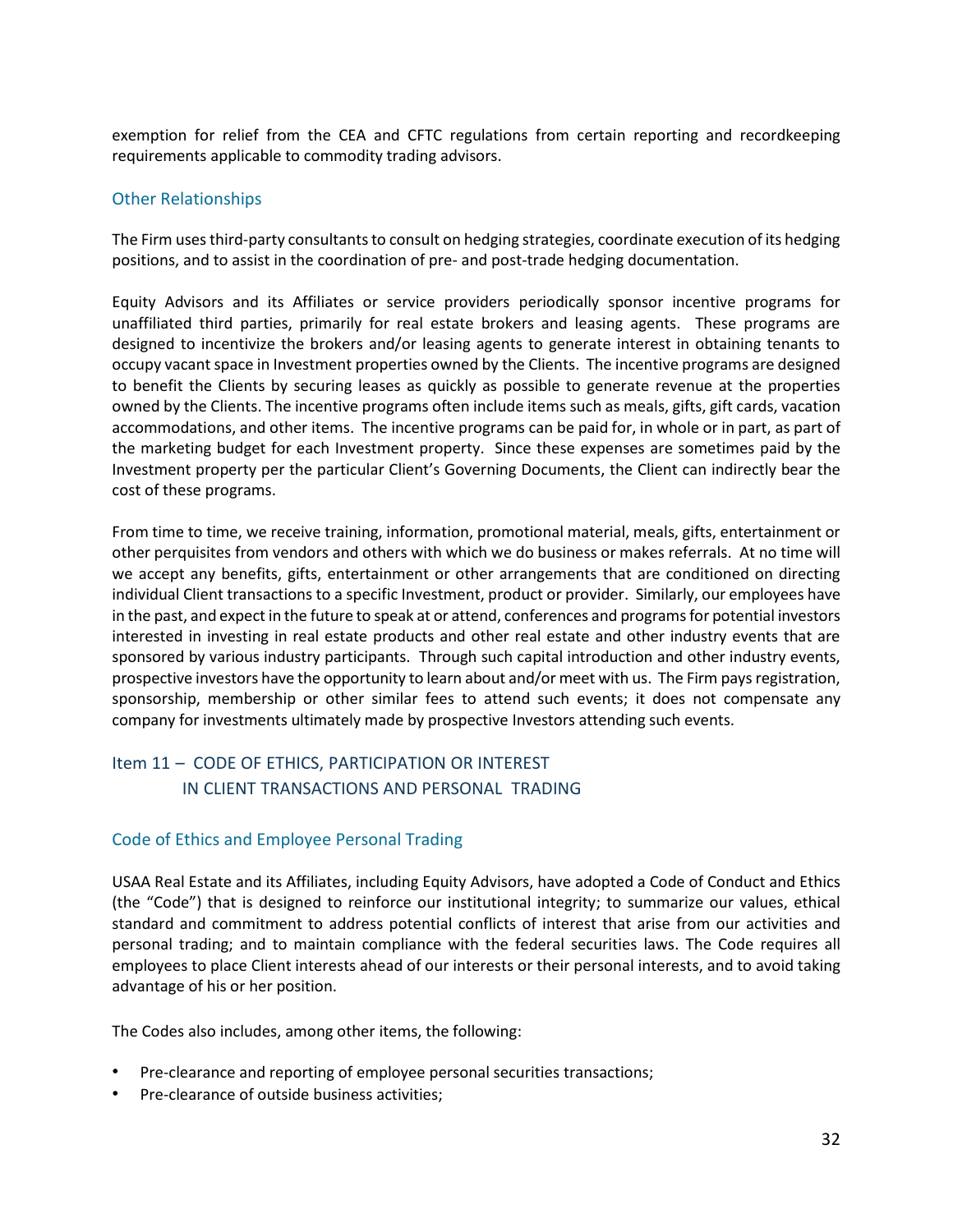- Preclearance and restrictions on employee political contributions;
- Requirements related to confidentiality; and
- Limitations on, pre-clearance and reporting of, gifts and entertainment.

Covered Persons, as that term is defined in our Code, are subject to guidelines governing the ability to trade in personal accounts. The guidelines generally require that personal securities transactions and investment transactions receive pre-clearance or be exempt from the pre-clearance requirements. We require all Covered Persons to provide information on trade activity in reportable personal accounts, and to also provide quarterly transaction reports and annual securities holdings reports to the Chief Compliance Officer. All Covered Persons must acknowledge the Code's terms and certify their compliance with the Code upon hire and at least annually and, as a condition of employment, all employees certify to their obligations to understand and adhere to the Code.

Employees are prohibited from trading, either personally or on behalf of others, in securities while in possession of material nonpublic information regarding securities or communicating material nonpublic information about such securities to others. The Firm maintains a restricted list of issuers about which it has or may have material nonpublic information.

The Code is available to any existing or prospective Investor upon request by contacting the Firm's Chief Compliance Officer at (800) 531-8182 or compliance@usrealco.com.

# Managing Conflicts of Interest

We act in a variety of capacities on behalf of our Clients, utilize various Related Entitiesto provide services to the Firm and Clients, and Related Parties have interests in the Firm, its affiliates and various other Related Entities. We seek to continuously monitor resulting actual and potential conflicts of interest that arise from these services and roles. Not all potential, apparent and actual conflicts of interest, however, are described in this section, and additional conflicts could arise as a result of new activities, transactions or relationships. In particular, additional conflicts of interest that currently are not apparent to the Firm or to the broader alternative investments industry can be identified, as well as conflicts of interest that arise or increase in materiality as the Firm develops new investment platforms or business lines and otherwise adapts to dynamic markets and an evolving regulatory environment. A description of applicable conflicts of interest specific to a Client is included in that Client's Governing Documents, which Investors are encouraged to consult.

A conflict of interest arises when the Firm, its Related Parties and/or Related Entities have an incentive to service one interest at the expense of another, which might mean serving the interest of the Firm, Related Party or Related Entity over that of our Clients and/or Investors, serving the interest of one Client or Investor over that of another, or an employee or group of employees serving their own interests over those of the Firm or its Clients or Investors. We have discussed various potential conflicts of interest and how we manage them in other sections of this Brochure. The following describes other conflicts and how they are managed.

# Advisory Board

Certain Clients' General Partners will appoint one or more Investor representatives to an advisory board, which has the ability to review and waive compliance with certain provisions of the relevant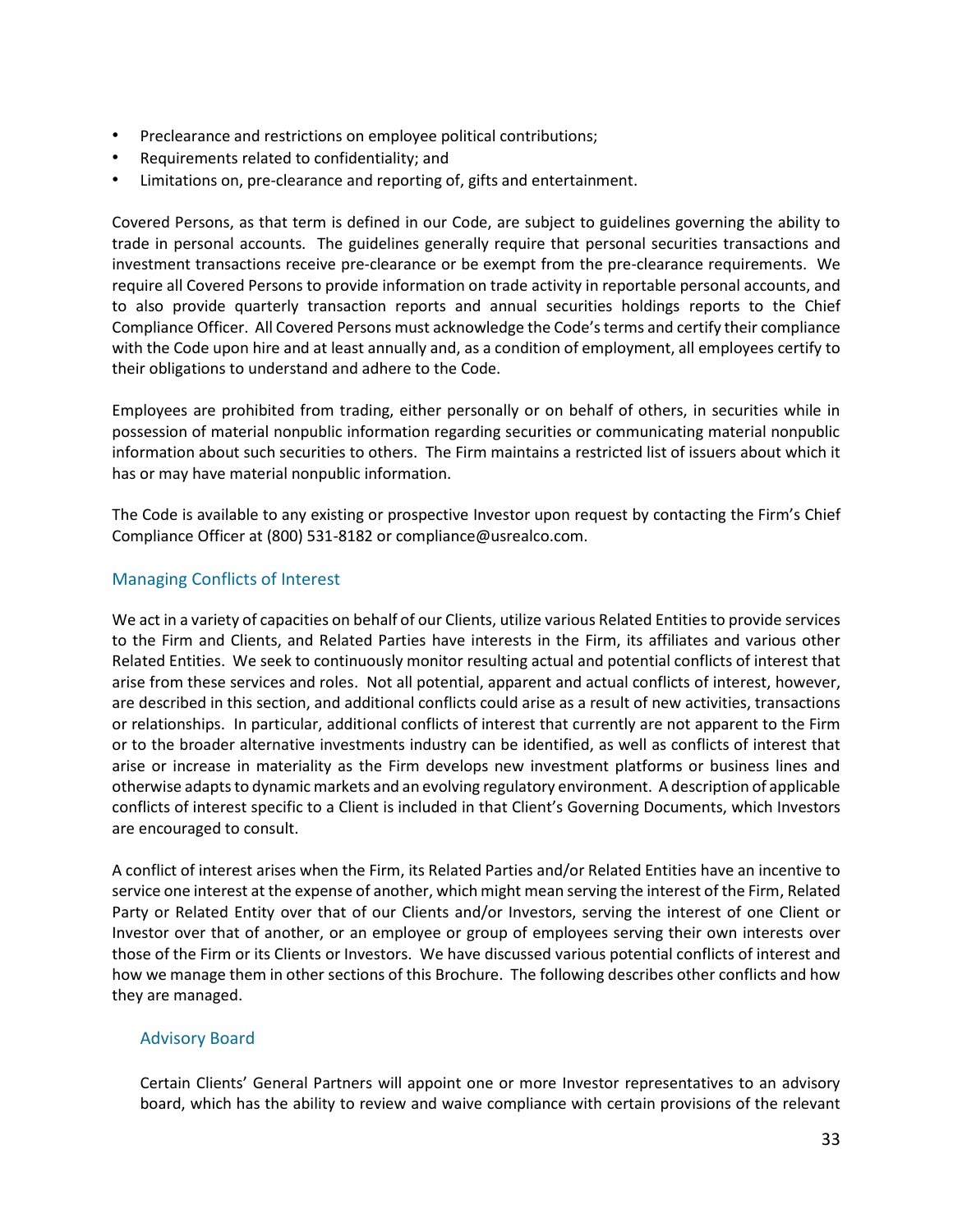Governing Documents, including resolving potential conflicts of interest situations, and whose approval is required or can be requested in certain circumstances, including certain approvals or consents required by the Advisers Act. All Investors are bound by the determinations of the relevant advisory board, regardless of whether an Investor is directly represented by a member of such advisory board. The Governing Documents will provide that to the fullest extent permitted by applicable law, none of the advisory board members shall owe any fiduciary duties to the Clients or any other Investor. Members of the advisory board may have conflicts of interest that do not disqualify such members from voting or consenting to matters submitted to the advisory board for consideration or review. Members of the advisory board often have various business and other relationships with the Firm and its employees, Affiliates and Related Entities. These relationships have the potential to influence their decisions as members of the advisory board. To the extent that an Investor is not directly represented by a member of the advisory board, such Investor will have no influence over matters submitted to the advisory board for review or approval. On any issue involving actual conflicts of interest, we will be guided by our good faith discretion.

In addition, it is possible that members of one Client's advisory board will also be a member of another Client's advisory board. In such instances, a conflict of interest could be deemed to exist if an advisory board is requested to provide consent with respect to transactions which involve a conflict of interest between two or more Clients on which such advisory board members serve, and such members would be unlikely to recuse themselves from any such vote.

# Allocation of Personnel

The Firm and our employees devote such time to a Client as we determine to be necessary. The Firm's personnel, including members of the Investment Committees, work on other projects and initiatives, serve on other committees, source potential Investments for, and otherwise assist in the investment programs for other funds and clients, including for our Affiliates and Related Parties. Time spent on these other initiatives diverts attention from the activities of Clients, which could negatively impact Clients and their Investors. USAA Real Estate derives financial benefit from these activities, including fees and performance-based compensation. These and other factors create conflicts of interest in the allocation of time by our employees.

## Outside Activities of Principals and Employees

Certain of our officers and employees engage in outside business activities, including outside directorships. Such outside business activities could impact the relevant individual's impartiality in performing their duties on behalf of the Firm. We could also be restricted from acquiring or disposing of Investments on behalf of a Client if an officer or employees obtains material, non-public information as a result of an outside business activity. To manage these potential conflicts, all outside business activities are subject to prior approval pursuant to the Code, and we have conditions that may be imposed, such as a requirement for the individual to recuse themselves from participating in making certain decisions, as a condition of the outside business activity being approved.

Our employees are permitted in certain situations to invest in alternative investment funds, private equity funds, real estate funds and other investment vehicles, as well as securities of other companies, some of which could be considered competitors of the Firm, its Clients, and/or USAA Real Estate. Clients will not receive any benefit from such investments, and the financial incentives of these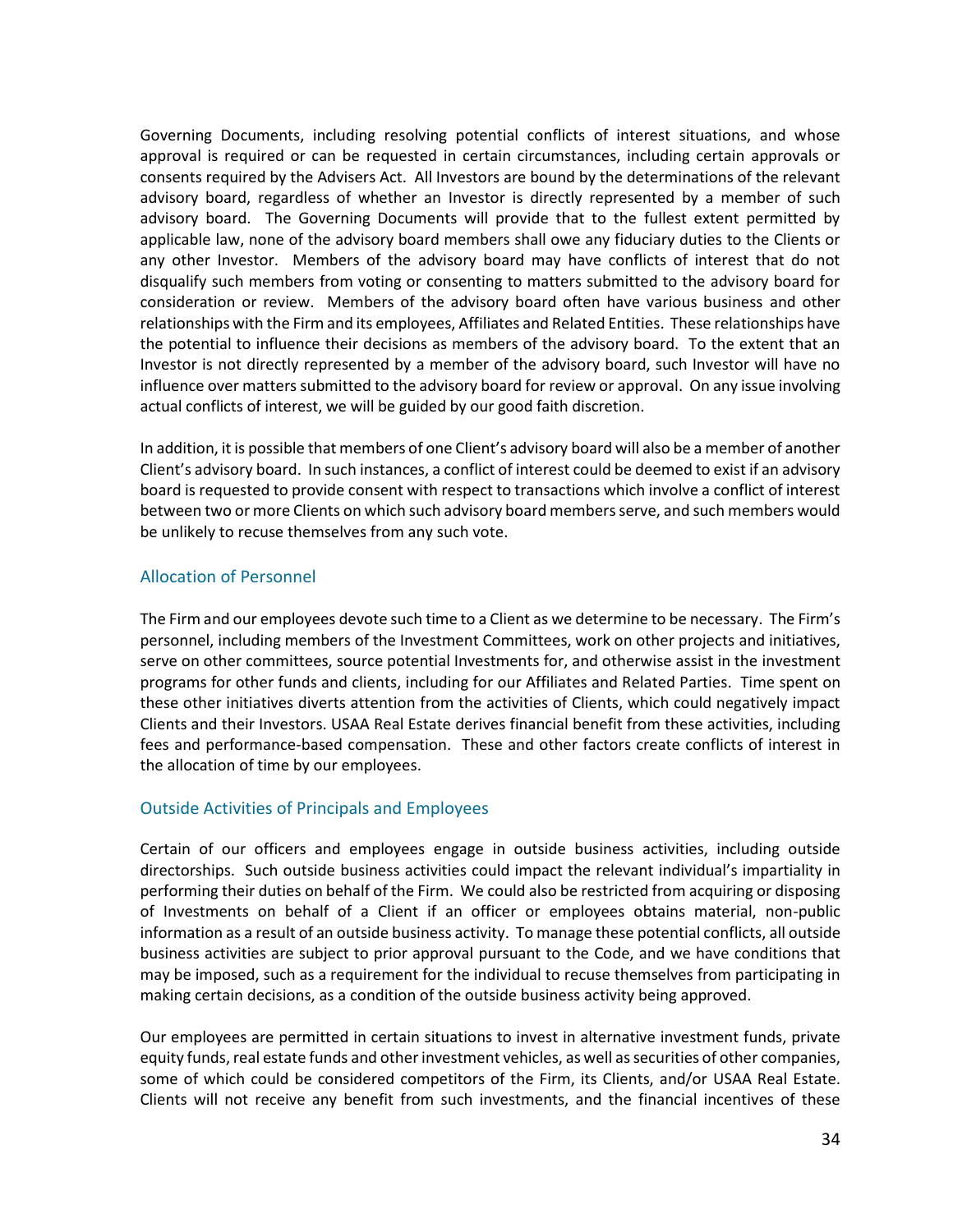personal investments could be equal to or greater than the employees' financial incentives in relation to a Client. Personal securities transactions are subject to pre-clearance under the Code and potential conflicts are considered in determining whether to approve the private transaction.

Certain of our employees have family members or relatives that are actively involved in industries and sectors in which Clients invest, or have business, personal, financial or other relationships with companies in such industries and sectors (including advisers and service providers to the Firm and its Clients). This gives rise to potential or actual conflicts of interest. For example, such family members or relatives can be officers, directors, personnel or owners of companies or assets which are actual or potential Investments of Clients or other counterparties of Clients. In certain instances, a Client will purchase or sell assets from or to entities in which those family members or relatives have other involvement. In most circumstances, a Client's Governing Documents will not preclude a Client from undertaking any of these investments or transactions.

# Affiliated Entities

We have an incentive to provide preferential treatment to an Affiliate, Related Entity or Related Party (collectively, "Affiliated Entities") as compared to an unaffiliated entity or Investor. In addition, Affiliated Entities might have access to information or reports that are not available to unaffiliated entities or Investors. We strive to ensure that any such treatment, financial arrangements and information rights, and the manner in which we manage our relationship with Affiliated Entities, are consistent with our ability to act in the best interest of all our Clients.

# Development Activities of the Firm and Its Related Entities

The Firm and/or its Related Entities, including USAA, will continue to own and develop property it currently owns. Notwithstanding that any such property may be located in one or more of the target markets of a Client, not all Clients will be offered the opportunity to participate in the direct or indirect ownership of such property and the development of some properties can compete directly or indirectly with an Investment acquired by a Client or be in an identified target market of a Client. Moreover, the Firm, its Affiliates and Related Entities will continue to enter into build-to-suit transactions for or with third parties including build-to-suit projects which may be located in the target market of a Client. In connection with these development activities, conflicts of interest can arise related to the allocation of Investment opportunities between the Firm and/or its Related Entities and a Client.

## Existing Relationships

We have long-term relationships with a significant number of tenants, developers, institutions and other companies, some of which are Related Entities, and we are more likely to use a service provider with which we have a long-standing relationship. In determining whether to develop or invest in a particular property on behalf of a Client, we consider those relationships. In addition, the existence and development of such relationships will often be taken into account in the management of a Client and its Investments.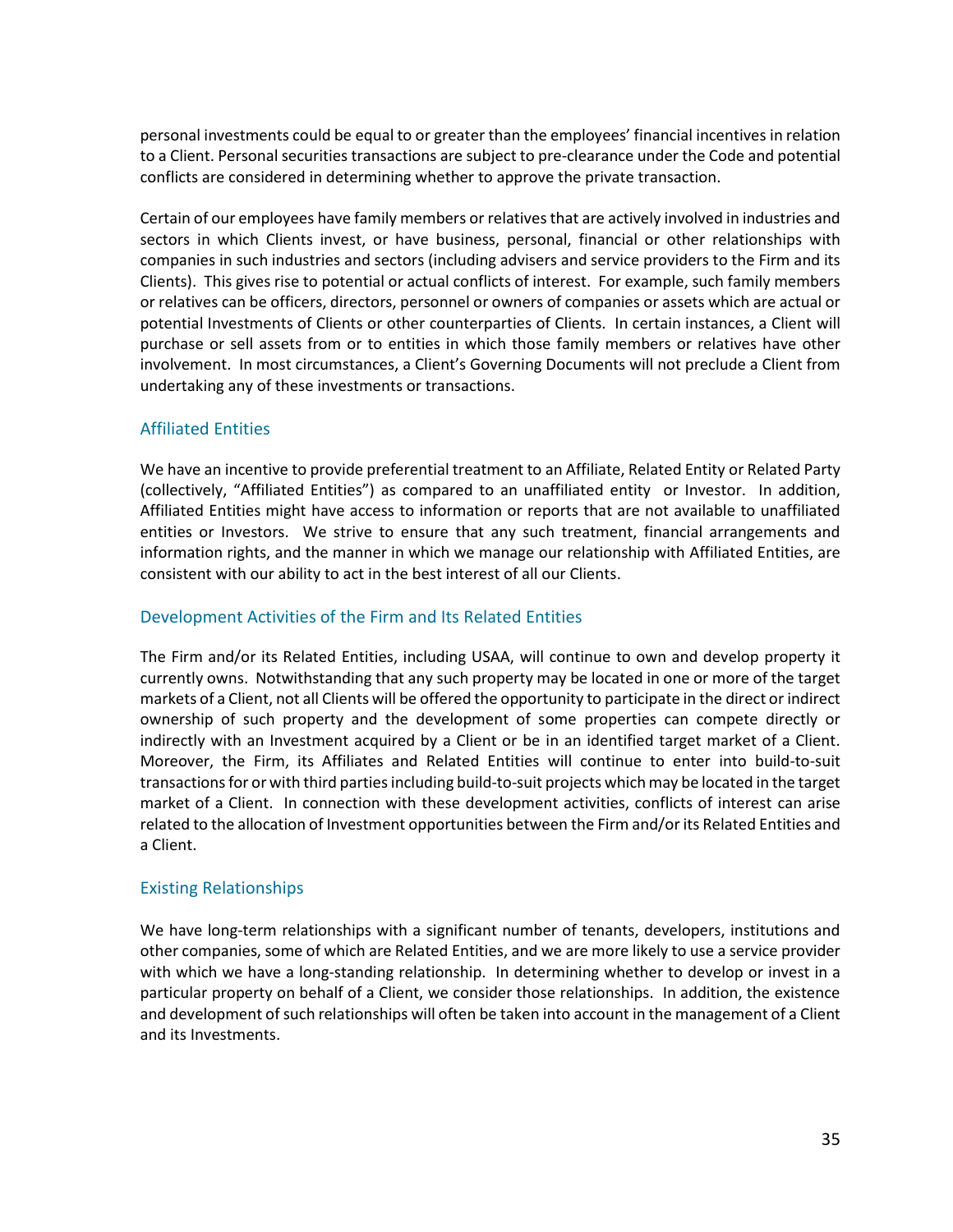# Buying and Selling Investments from Certain Related Entities

Clients, Investors, and Related Entities on occasion engage in transactions with one another. For example, from time to time, a Client will purchase, transfer, or sell an Investment to another Client or to a Related Entity; an Investor will purchase, sell or transfer an Investment to a Client, or a seed portfolio ("Seed Portfolio") will be temporarily warehoused by a Client or Related Entity and subsequently transferred to a Fund or other Client (each, a "Related Entity Transaction" and collectively, "Related Entity Transactions"). These Related Entity Transactions involve conflicts of interest, as there are different financial incentives, and we will receive fees and other benefits, directly or indirectly, from or otherwise have interests in both parties to the transaction.

A Related Entity Transaction is done only if: (i) we determine the transaction to be in the best interest of participating Clients; (ii) the Related Entity Transaction is permitted by the relevant Governing Documents; (iii) proper disclosure is given to all parties; (iv) consent is obtained from the appropriate parties as required under the relevant Governing Documents and applicable law; and (v) the price paid is fair and reasonable. While the price paid is based on a fair and reasonable price, there can be no assurance that any Investment sold in a Related Entity Transaction will be valued or allocated a sale price that is the similar to the price if such Investment was sold to a third party and we are not required to solicit third-party bids prior to entering into a Related Entity Transaction. The Real Estate Investment Committee approval is required for any Related Entity Transaction.

With respect to Seed Portfolio Investments, a fair and reasonable price is often determined to be a price equal to cost, plus a "cost of carry". We manage potential conflicts in determining the price of a Seed Portfolio by ensuring that there is appropriate disclosure to affected Clients and Investors.

# Transactions with Affiliates and Related Entities

The Firm and/or Clients from time to time engage in transactions with Affiliates and Related Entities by performing services to or receiving services from such Affiliates or Related Entities or by investing in entities in which such Affiliates or Related Entities hold interests. Such services or investment transactions will generally be made on terms (including the consideration to be paid) that are determined by the Firm to be fair and reasonable.

## Related Party/Entity Participation or Interest in Client Transactions

Certain Related Entities have business, personal, financial and other relationships with individuals or entities in real estate related industries and sectors, which provide services to the Firm, Clients, Investments or Investors, and give rise to potential or actual conflicts of interest. For example, certain officers, directors or employees of a Related Entity or Related Party are also direct or indirect owners; or an officer, director, or employee of a company that is a direct or indirect owner; of an actual or potential Investment of a Client. Moreover, from time to time, a Client will purchase or sell assets from or to, or otherwise transact with Related Entities. To the extent the Firm determines appropriate for the particular transaction, conflict mitigation strategies are put in place, including internal information barriers or recusal, disclosure or other appropriate steps.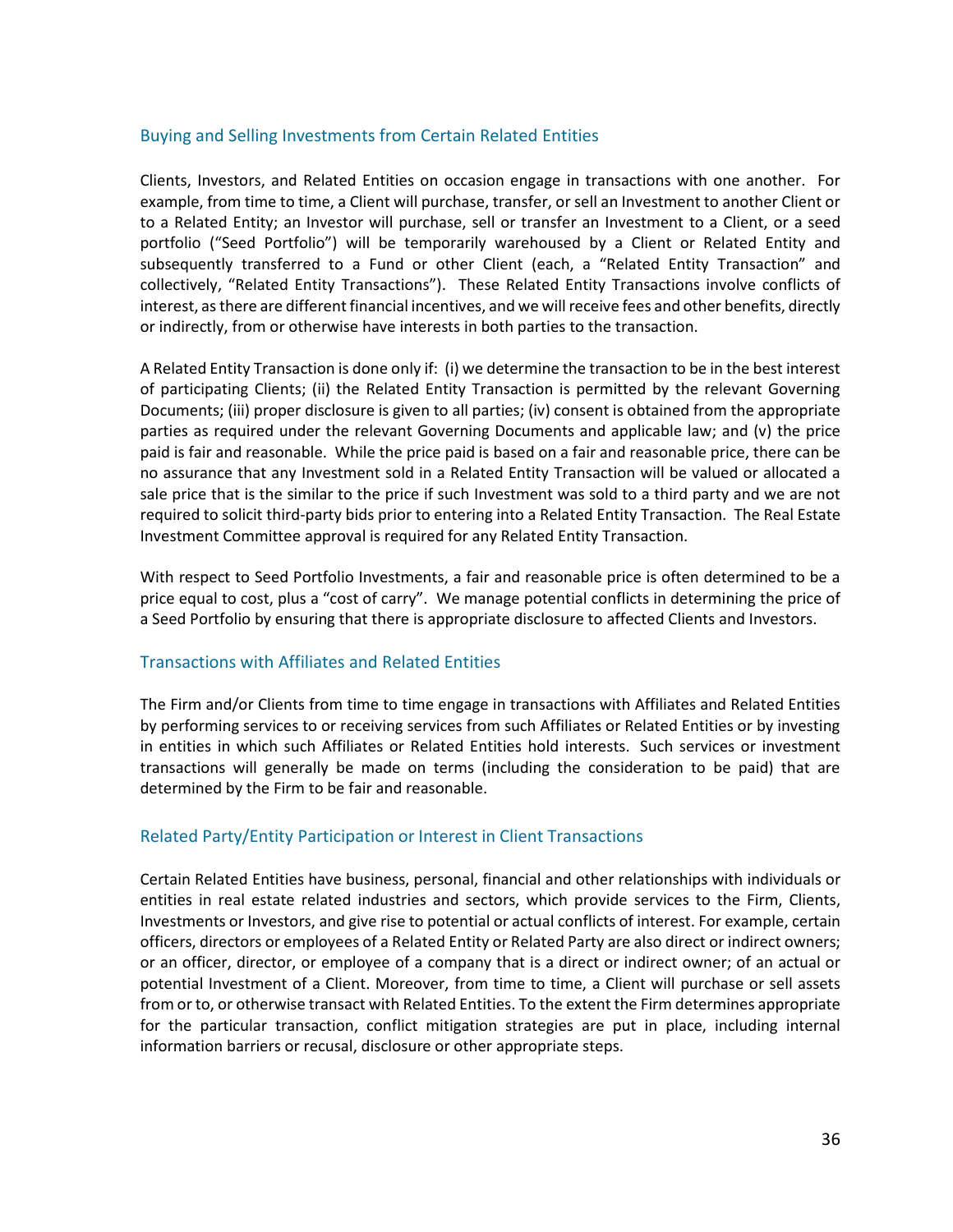## Investor Transfer of Interest

In certain cases, we will have an opportunity (but, subject to any applicable restrictions or procedures in the relevant Governing Documents, no obligation) to identify one or more secondary transferees of an Investor's interest in a Client. In the case of ordinary transfers, we will not receive compensation for identifying such transferees and will use our discretion to select such transferees based on eligibility and other factors, and unless required by the relevant Governing Documents, will determine in our sole discretion whether the opportunity to receive a transfer of an Investor's interest in a Client should be offered to one or more existing Client Investors. The Firm or a Related Party could purchase a portion of a Client Investor's interest.

## Conflicts Related to Investing Alongside Affiliates and Related Entities

A Client can make an Investment in a Joint Venture Partnership alongside an Affiliate, Related Party or Related Entity. Differences between such Affiliate, Related Party or Related Entity's Investment in the Joint Venture Partnership, including, but not limited to, the Investments' terms and right to performance-based fees and/or allocations, could result in the Affiliate, or Related Party, or Related Entity's interests diverging from the Client's interest. For example, some Clients enter into a Joint Venture Partnership with a vehicle that pays a management fee and/or performance-based fee to the Firm, or the Joint Venture Partnership itself can pay a performance-based fee to the Firm. In either case, the payment of any such fees will not offset the Client's management fee to the Firm. Our entitlement to such performance-based allocations and fees from the Joint Venture Partnership has the potential to influence us to make more speculative investments on behalf of the Joint Venture Partnership and/or use more leverage than we would otherwise make in the absence of such performance-based compensation. This results in potential conflicts of interest for us and our investment professionals.

#### Co-Investment

Some Clients co-invest with Investors, other Clients and other parties the Firm has a material or strategic relationship with, including Related Entities. In addition, some Investors are permitted to coinvest alongside a Client. The allocation of co-investment opportunities is entirely and solely in the discretion of the Firm, and some Investors who have expressed an interest in co-investment opportunities will not be allocated any co-investment opportunities or will, in certain circumstances, receive a smaller amount of co-investment opportunities than the amount requested. Co-investments offered by the Firm will be on such terms and conditions (including management fees, performancebased compensation and related arrangements and/or other fees applicable to Co-Investors) as the Firm determines to be appropriate in its sole discretion on a case-by-case basis, which can be expected to differ amongst Co-Investors with respect to the same co-investment. In addition, the investment performance of Co-Investors investing with a Client is not considered for purposes of calculating the performance-based compensation payable by a Client to the Firm.

A Client and Co-Investors will often have different investment objectives and limitations, such as return objectives, leverage limitations and maximum hold periods. As a result, the Firm will have conflicting incentives in making decisions with respect to such opportunities. Even if a Client and any such parties invest in the same securities on similar terms, conflicts of interest will still arise as a result of differing investment profiles of the Investors, among other items.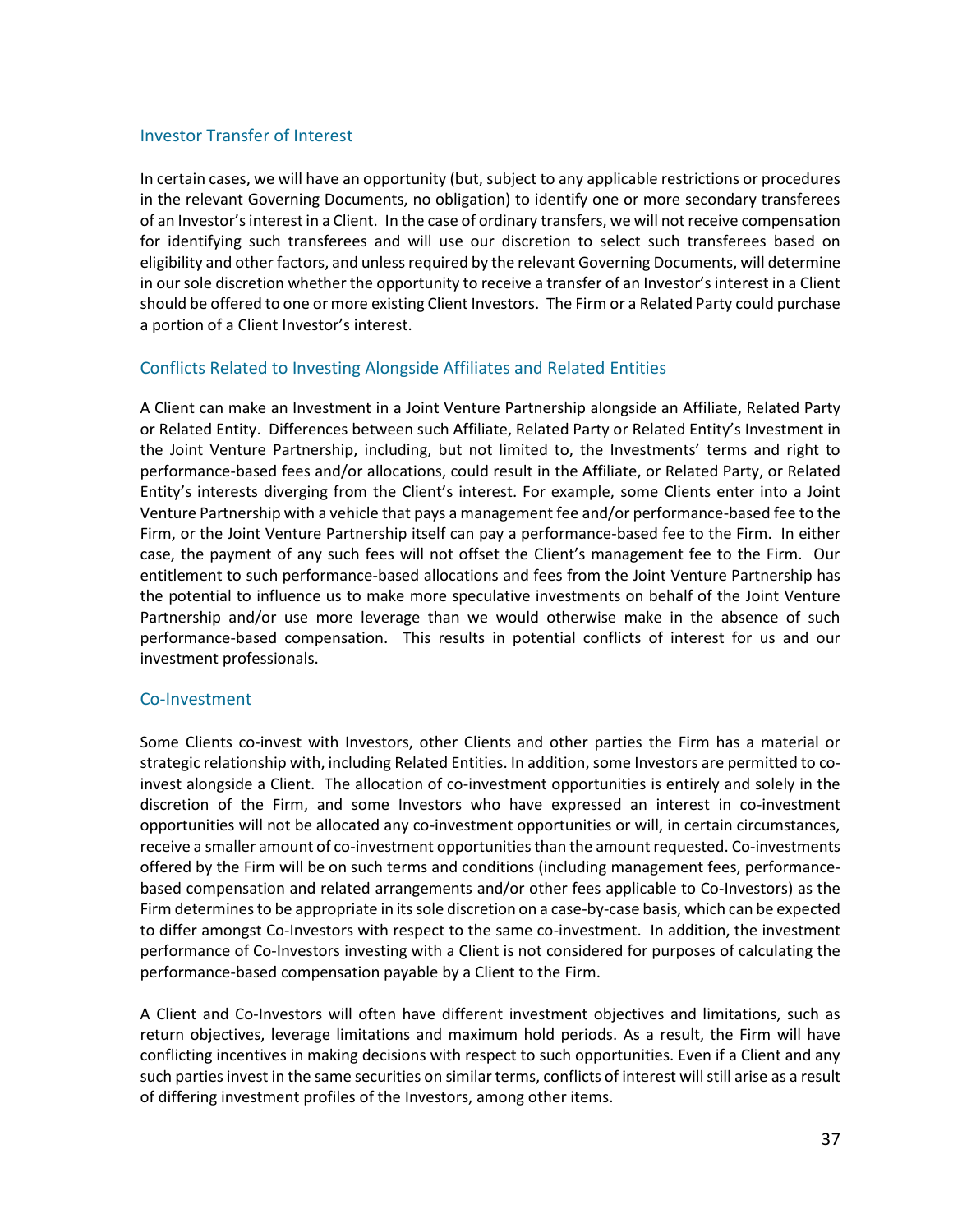The Firm takes into account various facts and circumstances deemed relevant in allocating coinvestment opportunities, including, among others:

- Whether a potential Co-Investor has expressed an interest in evaluating co-investment opportunities;
- Whether a Client's investment objectives would be well-served by allocating less of an Investment to that Client by bringing in a Co-Investor to participate in the Investment;
- The Firm's assessment of a potential Co-Investor's ability to invest an amount of capital that fits the needs of the Investment (taking into account the amount of capital needed as well as the maximum number of Investors that can realistically participate in the transaction) and the Firm's assessment of a potential Co-Investor's ability to commit to a co-investment opportunity within the required timeframe of the particular transaction;
- The size of a potential Co-Investor's commitments to Clients;
- Any expertise or experience of the Co-Investor that is relevant to or otherwise of strategic value to the Firm, Clients, or the particular Investment;
- Whether a potential Co-Investor has a history of participating in co-investment opportunities with the Firm, including as an Investor in prior co-investment deals, as well as the Co-Investor's general reputation and experience as a Co-Investor;
- Whether a potential Co-Investor has committed capital to a Client and the timing of such commitment;
- Whether the potential Co-Investor has demonstrated a long-term or continuing commitment to the potential success of the Firm or its Clients, including whether a potential Co-Investor will help establish, recognize, strengthen or cultivate relationships that may provide indirectly longer-term benefits to Clients,
- Whether the Co-Investor has significant capital under management by the Firm or intends to increase such amount;
- Whether the potential Co-Investor has an overall strategic relationship with the Firm that provides it with more favorable rights with respect to co-investment opportunities;
- Whether a potential Co-Investor has the financial and operational resources and other relevant wherewithal to evaluate and participate in a co-investment opportunity;
- The extent to which a potential Co-Investor has been provided a greater amount of co-investment opportunities relative to others; and
- Such other factors that the Firm will in good faith deem relevant and appropriate to consider in the circumstances.

# Allocation of Investment Opportunities

We invest capital on behalf of Clients in a wide variety of Investment opportunities. Equity Advisors has conflicting loyalties in determining whether an Investment opportunity should be allocated to one or more Clients. As a result, we have adopted the Rotation Policy discussed above in Item 6, and decisions under the Rotation Policy are documented at the time they are made. The application of the guidelines and procedures in the Rotation Policy may result in a Client not participating or not participating to the same extent, in Investment opportunities it would have otherwise participated had the related allocation been determined without regard to the Rotation Policy. In the case of Non-Strategic Investments and Non-Conducive Investments, additional potential conflicts of interest may arise. The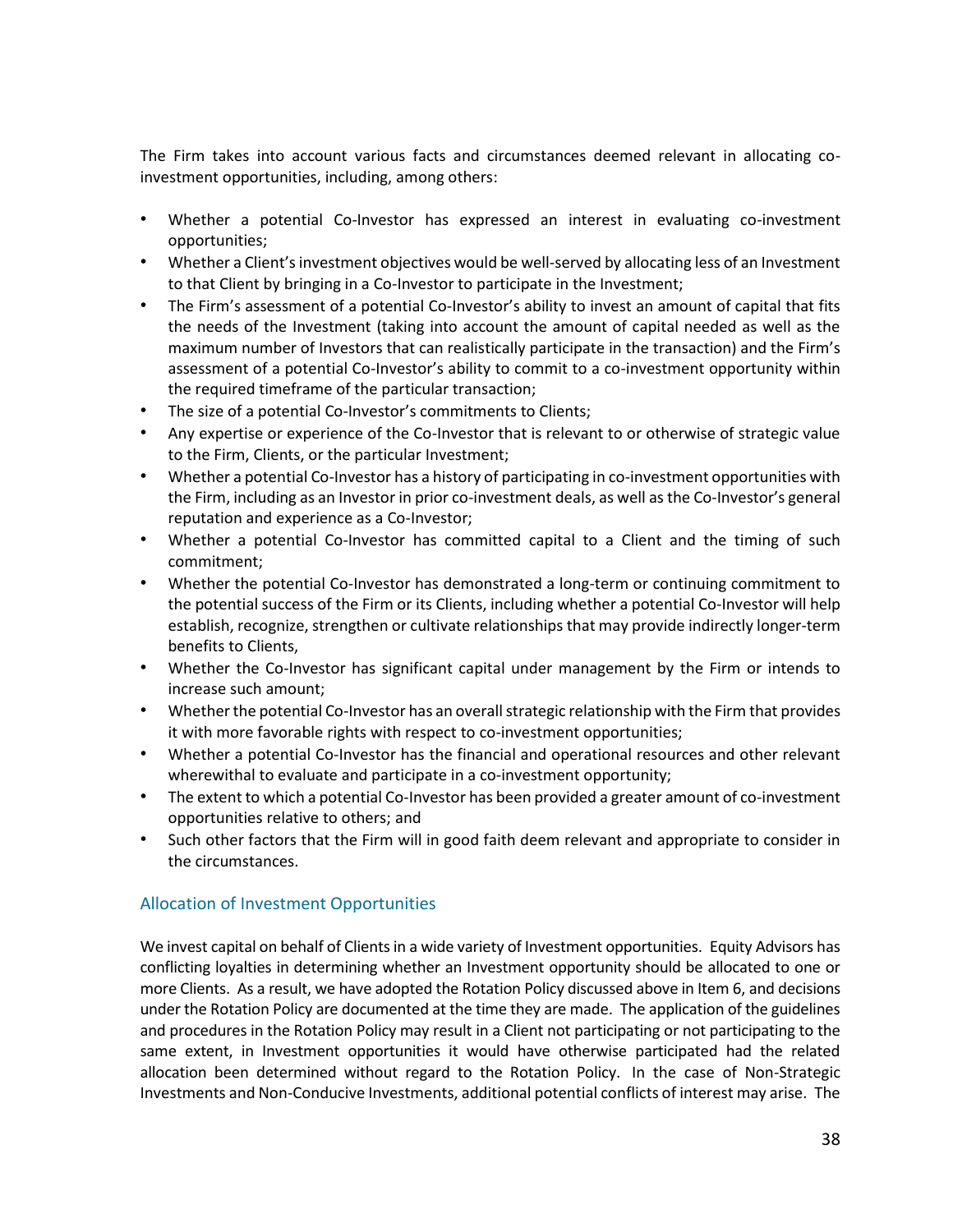Non-Strategic Investment or Non-Conducive Investment may produce high returns, or the Non-Strategic Investment or Non-Conducive Investment may evolve in such a way that the Investment might have been attractive to Clients had those circumstances been anticipated or known at the time of rotation consideration.

# Employee Investors

Certain of our employees, Related Entities, or Related Parties have invested in certain Clients or Client Investments, including as part of our commitment to such Client. Subject to applicable law, the terms of an Investment by an employee differ from, and are more favorable than, those of an Investment by an external Investor. For example, employee Investors generally will not be subject to a management fee and/or carried interest with respect to their Investment, can receive information regarding Investments at different times than other Investors and can benefit from different credit facility arrangements than a Client.

These Investments also pose a risk that employees with influence over Investment decisions will favor the Clients in which they, other employees or Related Parties have an interest. We believe that the Code, the Rotation Policy and other policies and procedures help manage these risks. We also believe that employee Investments in Clients align the interests of our Firm and employees with those of Clients and Investors.

# Conflicting Fiduciary Duties to Other Clients

Clients have the ability to invest in an Investment for which another Client already has or is acquiring an interest and such Clients could acquire such interests at different points in time. Additionally, the Firm or a Related Party will occasionally structure an investment as a result of which one or more vehicles primarily investing in debt instruments are offered the opportunity to participate in the debt tranche of an Investment allocated to Clients. As an investment adviser, the Firm owes a fiduciary duty to all its Clients. The Firm will face a conflict of interest in the event that (i) a Client acquires an equity interest in a portfolio investment in which another Client holds or is acquiring an interest in (ii) or a Client purchases debt instruments of a portfolio investment that another Client holds or is acquiring equity in, or vice versa. In such instances, the Firm will face a conflict of interest in respect of decisions made with regard to all such Clients holding potentially competing interests (e.g., with respect to the terms of such debt instruments, the enforcement of covenants or the terms of recapitalizations).

# Valuation Matters

Some of our fees are at times based on the value of assets under management or net asset value, which include illiquid and difficult to value Investments. We seek to address the resulting conflict of interest that we might have in valuing Client assets by seeking to ensure that our valuation policies and procedures enable us to value all Investments (including any asset received in exchange for any Investments or interests in a Client, as applicable) fairly, in a manner that is consistent with the best interests of our Clients, and in accordance with the Governing Documents of a Client.

Investments are also periodically valued by an independent third party, consistent with the Governing Documents of each Client. Typically, Investments are appraised at least annually and, sometimes,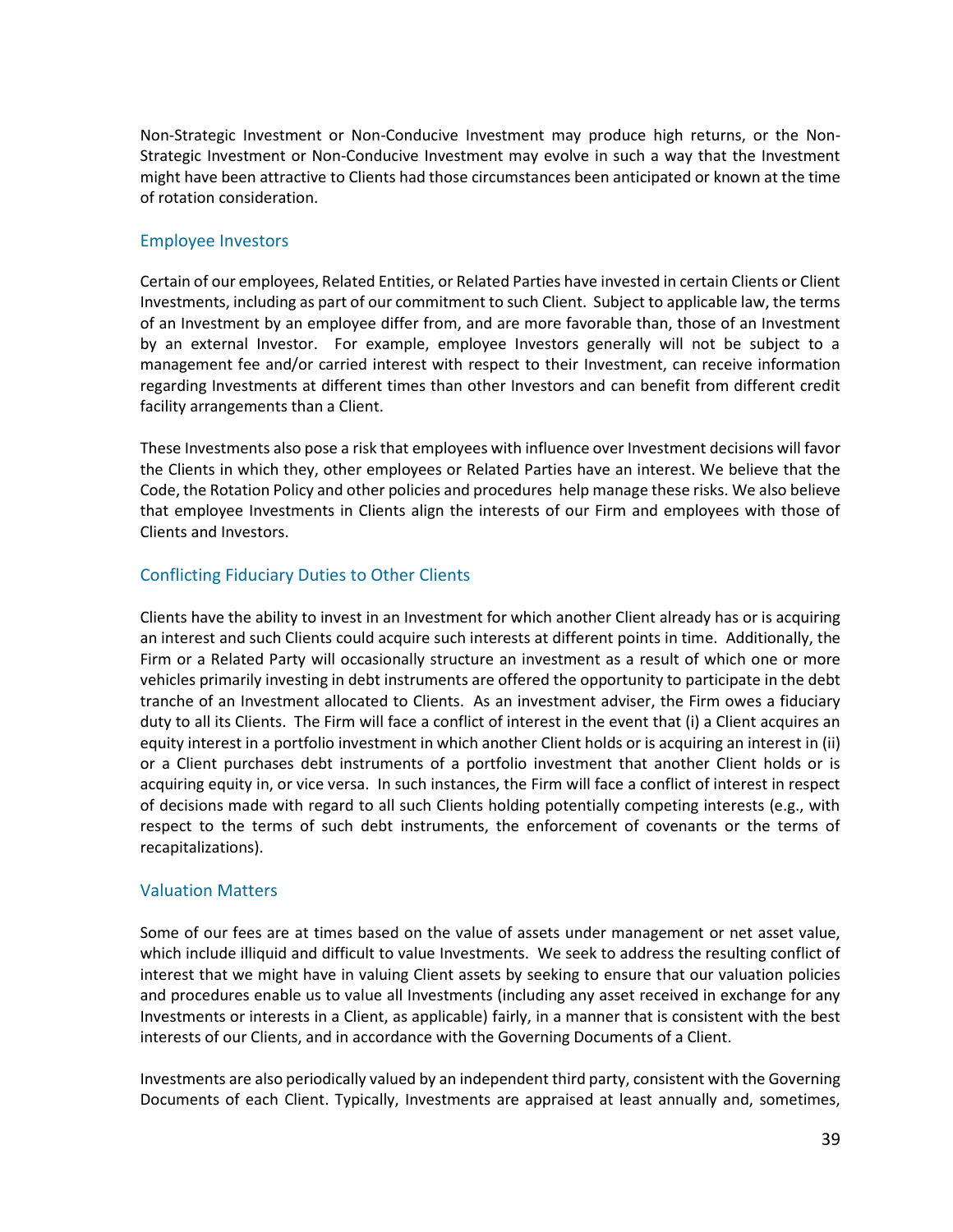quarterly, subject to certain exceptions. Consistent with each Client's Governing Documents, we might not be required to source third-party valuations for certain small land parcels, for Investments for which we have a reasonable valuation opinion from a pending sale process, or for Investments undergoing development or redevelopment until the earlier of their stabilization for a period of years from initial Investment closing. There is no guarantee that the carrying value of an Investment will reflect the price at which the Investment is ultimately sold in the market, and the difference between carrying value and the ultimate sales price could be material. The valuation methodologies used to value any Investment involves subjective judgments and projections and may not be accurate. Valuation methodologies will also involve assumptions and opinions about future events, which may or may not turn out to be correct. Ultimate realization of the value of an Investment depends to a great extent on economic, market and other conditions beyond the Firm's control. Generally, there will be no retroactive adjustment in the valuation of any Investment, the offering price at which interests in a Client were purchased by Investors or repurchased by a Client, as applicable, or the fees and/or performance-based compensation paid to the Firm to the extent any valuation proves to not accurately reflect the realizable value of an Investment.

In addition, the Firm regularly reports to Investors, prospective investors and the investor community more generally, metrics of each Client's performance, such as time weighted returns, IRR's and multiples-of-money, whose calculation depends on the value of the Clients' Investments, including unrealized Investments. These reports are an indication of the overall performance of a Client and are important to the Firm's efforts to attract new investors to the Firm. An objective of our valuation methodologies and procedures is to eliminate any influence these incentives have on fair value determinations.

## Reimbursements for Real Estate Services

For some Clients, Equity Advisors is entitled to reimbursement for Investment-related acquisition, disposition, financing, breakup, development or construction management, capital placement, investment brokerage fees, and loan origination or servicing fees, which we endeavor, in our sole discretion, to provide at competitive market rates. We make determinations of market rates based on its consideration of a number of factors, which are generally expected to include our experience with affiliated and non-affiliated service providers as well as benchmarking data and other methodologies determined by us to be appropriate under the circumstances. While we aim to obtain benchmarking data regarding the rates charged or quoted by third parties for similar services, relevant comparisons are not always available for a number of reasons, including, without limitation, where services provided are unique such that there is a smaller pool from which to select either comparable transactions or qualified partners, for services which require an extensive amount of time or present other novel issues or otherwise present justification for an adjustment of the quoted rate. Therefore, such market comparisons do not always result in precise market prices for comparable services.

# Conflicts Related to the Interpretation of Governing Documents and Other Legal Requirements

The Governing Documents of each Client and related documents are detailed agreements that establish complex arrangements among Equity Advisors, its Affiliates, Investors, Clients, Related Entities and individuals. Questions arise under these agreements regarding the parties' rights and obligations in certain situations, some of which will not have been contemplated or could have been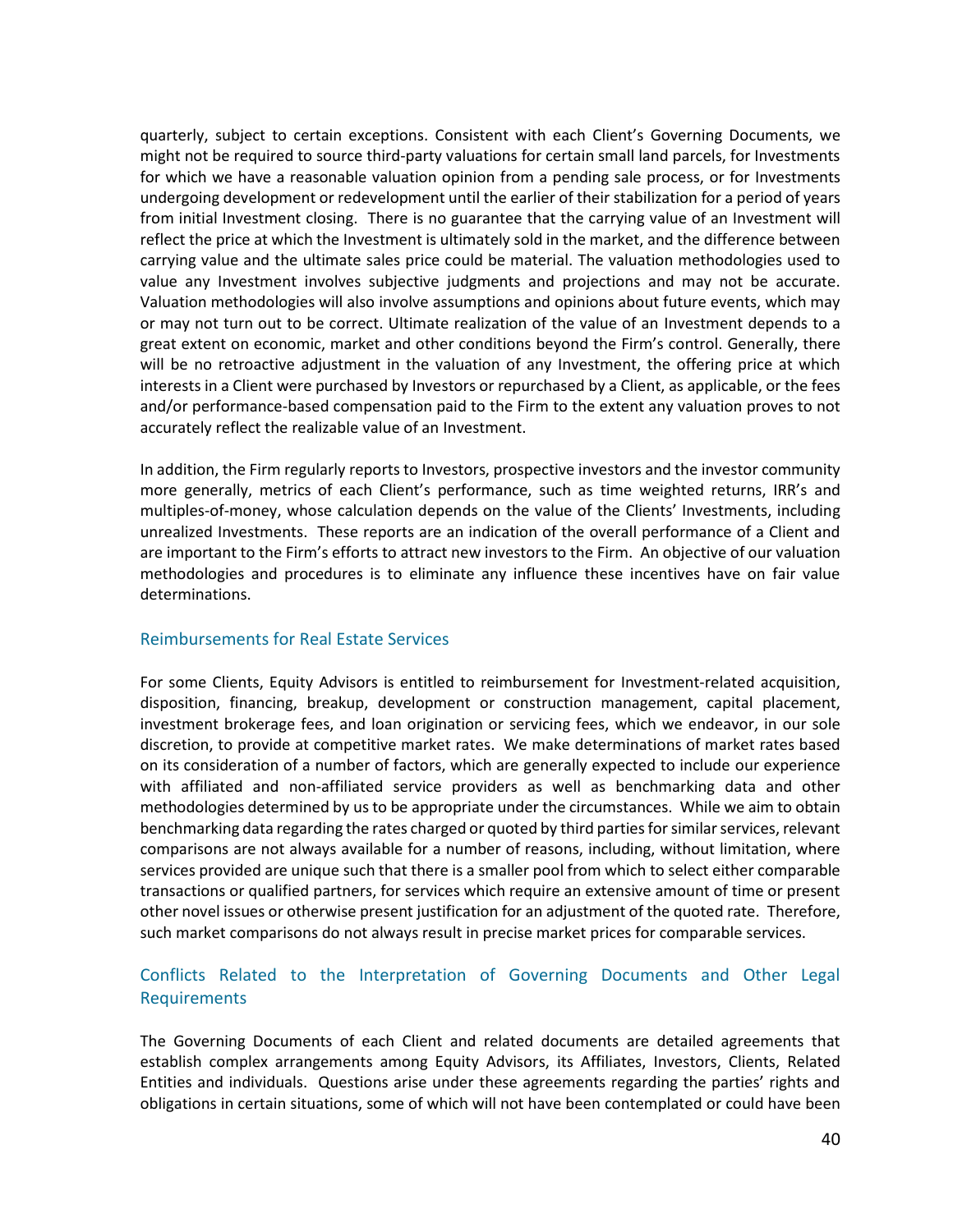articulated more precisely at the time of the agreements' drafting and execution. In these instances, the operative provisions of the agreements, if any, can be broad, general, ambiguous or conflicting, and permit more than one reasonable interpretation. At times there will not be a provision directly applicable to the situation. While the Firm will construe the relevant agreements in good faith and in a manner consistent with its legal obligations (and, when appropriate, in consultation with external legal counsel), the interpretations Equity Advisors adopts will not necessarily be, and need not be, the interpretations that are the most favorable to the Clients or their Investors.

## Pursuit and Investigation Costs for Investments

There are circumstances when we consider an Investment on behalf of a Client and determine not to make such Investment; however, we or an Affiliate or Related Party could eventually cause another Client to make such Investment. In these circumstances, it is possible that the Firm or other Client will benefit from knowledge gained through pursuit and investigation undertaken by the original investment team and/or from costs borne by a Client in pursuing the potential Investment, but such other Client will not be required to reimburse the Client for expenses incurred in connection with the pursuit and investigation.

# Subscription Credit Facility

Some Clients utilize a subscription credit facility, the use of which can involve potential conflicts of interest. Subject to the limitations in the Governing Documents, the use of a subscription credit facility by a Client is within the Firm's discretion. A Client might seek to utilize a subscription credit facility for the purpose of, among other things, financing any Investment related activities of a Client covering expenses, management fees and any other costs of a Client, making distributions to Investors, providing permanent financing or refinancing or providing interim financing to consummate the purchase of Investments. The amount of credit available to a Client under a subscription credit facility is determined by the credit quality of the Investors as determined by the lender. For this reason, Investors with a higher credit quality, as determined by the lender, generate more credit for a Client than Investors with a lower credit quality, which results in an indirect benefit conferred by the higher credit quality Investors to the others.

Calculations of net and gross IRRs of Investments and performance data as reported to Investors, are based on the payment date of capital contributions from Investors. This treatment also applies in instances where a Client utilizes borrowings under a subscription credit facility in lieu of, or in advance of receiving capital contributions from Investors to repay any such borrowings. As a result, use of a subscription credit facility (or other long-term leverage) will impact calculations of returns and will result in a higher or lower reported IRR than if the amounts borrowed had instead been funded through capital contributions made by the Investors to a Client. If the use increases the IRR, as it normally does, we will have various incentives to use the subscription credit facility. For example, in the event the interest rate on borrowings is lower than the hurdle rate, use of leverage arrangements can be expected to accelerate or increase distributions of performance-based compensation to the Firm or an Affiliate, providing an economic incentive to fund Investments through long-term borrowings in lieu of capital contributions.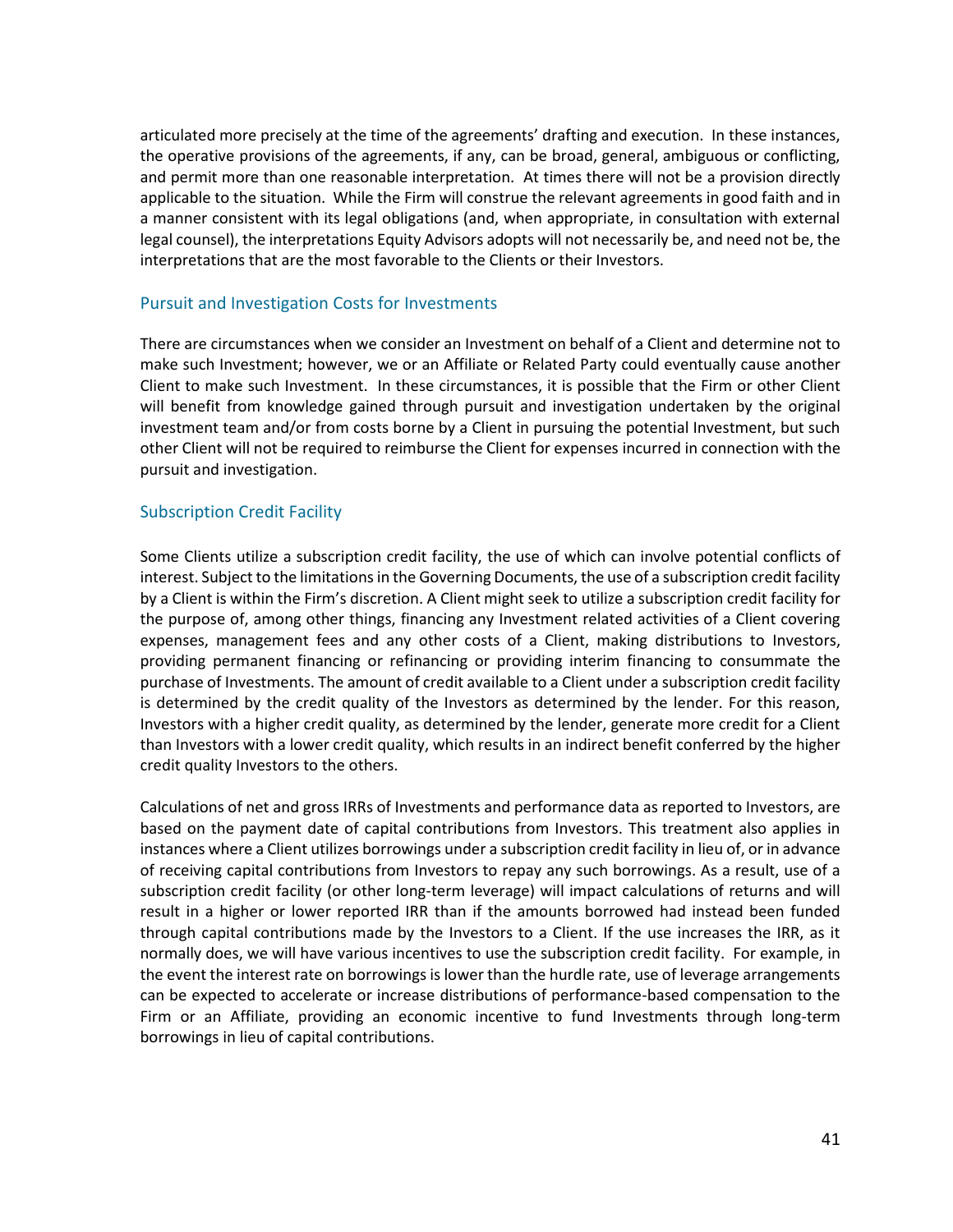# Tangible and Intangible Benefits

Equity Advisor and Affiliates expect to receive the benefit of certain tangible and intangible benefits in connection with services to Clients and their Investments. For example, in the course of the Firm's operations, including research, due diligence, investment monitoring, operational improvements and investment activities, the Firm and its employees expect to receive and benefit from information, "know-how," experience, analysis and data relating to Clients or Investment operations, terms, trends, market demands, customers, vendors and other metrics (collectively, **"**Adviser Information**"**). In many cases, Adviser Information will include tools, procedures and resources developed by the Adviser to organize or systematize Adviser Information for ongoing or future use. Although the Adviser expects its Clients and their Investments generally to benefit from the Firm's possession of Adviser Information, it is possible that any benefits will be experienced solely by other or future Clients or Investments (or by the Firm and its employees) and not by a Client or Investment from which Adviser Information was originally received. Adviser Information will be the sole intellectual property of the Firm and solely for the use of the Firm. The Firm reserves the right to use, share, license, sell or monetize Adviser Information, without offset to management fees, and the relevant Client or Investment will not receive any financial or other benefit of such use, sharing, licensure, sale or monetization.

Additionally, Client and Investment expenses are occasionally expected to be charged using credit cards or other widely available third-party rewards programs that provide airline miles, hotel stays, travel rewards, traveler loyalty or status programs, "points," "cash back," rebates, discounts and other arrangements, perquisites and benefits under the available terms of such reward programs. Such terms are expected to vary from time to time, and any such rewards (whether or not de minimis or difficult to value) generally will inure to the benefit of the personnel participating in the rewards program, rather than the Client, Investments, or their respective Investors; no such rewards will offset management fees.

We have instituted a program under which Client Investments are given the option to participate in joint purchasing, vendor or similar arrangements. Program participants, including us, our Affiliates and Related Entities, expect to receive discounts negotiated with various vendors and service providers on a groupwide basis. Participants voluntarily participate in the program and receive similar benefits and discounts as the participating Investments. The amount of such discounts will not result in additional offsets to the management fee. We believe the potential for conflicts relating to such arrangements is mitigated by the anticipated cost savings to Client Investments that result if the negotiated discount rates for goods and services are discounted relative to those widely available in the market.

We have also instituted a program under which Client Investments and the Firm and its Affiliates participate in a joint purchasing arrangement with a risk management advisor or an insurance company which can result in discounts on risk management services and insurance policies for all participants. The Firm believes the potential for conflicts relating to such arrangements, including the Firm and its Affiliates' participation in such program, is mitigated by the anticipated cost savings to Client Investments. The amount of such discounts received by the Firm and its Affiliates will not result in additional offsets to the management fee.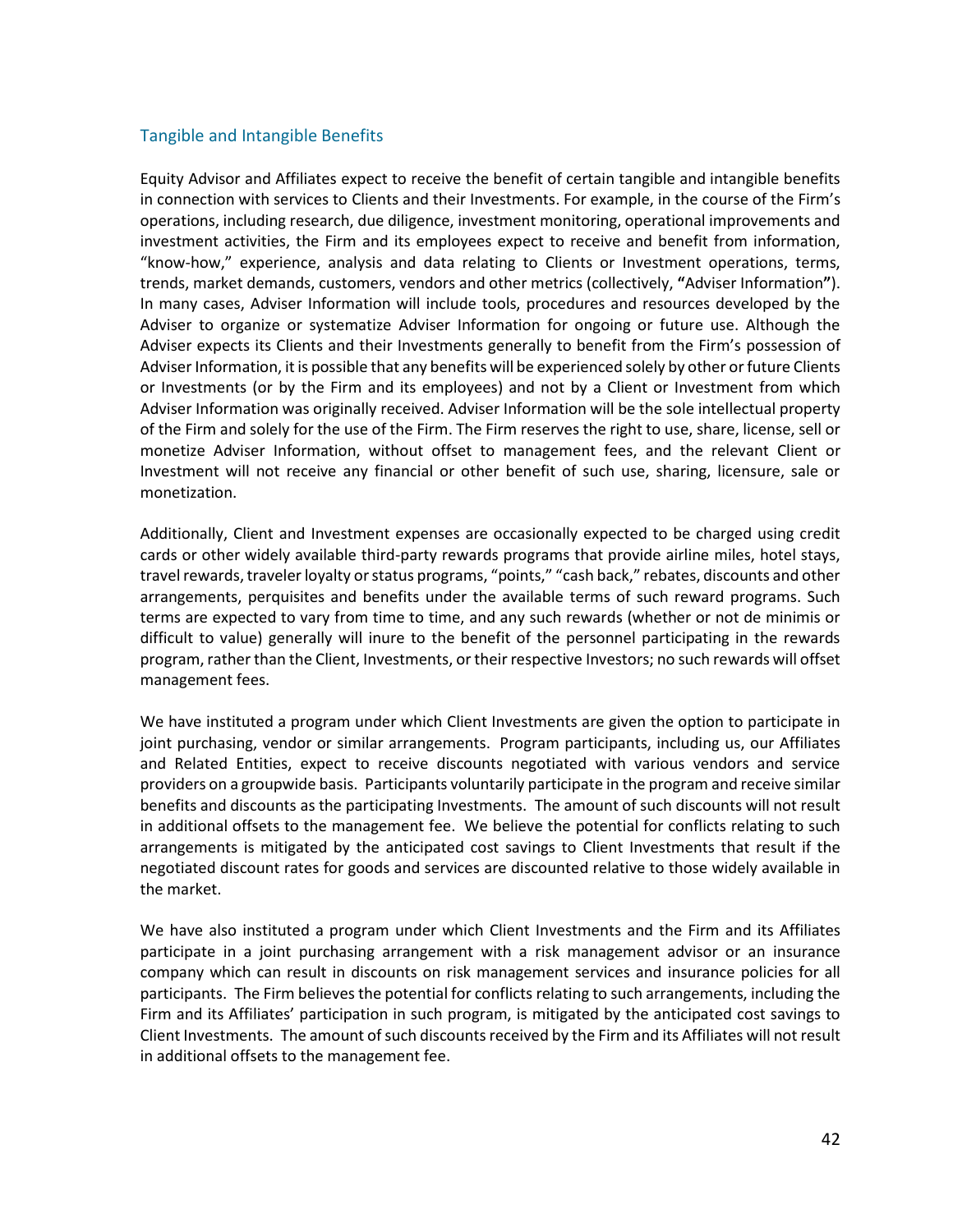# <span id="page-45-0"></span>Item 12 – BROKERAGE PRACTICES

The Firm focuses on making investments in real estate-related assets and purchases and sells the assets through privately-negotiated transactions. It does not ordinarily deal with any financial intermediary such as a securities related broker-dealers, and commissions are not ordinarily payable to financial intermediaries in connection with such Investments. In such privately-negotiated transactions, best execution is met by the consummation of the deal with the best possible terms for the Client. Depending on the terms of the arrangement, the Firm has the authority to negotiate and enter derivatives transaction on behalf of its Clients, primarily to hedge a risk (e.g., interest rate or foreign exchange risk). Counterparties to these derivatives transactions are selected based on a number of factors, including credit rating, downgrade triggers, execution prices, execution capability with respect to complex derivative structures, reputation, responsiveness and/or other criteria relevant to a particular transaction.

In addition, on occasion, we invest Client funds in public securities and debt instruments, including for funds held but not yet invested in real estate, funds generated from the management of properties, or the sales proceeds of real estate Investments. Such funds are invested primarily in Treasury money market funds and U.S. Government obligations, repurchase agreements and other instruments guaranteed by the U. S. or U.S. agencies. These investments are strictly incidental to the Firm's real estate activities. To the limited extent the Firm transacts in public securities, it intends to select broker-dealer's based upon their ability to provide best execution for the applicable Client taking into consideration a variety of factors, including the Firm's prior experience with the broker-dealer; the broker-dealer's execution capability, financial responsibility, reputation and expertise within the industry; the brokerdealer's responsiveness to the Firm; the broker-dealer's expertise in dealing with investments that are restrictive or illiquid in nature; and commission rates, among other factors the Firm deems relevant to the specific transaction. The Firm does not select broker-dealers based on Investor referrals.

The Firm, on behalf of its Clients or other Affiliates, retains the services of real estate or mortgage brokers for the purchase, sale or financing of portfolio Investments. Typically, such brokers are licensed under various state laws applicable to real estate and/or mortgage brokers.

## <span id="page-45-1"></span>Item 13 **-** REVIEW OF ACCOUNTS

Each Client has specific investment criteria and limitations set forth in its Governing Documents. As discussed above in Item 8, before Equity Advisors makes an Investment on behalf of a Client, members of the applicable Investment Committee evaluate whether the investment will satisfy the particular investment criteria and limitations applicable to that Client. In addition, in the case of Clients managed on a non-discretionary basis, generally Investor approval will be required before we can make or modify an Investment.

After an Investment is made, our asset management, finance and compliance personnel, together with the senior officers who are responsible for that Investment, continuously monitor the Investment. See Item 8 above for a fuller description of the review process.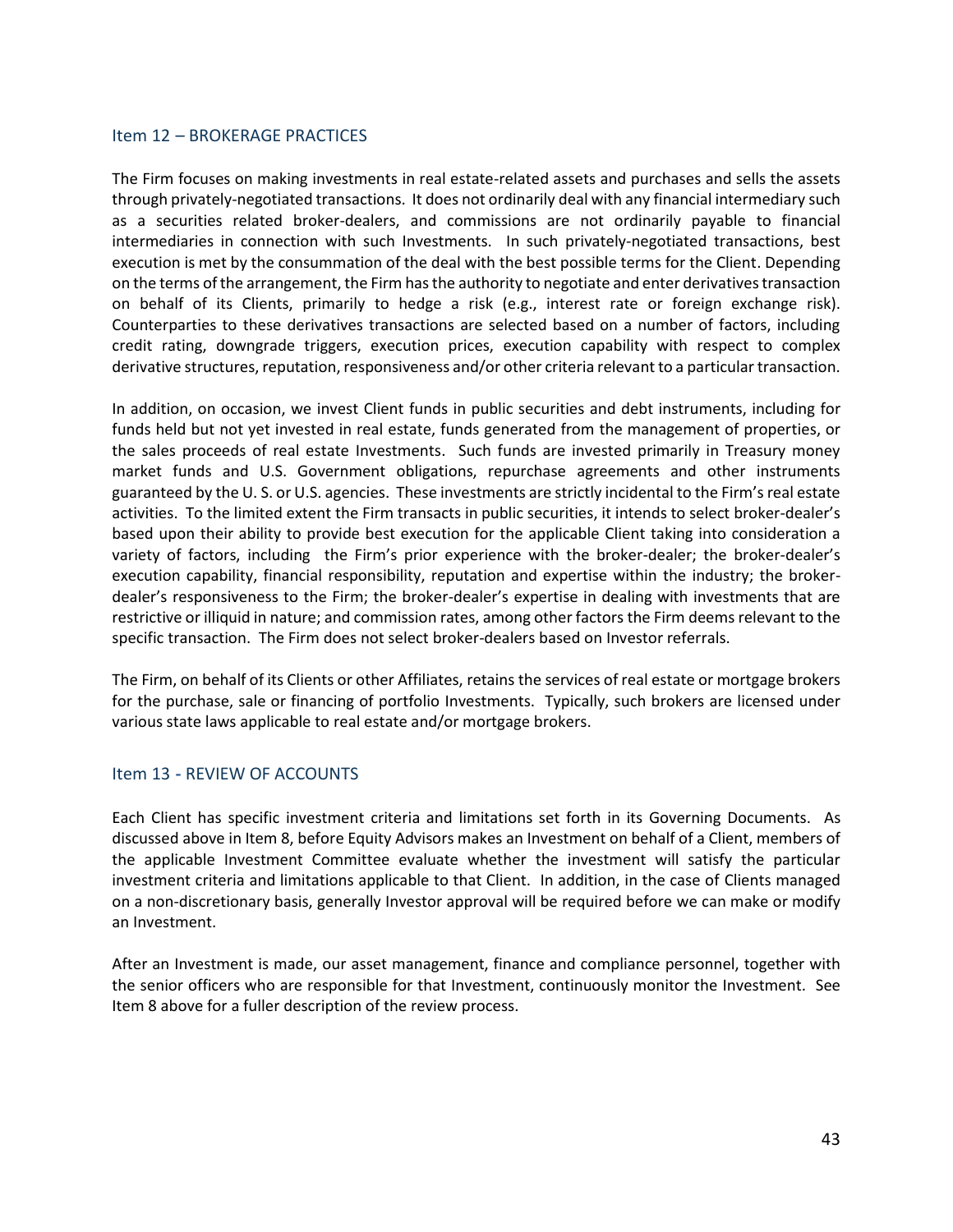#### Investor Reports

Each Client and its Investors receive quarterly and annual reports summarizing the Investments, each as agreed to with such Client, and which generally include a capital balance, performance statistics, audited and unaudited financial statements, among other reports. The Firm also has regular contact with Investors (e.g., personal visits, telephone, video conferences and email) throughout the year as requested and as conditions warrant.

In the course of conducting due diligence or otherwise, Investors periodically request information pertaining to Client investments. The Firm responds to these requests, and in answering such requests, provides information that is not generally made available to other Investors who have not requested such information. Additionally, as it pertains to existing Investors, upon request or pursuant to contractual obligations, certain Investors receive additional information and reporting that other Investors do not receive. The fact that the Firm provides such information upon request to one or more Investors does not obligate the Firm to affirmatively provide such information to all Investors. As a result, certain Investors will have more information than other Investors, and Equity Advisors has no duty to, and does not intend to, ensure all Investors seek, obtain or possess the same information regarding a Client and its Investments.

# <span id="page-46-0"></span>Item 14– CLIENT REFERRALS AND OTHER COMPENSATION

# Economic Benefit from Non-Clients for Advisory Services Rendered

As described in Item 5 above, the Firm or an Affiliate is entitled to receive fees for Affiliate Services and other fees, expenses and reimbursements from Clients, Affiliates, Related Entities and others. Such fees, expenses, reimbursements and any conflicts of interest associated with the receipt of such fees are also detailed in Item 5 and 11 above, and in each Client's Governing Documents.

## Client Referrals

The Firm on occasion engages the services of placement agents for Client Investor referrals. Fees for placement agent services include a fixed fee and a scaled placement fee based on a percentage of capital commitments from Investors. Placement agent fees are payable by the Client and offset dollar-for-dollar against our management fee, although related expenses incurred pursuant to the relevant placement agent or similar agreement, including but not limited to placement agent travel, meal and entertainment expenses, will generally be borne by the relevant Client as part of its organizational expenses.

## <span id="page-46-1"></span>Item 15 – CUSTODY

The Firm is deemed to have custody of certain Client assets because its General Partners, managing members and other Affiliates are not operationally independent from Equity Advisors. For those Clients over which we have custody, Equity Advisors or these Affiliates generally have full discretion and control over Client Investments and cash, including the ability to deduct fees from Client accounts. In order to comply with Advisers Act Rule 206(4)-2 (the "Custody Rule"), the Firm has elected to undergo an annual U.S. Generally Accepted Accounting Principles ("GAAP") financial statement audit by an auditing firm registered with and subject to inspection by the Public Company Accounting Oversight Board for each of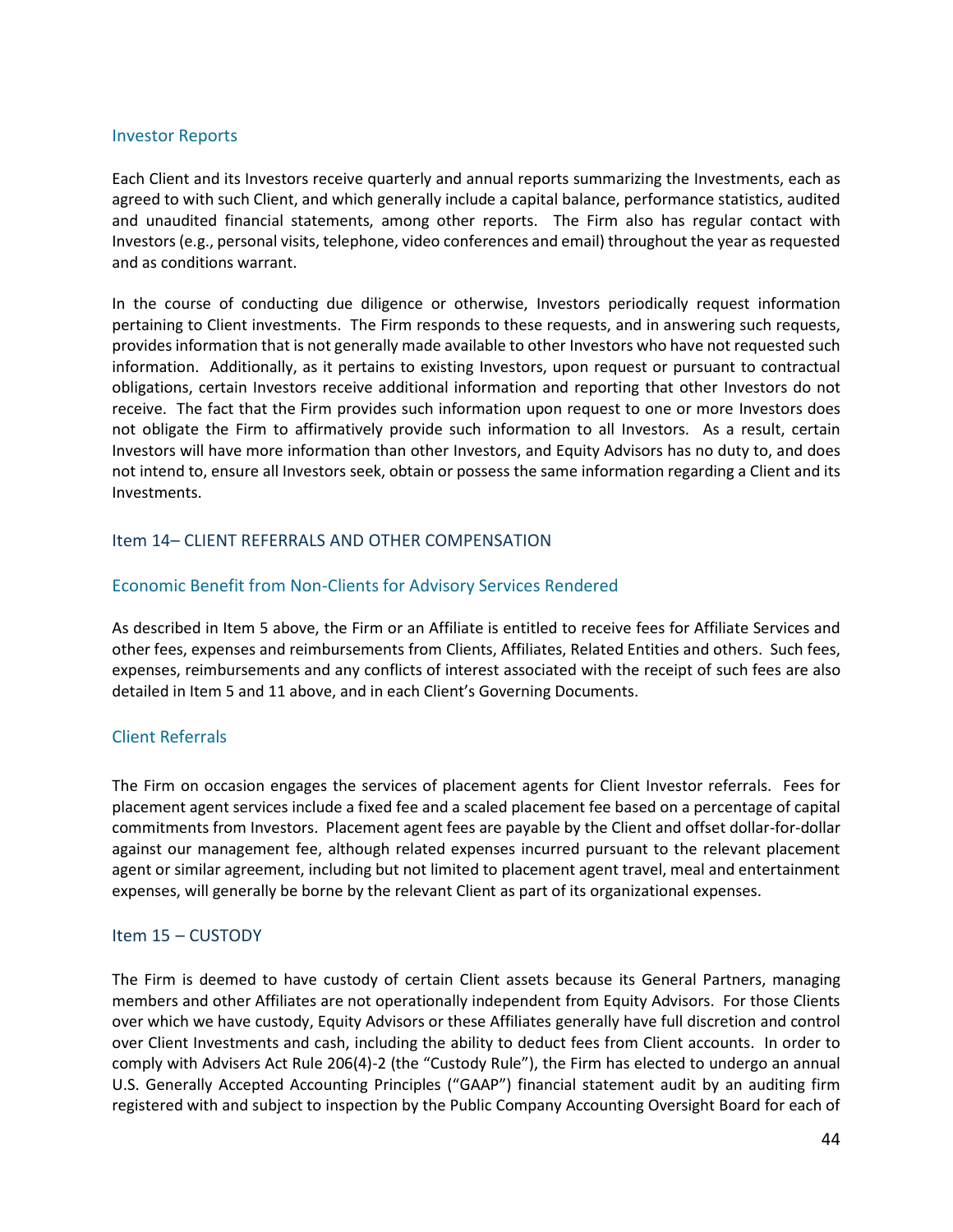the Clients over which it is deemed to have custody, copies of which are (or will be, for newly closed Clients) delivered to the Clients and their respective investors within 120 days of fiscal year end. In addition, upon the final liquidation of a Client which is subject to audit, the Firm will obtain a final audit and distribute audited financial statements prepared in accordance with GAAP to the Client and its Investors promptly upon completion of the audit. Investors in the Clients should carefully review such financial statements.

For non-U.S. Clients, audits are performed in accordance with International Financial Reporting Standards ("IFRS") or Luxembourg GAAP, in accordance with Client Governing Document requirements. Financial statements for Clients organized outside of the U.S. that have U.S. Investors are (i) prepared in accordance with IFRS, including an audited U.S. GAAP reconciliation footnote in relation to any material differences, (ii) audited in accordance with U.S. Generally Accepted Auditing Standards and (iii) distributed to the Client's Investors within 120 days after the Client's fiscal year-end.

Financial statements for Clients organized outside of the U.S. that do not have U.S. Investors are (i) prepared in accordance with IFRS or GAAP in the country in which the Client is organized, (ii) audited in accordance with U.S. Generally Accepted Auditing Standards and (iii) distributed to the Client's Investors within 120 days after the Client's fiscal year-end.

The Firm does not accept physical custody of any Client assets (other than certain privately offered securities to the extent permitted by the Advisers Act). Called capital is directly deposited or wired into the relevant Client's qualified custodial account. Each Client and Separate Account uses a bank as a qualified custodian for investor cash accounts and, if necessary, a qualified custodian for certificated securities. The Firm and the Separate Account Clients receive monthly statements from the appropriate qualified custodial bank(s) for capital account balances and activity and quarterly statements from the appropriate qualified custodian(s) for security balance and activity, if any. The Separate Account Clients receiving custodial statements are encouraged to compare these statements with those received from the Firm, but to note that for some of the Separate Accounts, these custodial statements will only represent a portion of the investment in such Separate Account.

# <span id="page-47-0"></span>Item 16 – INVESTMENT DISCRETION

For discretionary Clients, the Firm receives and exercises complete discretionary authority to manage Investments as per the Governing Documents of each such Client. Some discretionary Clients have placed restrictions or limitations placed on our discretionary authority as described in such Client's Governing Documents. Generally, the Firm's only restrictions with respect to managing Client assets, such as (but not limited to) the type of Investments in which a which a Client invests, geographical limitations or considerations or otherwise will be contained in the relevant Client's Governing Documents. However, an Investor can seek to impose limitations on the Firm's authority through a side letter agreement and the Firm can choose to accept reasonable limitations or restrictions at its discretion. All limitations and restrictions placed upon the Firm's authority with respect to an Investor's investment must be presented to the Firm in writing and agreed to by all parties. Some Investors meeting certain commitment thresholds have negotiated to be provided with notification provisions regarding such side letter agreements but are not provided with consent rights over such agreements.